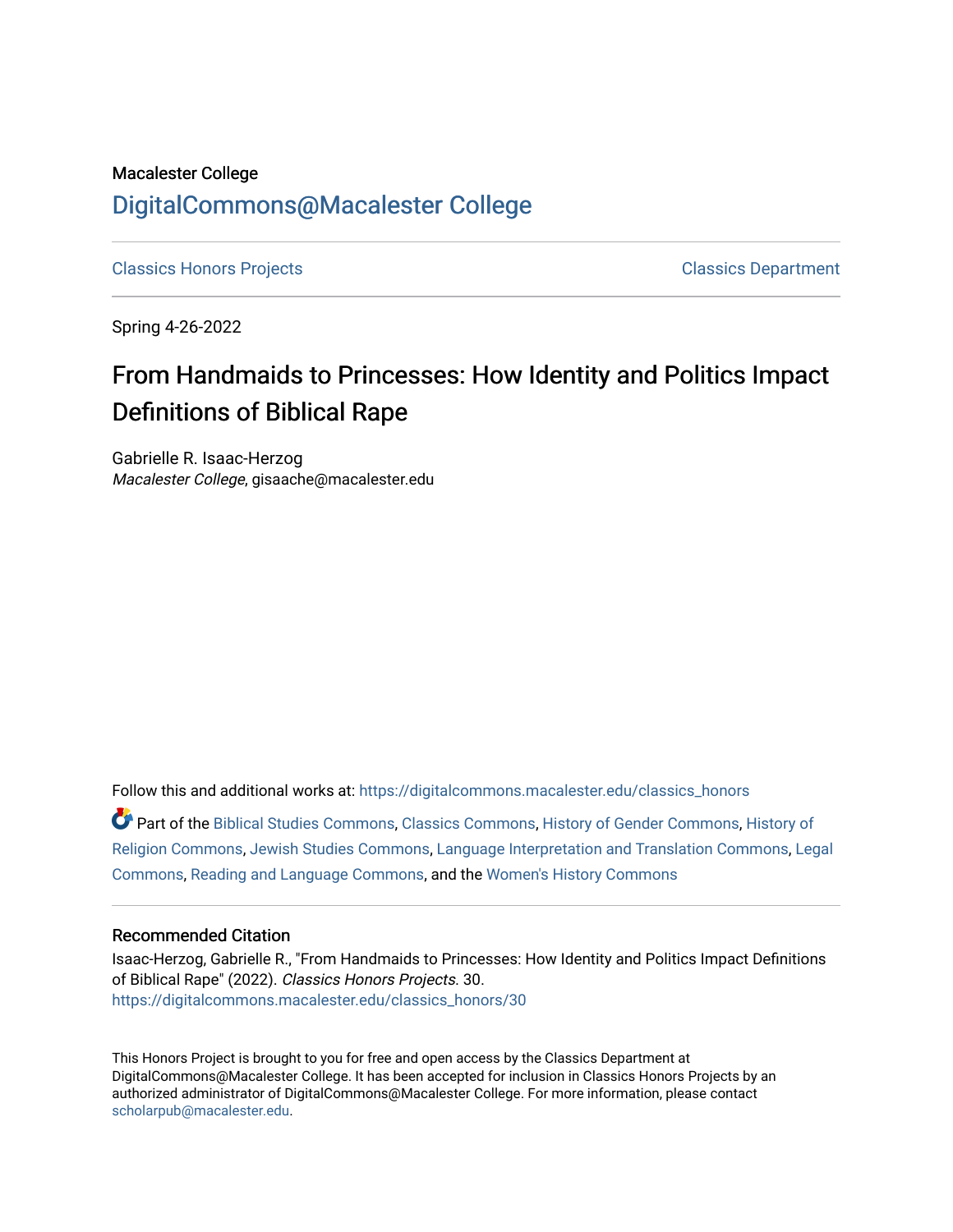**From Handmaids to Princesses: How Identity and Politics Impact Definitions of Biblical Rape**

> Gabrielle Isaac-Herzog Nanette Goldman Honors Thesis Department of the Classical Mediterranean and Middle East April 27, 2022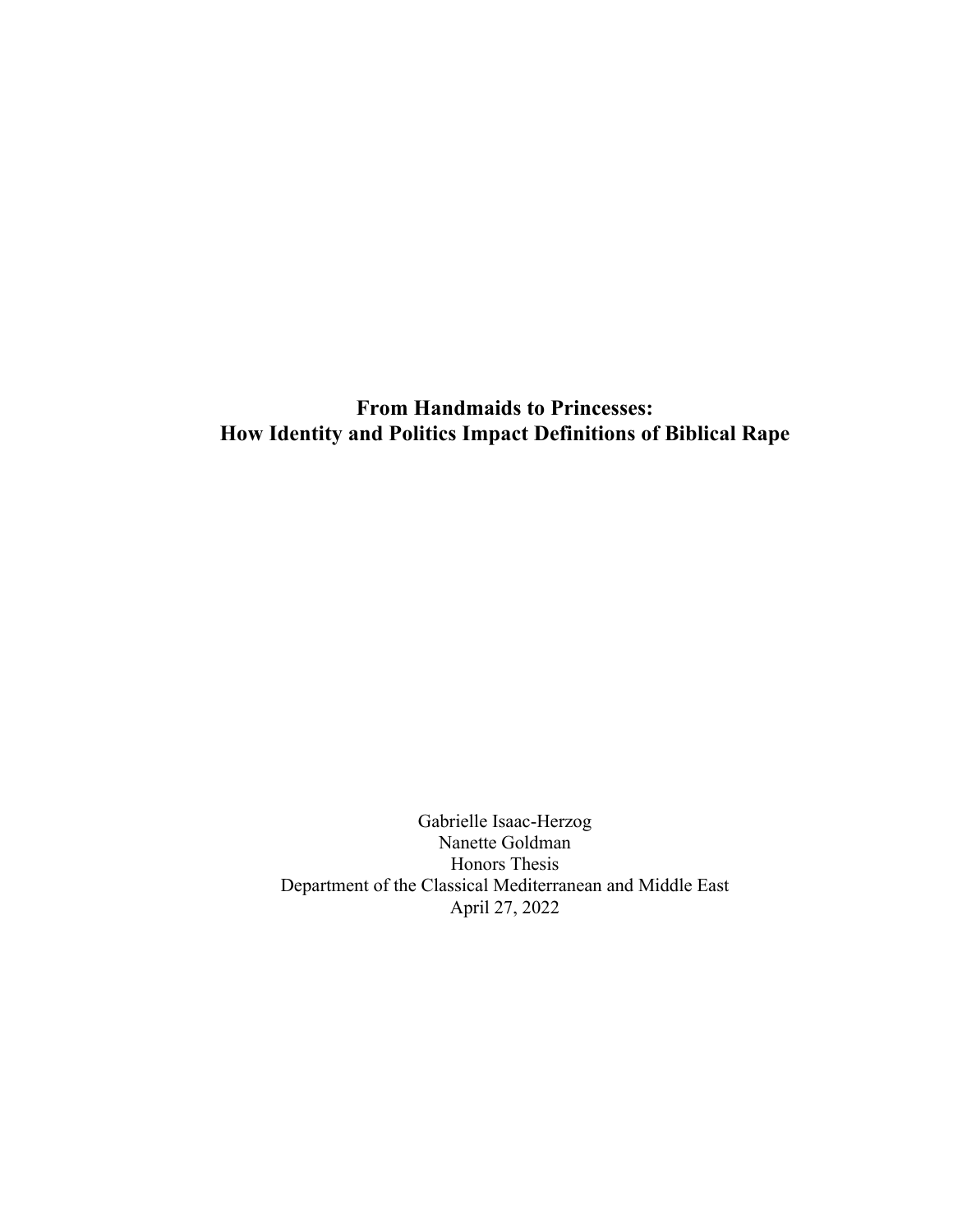Isaac-Herzog 2

## **Abstract**

The politics of sex in the Bible are complex. They are impacted and limited by the time of the stories, as well as the political landscape and laws of the region. However, since many modern religions have emerged from the text of the Hebrew Bible, it is important for scholars to continue the work of critically examining the texts in the contemporary context. This paper offers a textual analysis of several biblical stories through a feminist and decolonial lens. Through the generation of a taxonomy by which these stories can be categorized, this paper posits that the biblical definitions of rape serve to protect the ancient patriarchal power structures, instead of the victims of sexual violence.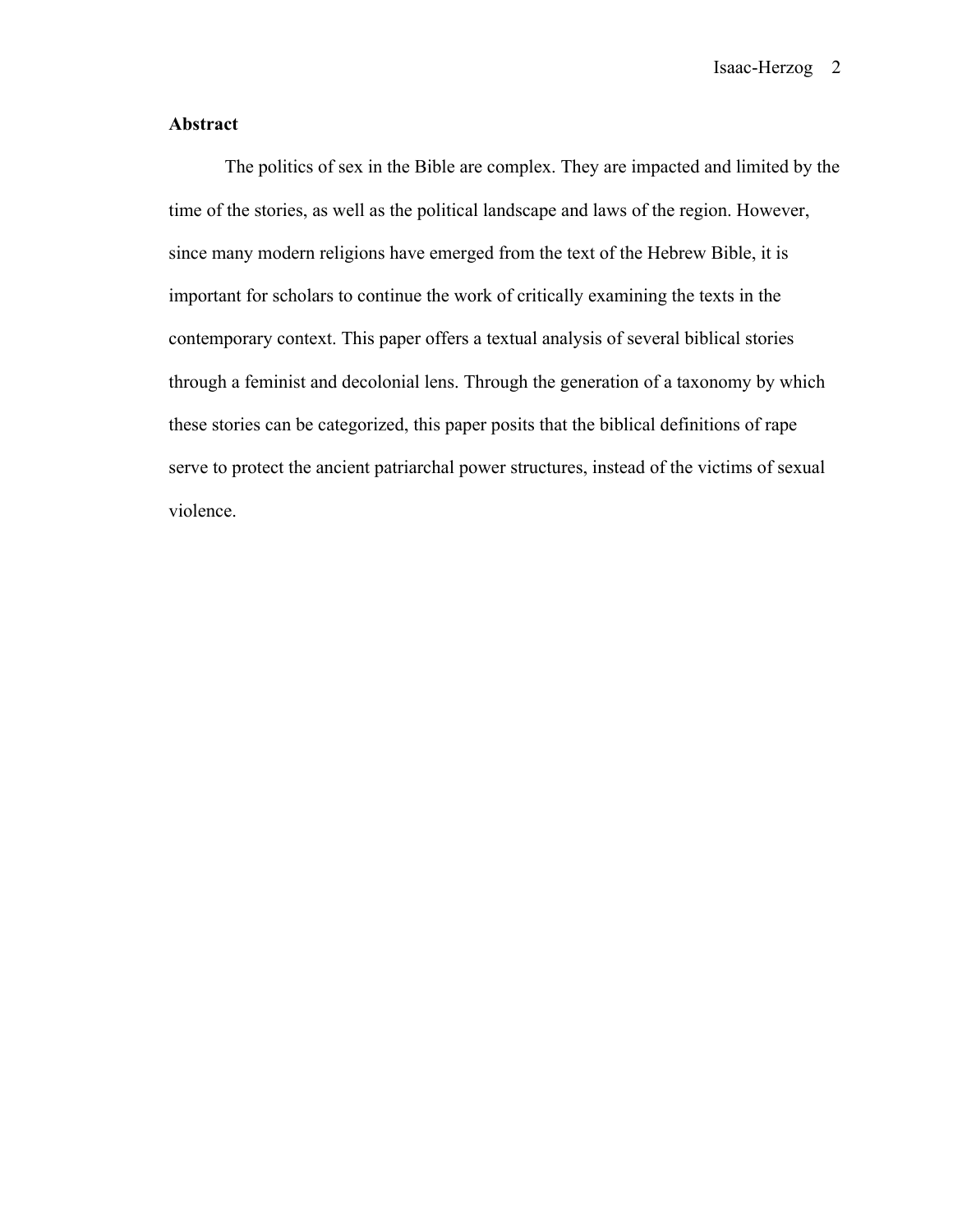# **Table of Contents:**

| 1.               |                                                                         |
|------------------|-------------------------------------------------------------------------|
| 2.               | Introduction                                                            |
|                  |                                                                         |
|                  |                                                                         |
|                  |                                                                         |
| 3.               |                                                                         |
| $\overline{4}$ . | Methodology                                                             |
|                  |                                                                         |
|                  |                                                                         |
|                  |                                                                         |
|                  |                                                                         |
| 5.               |                                                                         |
| 6.               | Analysis                                                                |
|                  |                                                                         |
|                  |                                                                         |
|                  |                                                                         |
|                  |                                                                         |
|                  |                                                                         |
| 7.               |                                                                         |
| 8.               | Appendix                                                                |
|                  | 8.1. Appendix A: Selection from Deceit, Jealousy, and Slander: The Dual |
|                  |                                                                         |
|                  |                                                                         |
| 9.               |                                                                         |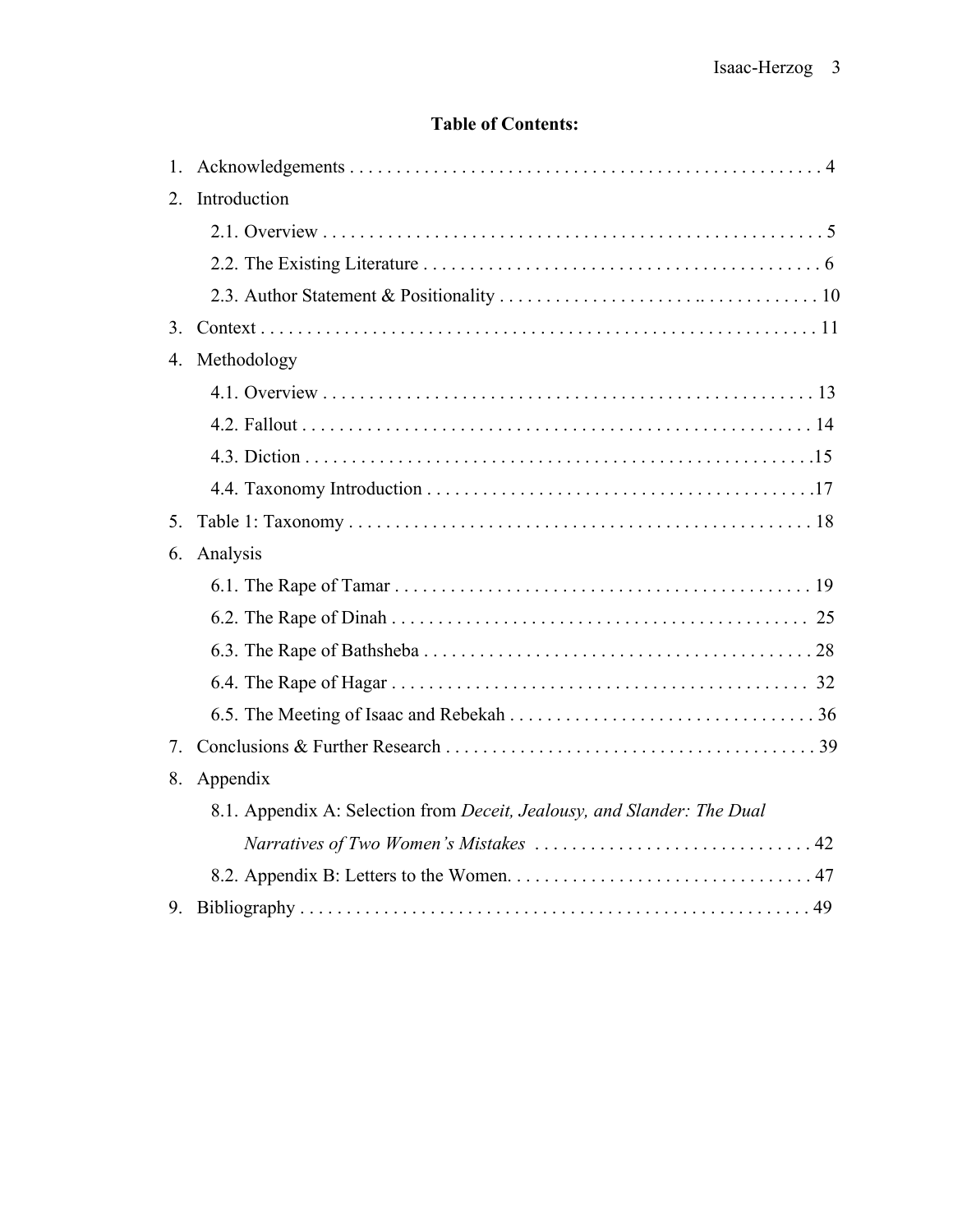*This project is dedicated to victim-survivors of sexual violence and those who have held space for them when they needed to speak and held their hearts when they grew too heavy for talk.*

#### **Acknowledgements**

There are so many people who enabled and empowered me to complete this project. First and foremost, I must thank Nanette Goldman. Walking into the classroom for Beginning Hebrew on my first-ever day of classes at Macalester, I had no idea that I was going to be discovering an undying love of a language I had grown up hearing and reading, without ever knowing what it meant. With Professor Goldman's guidance, instruction, and care, I found immense joy in the meticulous and tedious act of translation. Sitting down to translate passages at the end of a long day felt refreshing instead of exhausting. I quickly realized that when I translated things myself, I could take new meaning from stories I'd heard dozens of times. Over the next four years, Professor Goldman continually encouraged me to keep digging and fostering that curiosity, recognizing the passion I had even before I, myself, did. I wouldn't be where I am now or headed where I'm going without your steadfast support. Thank you.

I must also thank all of my housemates, who have been there in the last year to push me when I needed a push, hug me when I needed a hug, and graciously listen to me rant about obscure biblical passages and translation minutiae with an astounding level of patience. You're the best.

And to all of my friends and family, particularly the incredibly strong Jewish women in my life: thank you for loving me, supporting me, and inspiring me. Most importantly, thank you for always encouraging me to follow my curiosities and passions.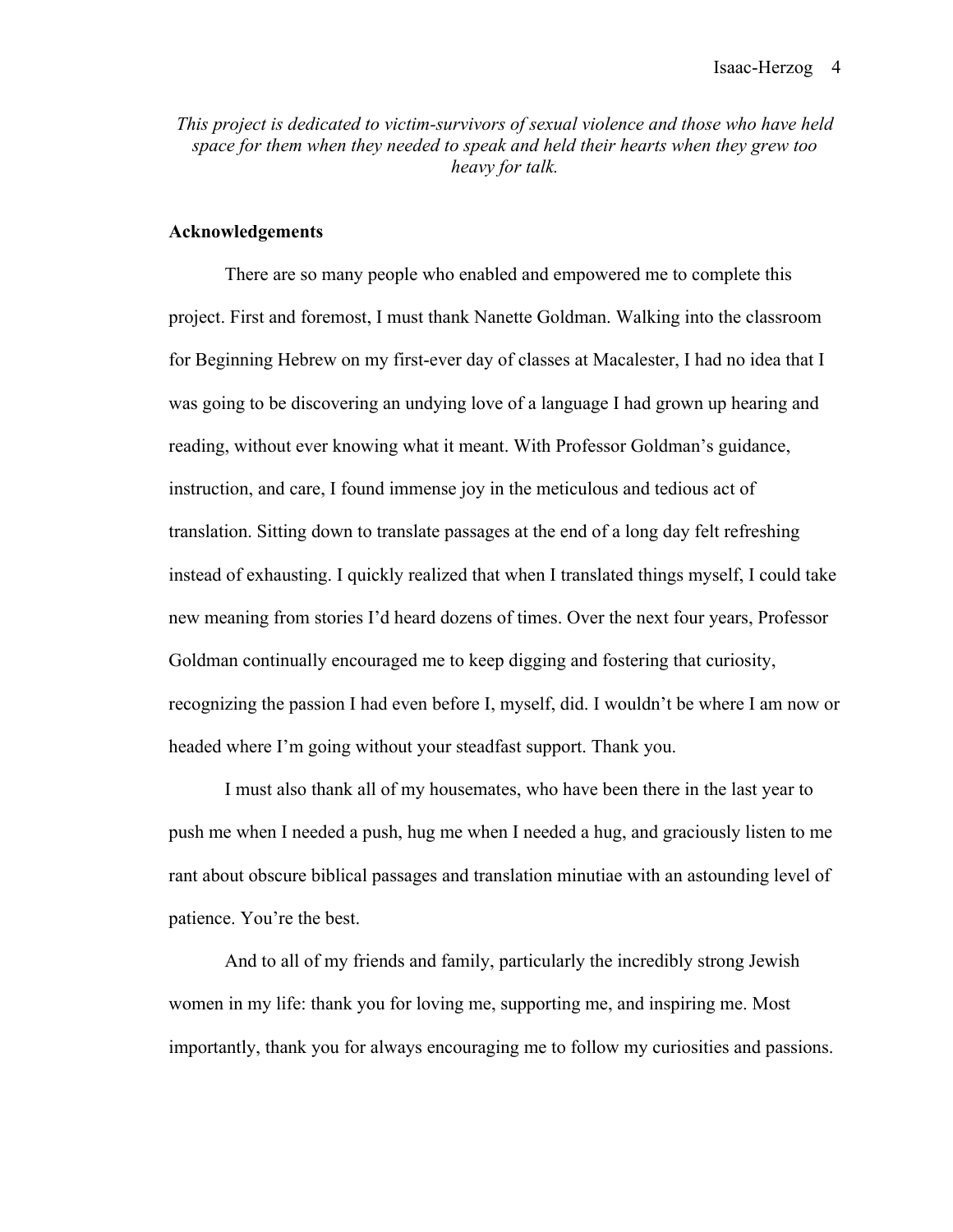Isaac-Herzog 5

#### **Introduction**

The politics of sex in the Bible are complex. They are impacted and limited by the time of the stories taking place, as well as the political landscape and laws of the region. However, since many modern religions have emerged from the text of the Hebrew Bible, it is important for modern scholars to continue critically examining the texts in the contemporary context. This is particularly important for cases of sexual violence in the Bible, of which there are many stories. Some of these such stories are canonically considered stories of rape, such as the Rape of Tamar or the Rape of Dinah, but others require deeper analysis to determine the specific dynamics of the sexual encounters before denoting them unequivocally as cases of rape. However, when one starts to examine stories canonically considered rape and compare them with other sexual encounters that appear to the modern eye as nonconsensual, the divisions created by the writers and redactors of the Hebrew Bible start to feel arbitrary.<sup>1</sup> It thus becomes clear that biblical definitions of rape serve to protect the ancient patriarchal power structures, instead of the victims of sexual violence.

Through the translation and textual analysis of five stories centering sexual or romantic encounters between a woman and man from the Tanakh (Hebrew Bible), <sup>2</sup> I will create a new taxonomy that can be used to classify different stories that involve sex, in order to better understand what was considered sexual violence at the time of the Bible being written and why. As a result, I will also raise additional questions about how

<sup>&</sup>lt;sup>1</sup> Though there is no concrete evidence of who the specific redactors were, there is an entire field of biblical analysis and interpretation dedicated to analyzing the people who wrote, compiled, and edited the stories we now find in the bible, known as redaction criticism.

<sup>2</sup> Genesis 16:1-6, Genesis 24:56-67, Genesis 34, 2 Samuel 11, 2 Samuel 13.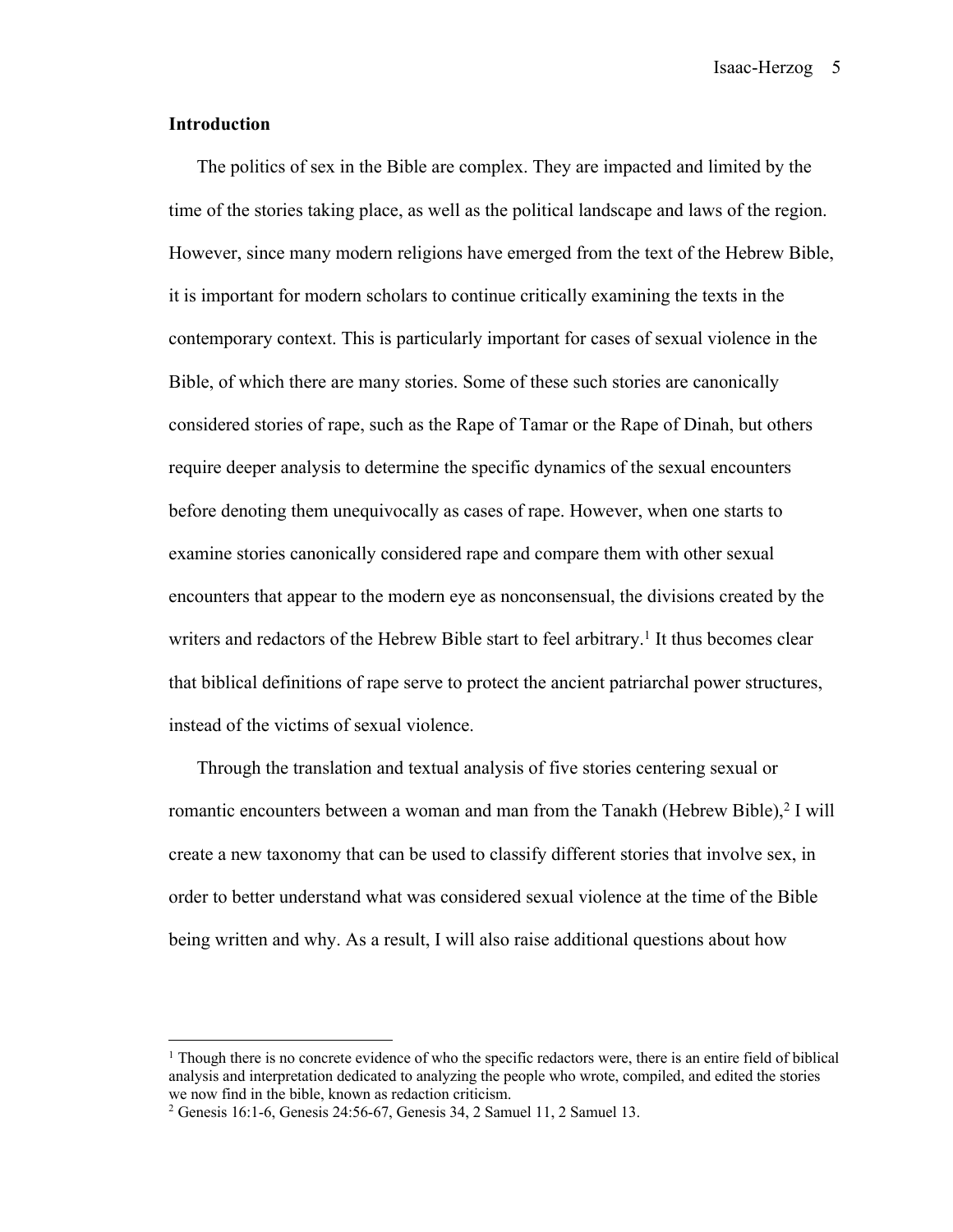contemporary biblical scholars can and should be critically examining sexual politics and cases of sexual violence and the resultant justice—or lack thereof—in the Hebrew Bible. *The Existing Literature*

This is by no stretch of the imagination the first scholarship on the topic of sexual violence and violence against women in the Hebrew Bible. I have attempted to distill the breadth of scholarship to that which applies most significantly to the work conducted for this project. Thus, I will focus in this section on scholarship around the specific stories mentioned, reading the Hebrew Bible through a trauma lens, and terminology that frequently surrounds instances of sexual violence and sexual acts more generally in the Hebrew Bible.

In *Sexual Pollution in the Hebrew Bible*, Eve Levavi Feinstein uses the readings of Lyn M. Bechtel and Tikva Frymer-Kensky to suggest that based on word order, Dinah may not have actually been raped by Shechem.<sup>3</sup> The argument made by Bechtel is that "in descriptions of rape, 'violate' precedes 'lie with,' while in cases of consensual sex, 'violate' follows 'lie with.'"4 In her book, *Reading the Women of the Bible*, Frymer-Kensky provides a reading that compares the stories of Dinah and Tamar. <sup>5</sup> She argues that ע.נ.ה) *innah* – 'to humble') refers more generally to an act of humbling or degrading of a person, and in cases when ש.כ.ב) *shachav* – 'to lie down') precedes ע.נ.ה) *innah*), the humbling of a woman is a causal result of the illicit sex act of any kind—not necessarily rape. Contrasting this, ע.נ.ה) *innah*) preceding ש.כ.ב) *shachav*) is illustrative of the fact

<sup>2</sup> Eve Levavi Feinstein, *Sexual Pollution in the Hebrew Bible* (New York: Oxford University Press, 2014), 72-73.

<sup>4</sup> Feinstein, 73.

 $5$  The Rape of Dinah (Genesis 34) tells the story of a local Hivite prince raping Dinah, the only daughter of Jacob. The Rape of Tamar (2 Samuel 13) tells the story of Amnon, one of King David's sons, raping King David's daughter, Tamar. Both stories are traditionally interpreted as stories of rape.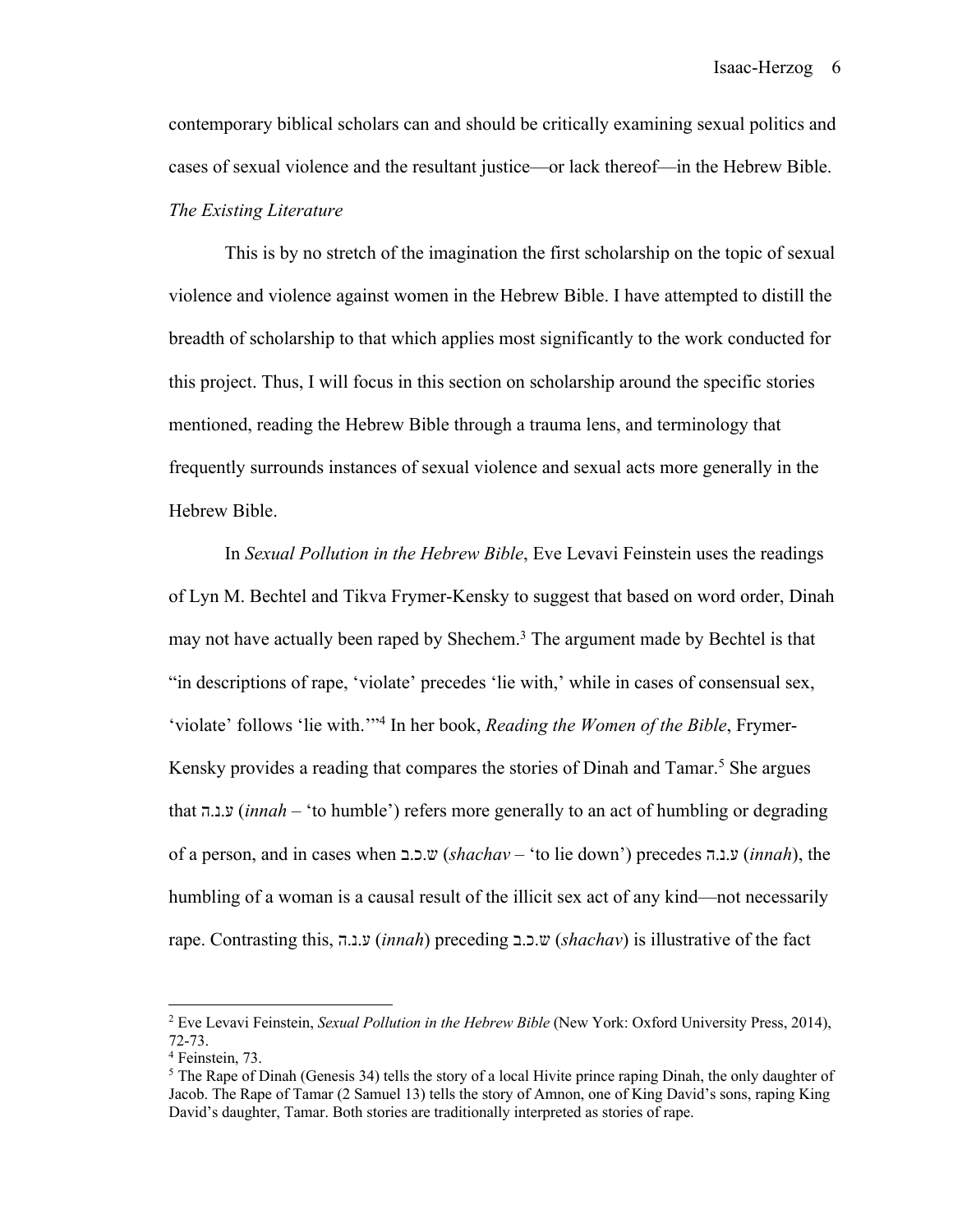that the violence of raping a woman starts before the physical act of penetration. Thus, according to Frymer-Kensky, ע.נ.ה) *innah*) preceding ש.כ.ב) *shachav*), as it does in the story of Tamar, but does not in the story of Dinah, would insinuate an instance of rape.<sup>6</sup> Following this line of logic, certain translators and biblical commentators would argue that "The Rape of Dinah" is a misnomer for a story that could perhaps better be described as a tragedy of star-crossed lovers. Frymer-Kensky is also careful to emphasize that ע.נ.ה (*innah*) "usually has nothing to do with sex."7

This is directly contradicted by L. Juliana M. Claassens' trauma-informed examination of Tamar's story, in which she writes that Tamar, "uses the technical term for rape ('*al te'annēnî*) <sup>8</sup> in order to describe her impending violation."9 As will be touched upon later in this paper, ע.נ.ה) *innah*) is a term fraught with disagreement among scholars and translators. In her paper, Claassens further argues that by examining Tamar's story through a lens of trauma, some of the agency that Tamar has lost can be returned to her. She makes the compelling point that to "retell Tamar's story from the victim's perspective with a focus on survival and recovery is an act of resistance in itself."10 Focusing on the victim-survivor's story, as opposed to the act of the perpetrator, is certainly a subversive approach to Tamar's story. As such, her article is an important step in enriching biblical scholarship with the inclusion of trauma-informed analysis and translation. While I agree with and appreciate the intention and argument of Claassens, I fear we cannot ignore the reality of the text from which we are interpreting and retelling

<sup>6</sup> Tikva Frymer-Kensky, *Reading the Women of the Bible* (New York: Schocken Books, 2002), 183.

<sup>7</sup> Frymer-Kensky, 183.

<sup>8</sup> Translated: "do not rape me."

<sup>9</sup> L. Juliana M. Claassens. "Trauma and Recovery: A New Hermeneutical Framework for the Rape of Tamar (2 Samuel 13)" in *Bible through the Lens of Trauma*, ed. Elizabeth Boase and Christopher G. Frechette (Atlanta: SBL Press, 2016), 185.

<sup>10</sup> Claassens, ed. Boase and Frechette, 191.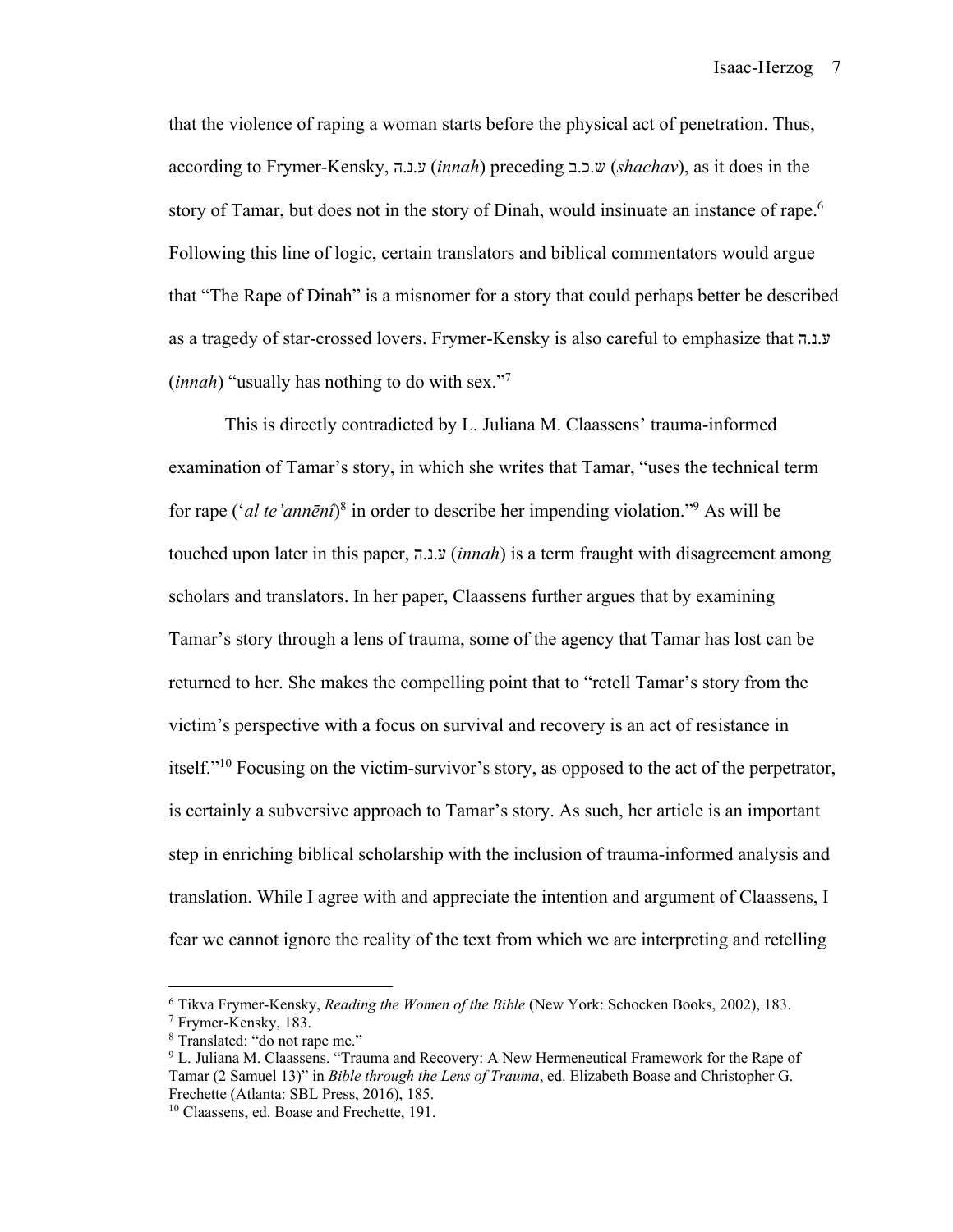Isaac-Herzog 8

stories. There is certainly a place for the liberative work that Claassens proposes, but in this paper, I will seek to take meaning from the fact that readers of the text do not have the privilege of knowing if and how Tamar recovers and transforms from victim to survivor.

In her book, *Rape Plots: A Feminist Cultural Study of Genesis 34*, Susanne Scholz offers an extensive and comprehensive commentary on the story of Dinah, including a summary and critical analysis of the vast history of commentaries on the story that have developed over time.<sup>11</sup> It is certainly a foundational piece of scholarship for biblical scholars seeking to analyze Genesis 34 through a feminist and liberation lens. However, I'd like to highlight two aspects of her work that are particularly pertinent to this paper. The first is that, as she writes in the conclusion, one of the central assumptions upon which the paper operates is that Dinah was raped, and that this is the heart of the story, something that, as has been explained above, is certainly not necessarily a given in all interpretations.<sup>12</sup> I, myself, argue that though a feminist perspective certainly must highlight the violence against Dinah as the central action, the text itself doesn't lend itself easily to that due to its focus on the men's actions after the fact. The second section I'd like to highlight is her discussion of rape, not as an isolated form of violence committed by all men against all women, but as one branch of systemic violence that disproportionately affects people who hold multiple marginalized identities. She references other seminal scholars of intersectional liberation, including the following quote from bell hooks: "feminist efforts to end male violence against women must be

<sup>&</sup>lt;sup>11</sup> Susanne Scholz, *Rape Plots: A Feminist cultural Study of Genesis 34* (New York: Peter Lang Publishing, 2000). <sup>12</sup> Scholz, 167.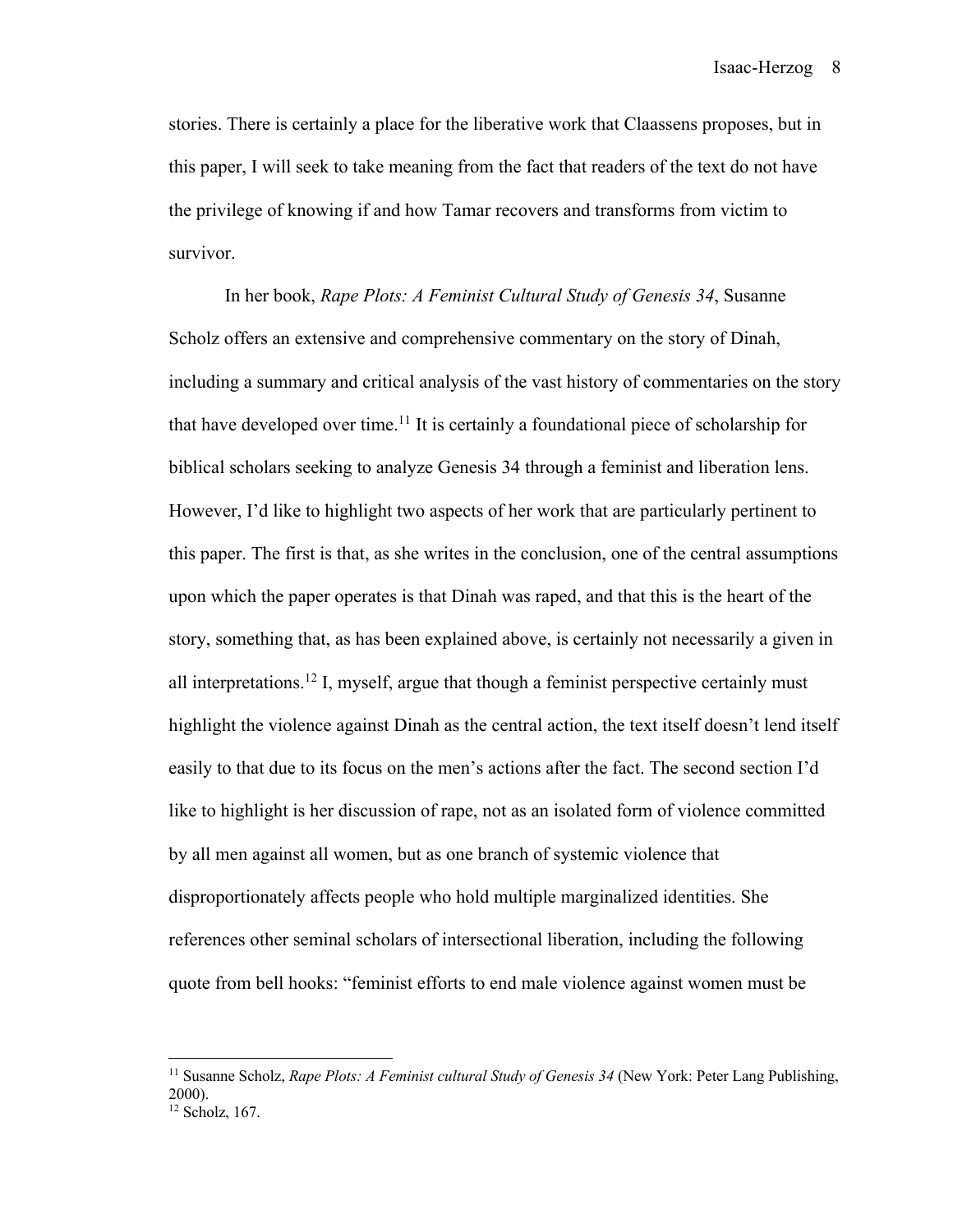expanded into a movement to end all forms of violence."<sup>13</sup> Scholz's interpretation of this is that, "[bell] hooks is tired of feminists who see women as innocent victims of violence."14 I would amend this to say that bell hooks was tired of feminists who see *white* women as innocent victims of violence. Furthermore, in the context of this paper, I would implicate any free woman who holds a certain level of social, financial, or ethnic and racial privilege as a harmful enabler and actor in the patriarchy.

It is not enough to simply acknowledge that gendered violence disproportionately impacts women who hold marginalized racial, socioeconomic, religious, or national identities. Speaking as a white woman, it is our responsibility to recognize the ways in which we are complicit in violence against *all* women, particularly those who have less privilege than we ourselves do. Complicity can range from simply staying silent when we see daily instances of misogynoir to not standing in solidarity with women of color when they tell us that they are being disproportionately marginalized by medical, judicial, educational, carceral, and other systems in the United States. In the course of analyzing the stories presented in this paper, we will see instances of both a woman not using her position of power to be an ally for those who don't hold her status, as well as a woman actively putting a woman of a lesser status directly in harm's way.

Through the course of this paper, I will lean on, modify, and sometimes outright contradict aspects of the feminist scholarly work discussed in this section. While they provided a foundation to understanding the ongoing scholarly conversations around the topic of sexual violence in the Hebrew Bible, I address similar themes through my own

<sup>13</sup> bell hooks, "Feminist Movement to End Violence," chap. In *Feminist Theory: From Margin to Center* (Boston: South End, 1984), 130.

<sup>&</sup>lt;sup>14</sup> Scholz, 35.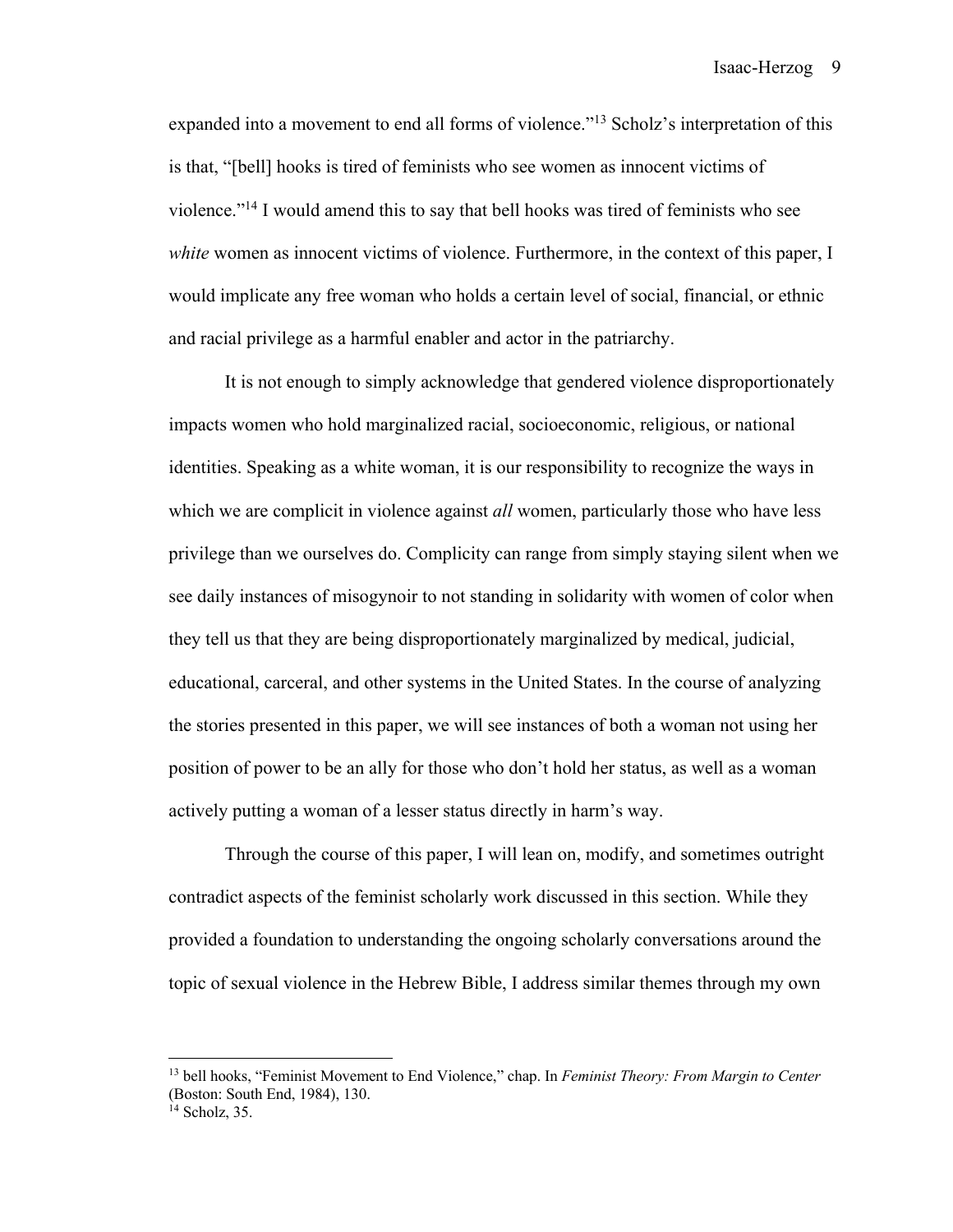Isaac-Herzog 10

interpretations that are firmly rooted in the text, aiming to answer questions of why the biblical redactors chose to tell stories in a certain way, and hoping to illuminate ways in which other contemporary interpretations can use such understandings to examine a variety of violence in biblical stories productively.

#### *Author Statement & Positionality*

Before delving further into my own translations and interpretations of these violent biblical stories, it is important to acknowledge my own positionality. At the time of writing, I am a 23-year-old Jewish woman who was raised hearing stories of, and sometimes revering, many of the same biblical figures whose moral characters I strive to complicate in this paper. I am also a survivor of sexual abuse, and one who did not receive justice, either legally or otherwise. I include these identities not because I think any of them impact or detract from my ability to tackle this subject as a skilled translator and experienced textual analyst of the Hebrew Bible. Rather, I have chosen to disclose these particular identities because they are not parts of myself that I put aside during this work. They are the very identities that have driven me to answer these questions in an effort to re-enfranchise those who have also felt disenfranchised by the existing onedimensional and patriarchal translations and analyses of these Hebrew Bible stories.

Edited To Add in March 2022: In the course of my writing this paper, I was the victim of another sexual assault. This event shifted my mindset and experience embarking on the latter portion of this project.<sup>15</sup> This time around, I am seeking a path of

<sup>&</sup>lt;sup>15</sup> See Appendix B. After the assault, I took some time away from the research side of this project in order to reflect and conduct some creative writing about what I had experienced, and how it changed how I felt about this endeavor. One of my goals at the outset of writing this thesis was to push back against the way in which scholarship is frequently siloed as separate from the emotional positionality of its author. As a result, I decided to include my identity as a survivor in my positionality statement, as well as the letters that I wrote to the women whose stories of trauma I was using in my academic pursuits.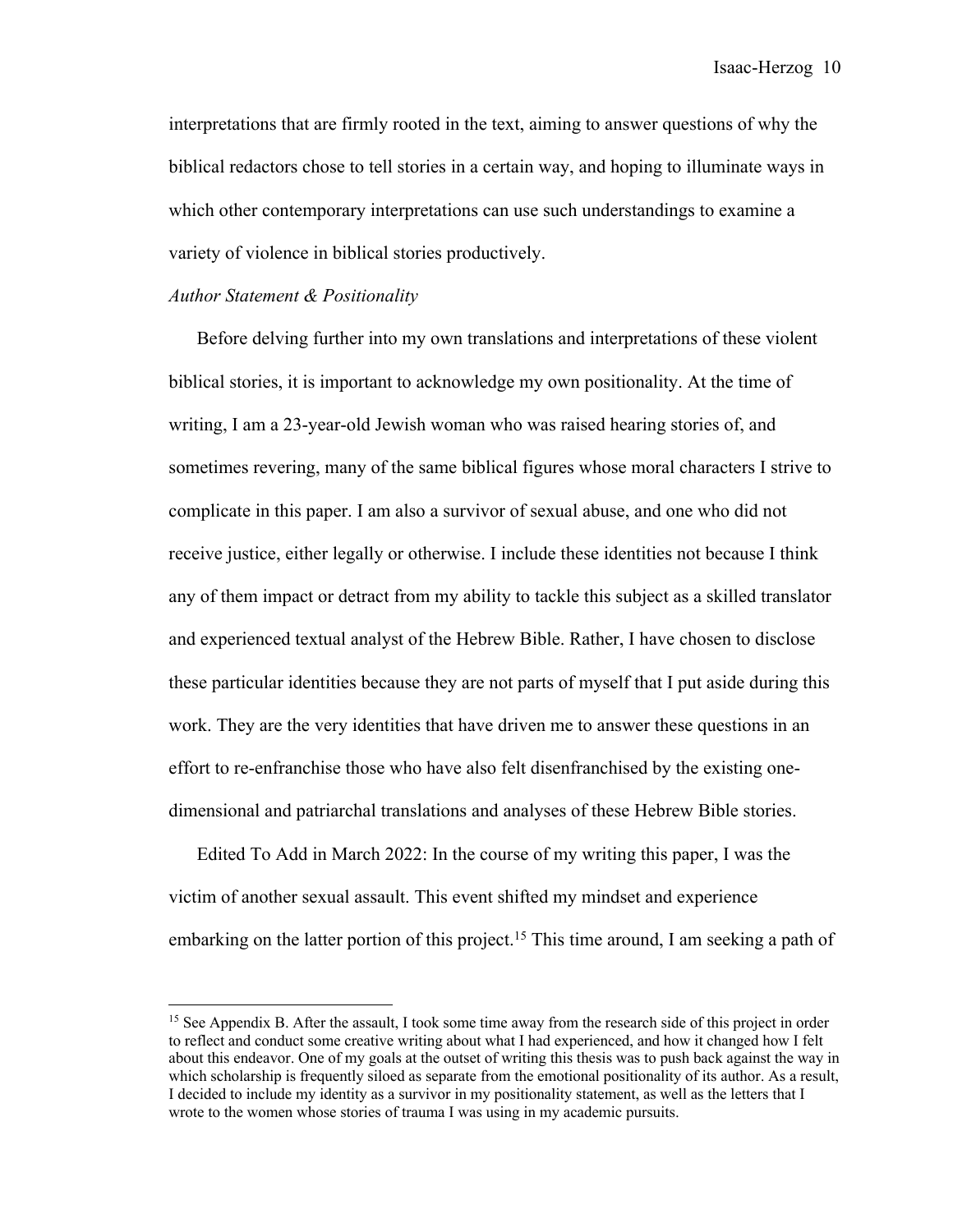justice that feels restorative and healing to me. This was a decision that I feel privileged to have been able to make, and I am acutely aware that many of the women described in the stories I've been translating and analyzing did not have the privilege of agency when navigating the resolution processes in the aftermath of their violent experiences.

#### **Context**

Several questions arose throughout the course of this research that warrant addressing before continuing. The first is that of the difference between legal definitions of rape and societal understandings of sexual violence. For the purposes of this project, I conceive of legal definitions of rape as acts that have a specific recourse through some form of legal system, such as a trial, or an execution. I conceive of societal definitions of rape as how people, as members of a society and community, define sexual violence and choose when and how to take more informal steps toward justice. Obviously, the latter is extremely subjective and changes based on who you ask, what their relationship to their community is, and where in the world they are located. Even though the legal definitions are less subjective, they do vary widely throughout the world even in our modern context. In this section of the paper, I will provide some background on different legal systems described in the Tanakh and how they define different forbidden sex acts (which includes adultery, rape, bestiality, and incest, among other things).

However, I am primarily analyzing these stories through the lens of a modern American conception of sexual violence, which I define as: harassment or physical contact of a sexual nature perpetrated by one person against (an)other(s) who has not given consent. By this definition, any example of a slave, handmaid, or concubine having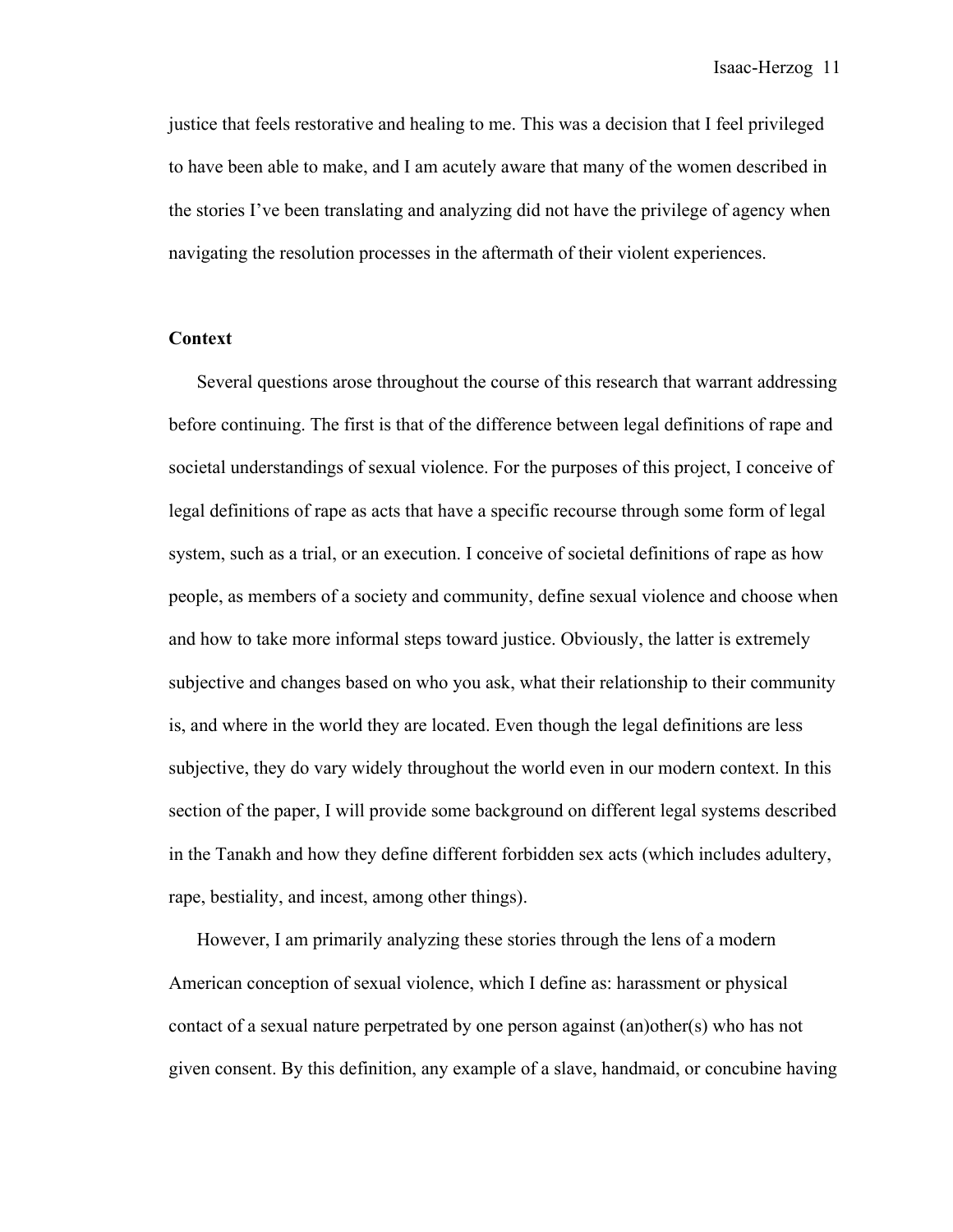sex with someone of higher status will be considered rape because there is a power differential that deems the person of lower status unable to consent without coercion or threat of violence against them if they do not obey. It is important to note that this categorization is not congruent with what would have been considered rape according to biblical law.

The section of biblical law relevant to this paper is that of the Holiness Code, Leviticus 17 through Leviticus 26, which lays out a number of ways in which people are to act in accordance with purity laws. I will also reference Deuteronomy 22 due to its mention of additional laws around purity and rape,  $16$  but it is not included in the Holiness Code. According to David Tabb Stewart's interpretation of biblical laws, "slaves are sexually subject to their masters, except for the promised slave woman."<sup>17</sup> In other words, unless a slave is promised as a wife to someone, there is legally no way for a slave to be considered raped by her master. However, if she comes into sexual contact other than her "owner or promised husband," she will be excused from punishment, but her rapist will only receive the second-degree punishment of sacrificing a ram.<sup>18</sup>

The case of incest is an interesting one. The Holiness Code forbids any sexual relations between "near-kin."19 Two additional verses specifically condemn a son for engaging in sexual relations with a father/mother, or stepmother, respectively.<sup>20</sup> Additionally, the biblical redactors are sure to include the story of Reuben having sex

<sup>16</sup> Deuteronomy 22:28-29 translation: "If a man find a damsel that is a virgin, that is not betrothed, and lay hold on her, and lie with her, and they be found; then the man that lay with her shall give unto the damsel's father fifty shekels of silver, and she shall be his wife, because he hath humbled her; he may not put her away all his days." (Translation provided by Jewish Publication Society Bible via biblehub.com).

<sup>17</sup> David Tabb Stewart, "Categories of Sexuality Indigenous to Biblical Legal Materials" in *Sexuality and Law in the Torah* ed. Hilary Lipka and Bruce Wells (London: Bloomsbury T&T Clark, 2020), 43. <sup>18</sup> Stewart, 40.

<sup>&</sup>lt;sup>19</sup> Leviticus 18:6.

<sup>20</sup> Leviticus 18:7-8.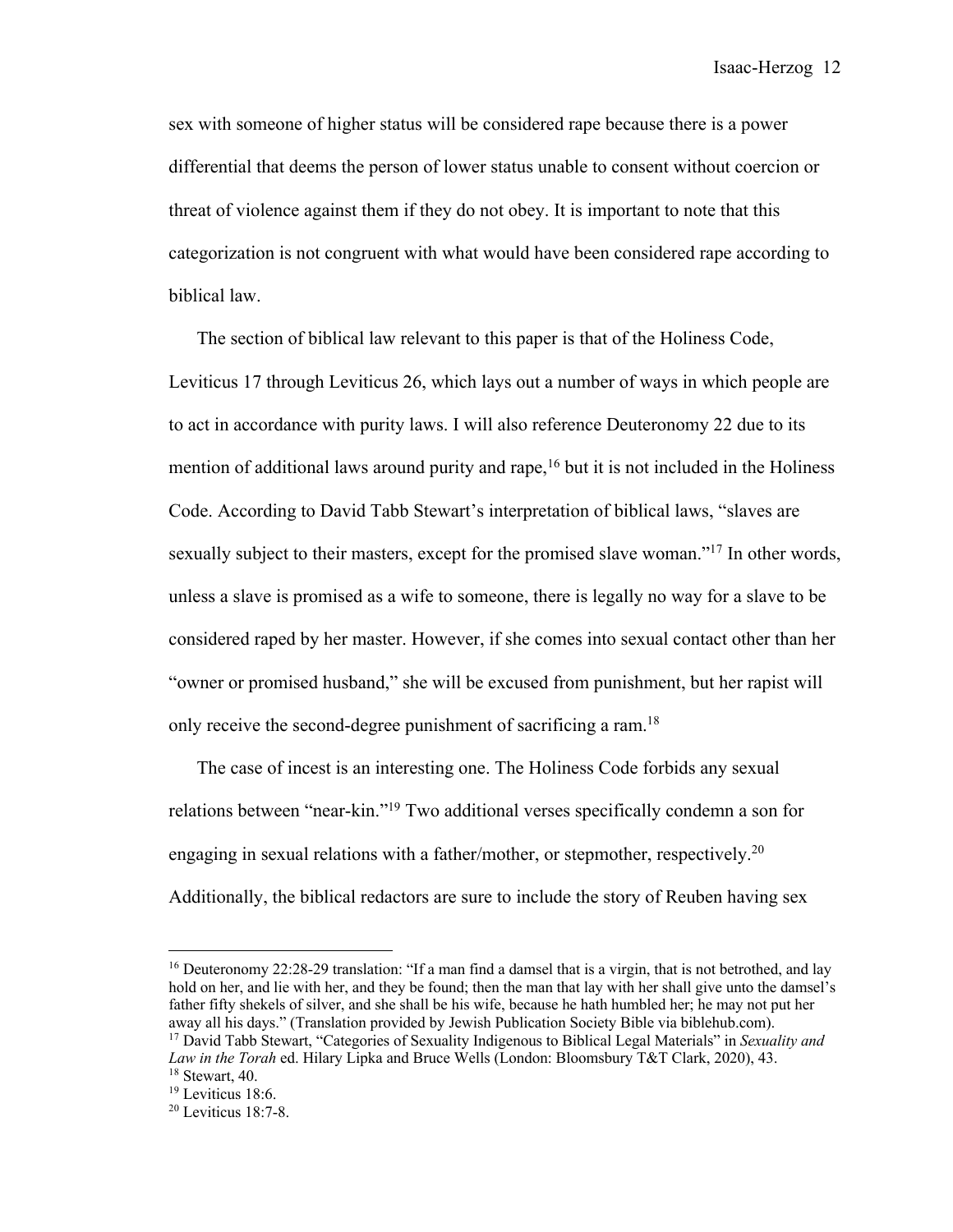with one of Jacob's wives, Bilhah, who is not Reuben's mother,<sup>21</sup> and to specifically condemn him in Jacob's song of tribal inheritance in Genesis 49:4.22 Overall, while all forms of incest are forbidden, the majority of the examples provided are of a son having sex with one of his father's wives. This raises the question of *why* the redactors chose to offer us so much specificity around this particular brand of incest when all incest is considered taboo according to biblical law. It appears that the son-father's wife type of incest is a direct subversion of a patriarchal familial structure. A sexual encounter between a son and his father's wife could potentially destabilize the father's position of authority in the family. Thus, while all forms of incest are considered impure, the one for which there is the most information serves to protect and maintain the male head-ofhousehold's power.<sup>23</sup> As we analyze the stories of illicit sex that follow, this correlation between how the act subverts the patriarchy and how men in the story decide to embark on revenge plots will remain consistent. We will continue to see men respond with violence to the actions of other men that threaten the stability of their patriarchal power while paying little regard to the women who are most directly impacted.

#### **Methodology**

In order to contrast stories of rape with other stories of sexual encounters, I created a taxonomy that would aid in the categorization according to the patterns I noticed when translating the selection of stories. Based on previous research on how

 $21$  Genesis 35:22.

 $22$  Stewart, 36.

 $^{23}$  It should be noted that among the incest laws found in Leviticus 18, the Holiness Code does not specifically forbid incest between a father and daughter. The questions that this raises about the implications of such an omission warrant an analysis that is larger than the scope of this paper.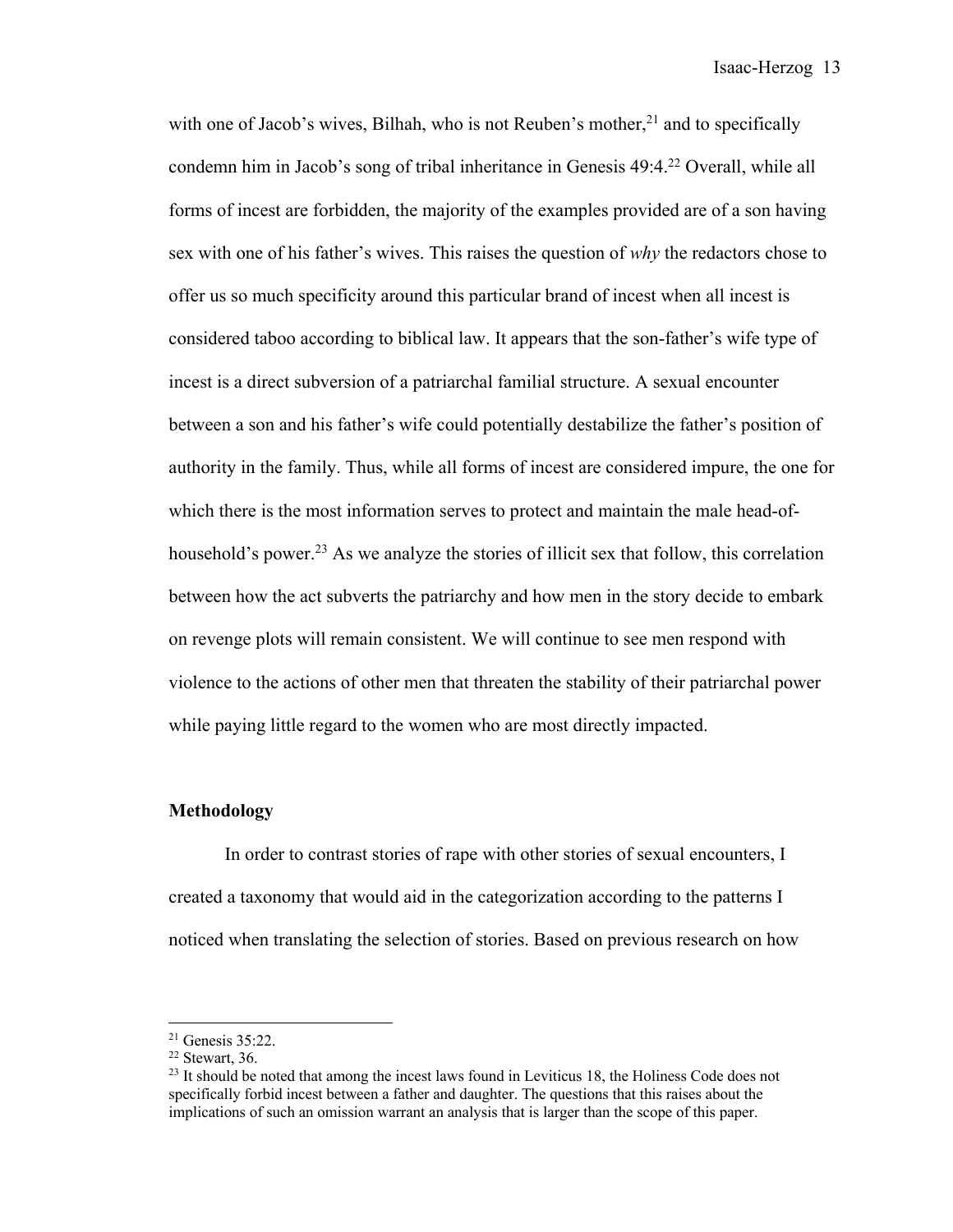formal and informal systems of justice acted differently upon different women in the Bible based on their other identities,  $24$  particularly nationality and class, much of my line of inquiry for this research revolved around those dimensions of identity.

As such, the questions that are asked of the text in this taxonomy are as follows:

- 1. Does the woman speak?
- 2. What is the social status (class) and nationality of the victim (woman in these cases)?
- 3. What is the social status (class) and nationality of the perpetrator (man in these cases)?
- 4. What is the predominant diction surrounding and/or describing the sexual encounter?
- 5. How many verses are dedicated to the act of sexual assault itself?
- 6. How many verses are dedicated to the fallout or acts of justice from the event?
- 7. What constitutes the fallout or acts of justice?
- 8. Who initiates the fallout or acts of justice, and what is their relationship status to the perpetrator and/or victim?

#### *Fallout*

I have divided the types of fallout into three categories. The first is "restorative justice." I define restorative justice as a resolution process in which the perpetrator admits

 $24$  See Appendix A, which provides selection from a paper written for my Advanced Hebrew class. The thesis of said paper is that Israelite women are not treated nearly as harshly as non-Israelite women for their crimes. I further argue that the difference in treatment of these categories of women is the result of postexilic redactors modifying the characterization of women in the Bible to further their ideologies of the time after the Babylonian exile. I include sections of it in this paper because it informed my process of recognizing the intersectional identities of oppression that exist in the Hebrew Bible. Furthermore, it provides an excellent case study of restorative justice, a form of justice that is notably missing from the stories presented in this paper.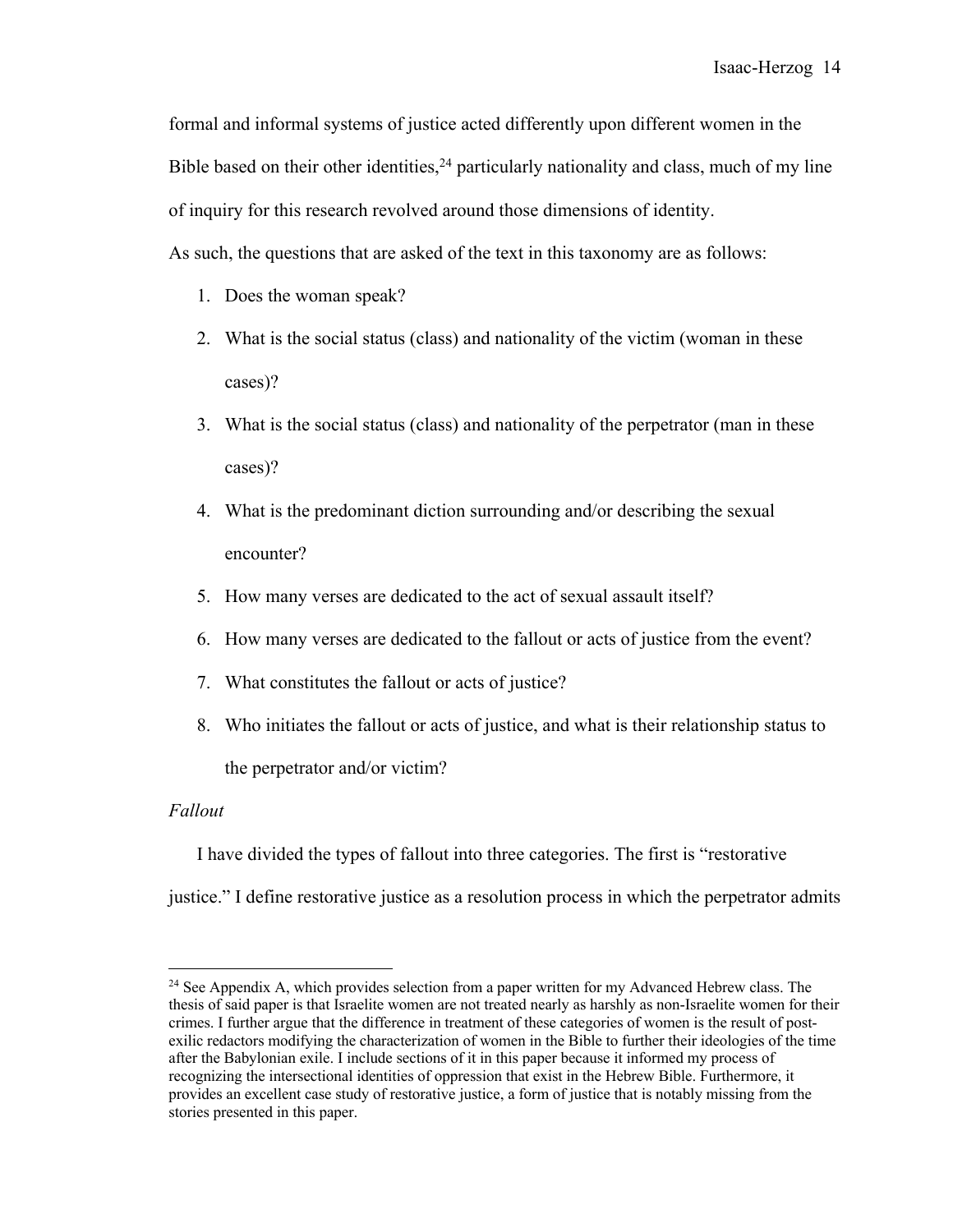to their wrongdoing and takes the steps the community deems necessary to restore balance where harm was caused. There are examples of this type of legal proceeding in the Bible in cases of transgression other than sexual assault,  $2<sup>5</sup>$  so I sought to discover if there were examples in the stories selected where that was the path chosen. The second is "retributive justice," which I define as either the victim or people on the victim's behalf taking violent action against the perpetrator. The final category is arguably the most telling when it comes to understanding dynamics of sexual violence in the bible: "not considered rape." When I say that it isn't considered rape, I am not saying that there haven't been biblical scholars or commentators who have argued that these instances were rape because some have.<sup>26</sup> Other scholars acknowledge that in our modern understanding of human rights, Hagar was certainly raped, but that her gaining of status upon conception with Avram's child is indicative of her being "more than happy with her situation."<sup>27</sup> Rather, I mean they are not traditionally referred to as stories of sexual violence, meant (by the redactors) to teach readers a lesson about the event specifically regarding what happens before, during, or after, to any of the players involved in the act. As such, there is no fallout that we, as readers of the text, are witness to.

#### *Diction*

An entire analysis could be dedicated exclusively to the words and word order seen in the stories. However, the three words I've chosen to focus on are ל.ק.ח) *laqah* – 'to take')*,* ע.נ.ה) *innah* – *'*to humble', sometimes translated as 'rape')*,* and ש.כ.ב) *shachav* 

<sup>25</sup> See Appendix A.

<sup>&</sup>lt;sup>26</sup> Kelsey West, "Interpretations of Hagar: Pathway to Healing in the Wake of Sexual Assault" (senior inquiry: Augustana College, 2017).

 $27$ Mzukisi Welcome Faleni, "Hagar: case study of abuse of women" (master's thesis: University of the Western Cape, 2008), 98.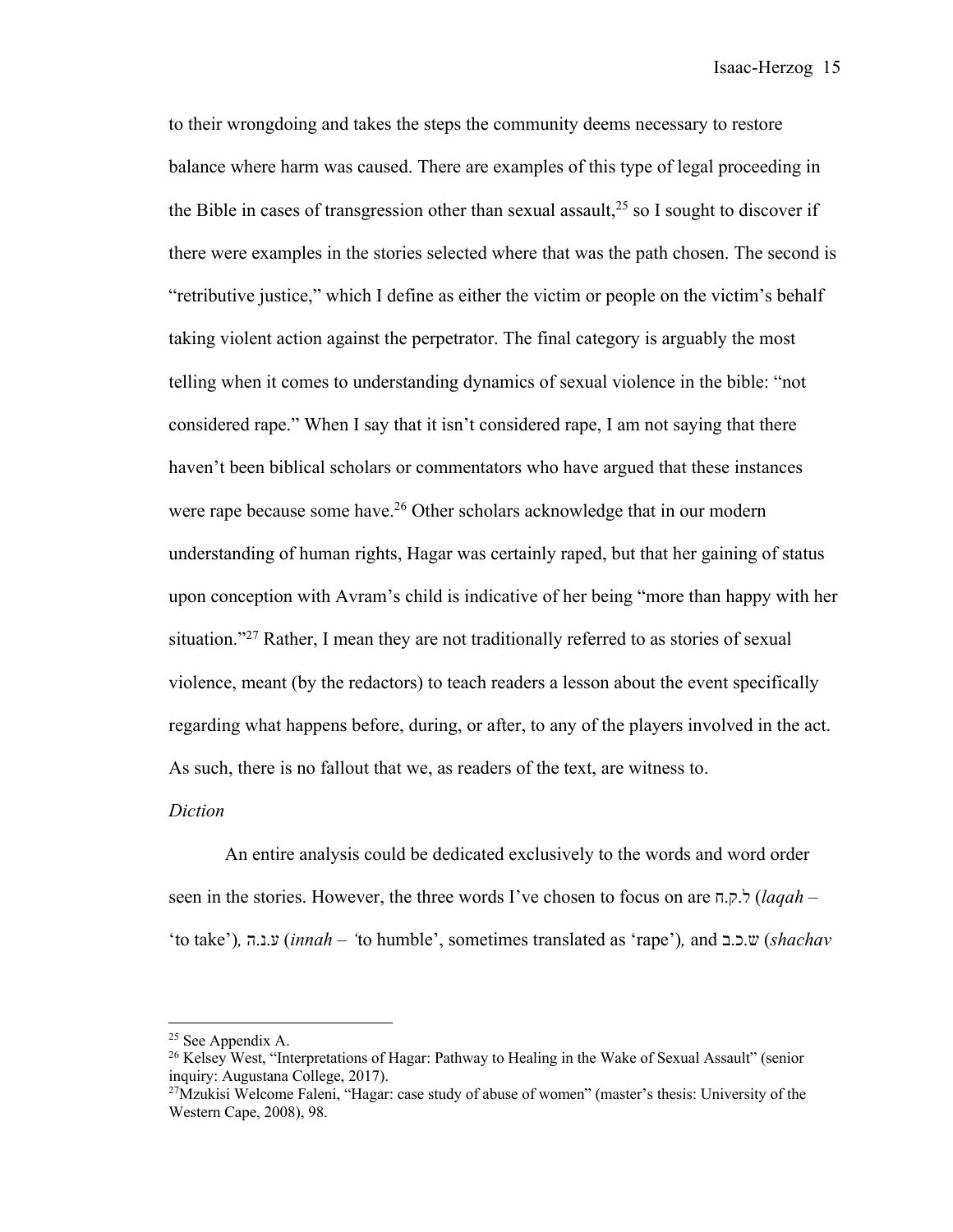Isaac-Herzog 16

- 'to lie down'). In addition to being used to describe the acquiring of an object, ל.ק.ח (*laqah*) can have more euphemistic meanings related to marriage ("he took her for/as his wife"), or refer to the "taking" of someone in a sexual context, the latter generally being paired with ש.כ.ב) *shachav* - "he took her…and he lay with her")28. ש.כ.ב) *shachav*) similarly can either mean simply to lie down (for sleep), or, when paired with the preposition תא) *et* 'with'), can take on the meaning of having sex with someone. Due to both of these words' multiple meanings, a translator has to rely heavily on context clues and the verbiage around ל.ק.ח) *laqah*) and ש.כ.ב) *shachav*) in order to select an appropriate meaning. I delve more into the minutiae of their use in each of the stories presented here in the analysis section.

ע.נ.ה) *innah*) presents even more complications for the translator. According to the Brown-Driver-Briggs (henceforth, 'BDB') Hebrew-English Lexicon, there are four separate definitions for this *shoresh*, or root. <sup>29</sup> All of the use-cases seen in the stories discussed in this paper refer to their third definition, which, in its Pa'al, or Qal, *binyan* is defined as to "be bowed down, afflicted."30 However, when used in the Pi'el form, a *binyan* that is used to intensify the actions denoted by the Pa'al version of the verb, the *shoresh* is translated as to "humble, mishandle, afflict," an individual, or to "humble a woman by cohabit[ing]."31 To clarify the latter beyond the euphemistic BDB definition, it means to lower an unmarried woman's value by having sex with her. Depending on the translation, ע.נ.ה) *innah*) is either translated very literally as someone "afflicting" or

<sup>28</sup> 2 Samuel 11:4.

<sup>29</sup> Francis Brown, *The Brown-Driver-Briggs Hebrew and English lexicon: with an appendix containing the Biblical Aramaic : coded with the numbering system from Strong's Exhaustive concordance of the Bible* (Peabody: Hendrickson Publishers, 1996), s.v. ע.נ.ה .

<sup>30</sup> Brown, s.v. ע.נ.ה .

<sup>31</sup> Brown, s.v. ע.נ.ה .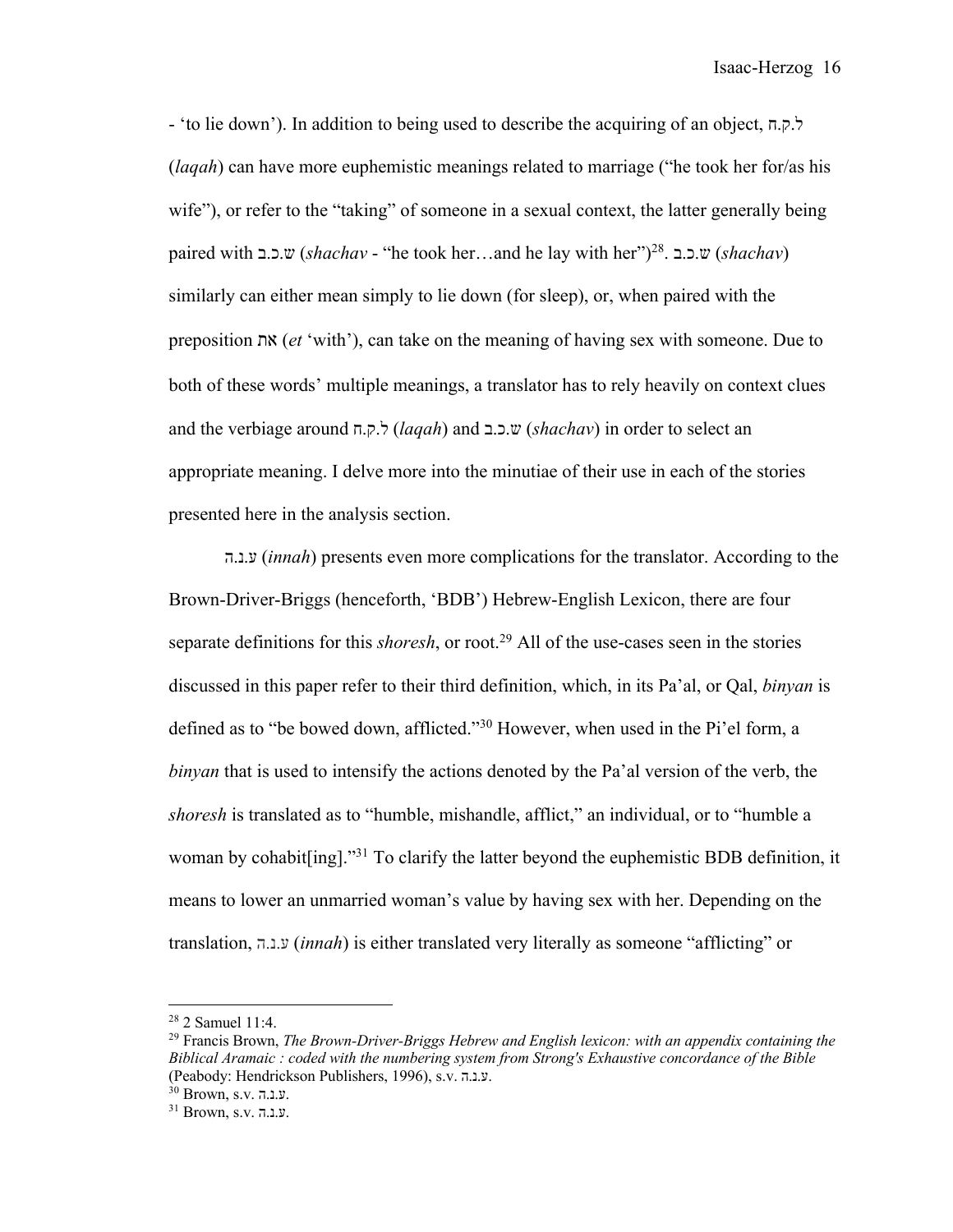"humbling" a woman or is taken to mean "rape." In spite of translators' use of the word "rape," the definition really has nothing to do with whether or not a woman is consenting to the sexual act. As established already in this paper, a direct translation of this word, devoid of context, is not quite sufficient to encompass the sociopolitical complexities of the act of rape both in the Bible and in our modern world.

#### *Taxonomy Introduction*

In selecting the stories for analysis through the taxonomy, I attempted to include those which are canonically considered rape, such as that of Dinah and Tamar, as well as those for which there is a much more limited group of scholars who deem them rape. They are organized in the table you will see on the following page, as well as throughout the analysis section in descending order according to how widely accepted they are as stories of sexual violence. We start off with Tamar, followed by Dinah whose story has been the center of some scholarly debate. We then move into the story of Bathsheba, for which there is some scholarship arguing for it to be considered a rape story, though that scholarship is much more limited. The story of Avram and Hagar has rarely been considered one of rape in mainstream scholarship, thus its placement at the end of the collection. We finish, however, with the story of Isaac meeting Rebekah in an attempt to contextualize these violent stories within the wider world of consensual marriage stories in the Hebrew Bible.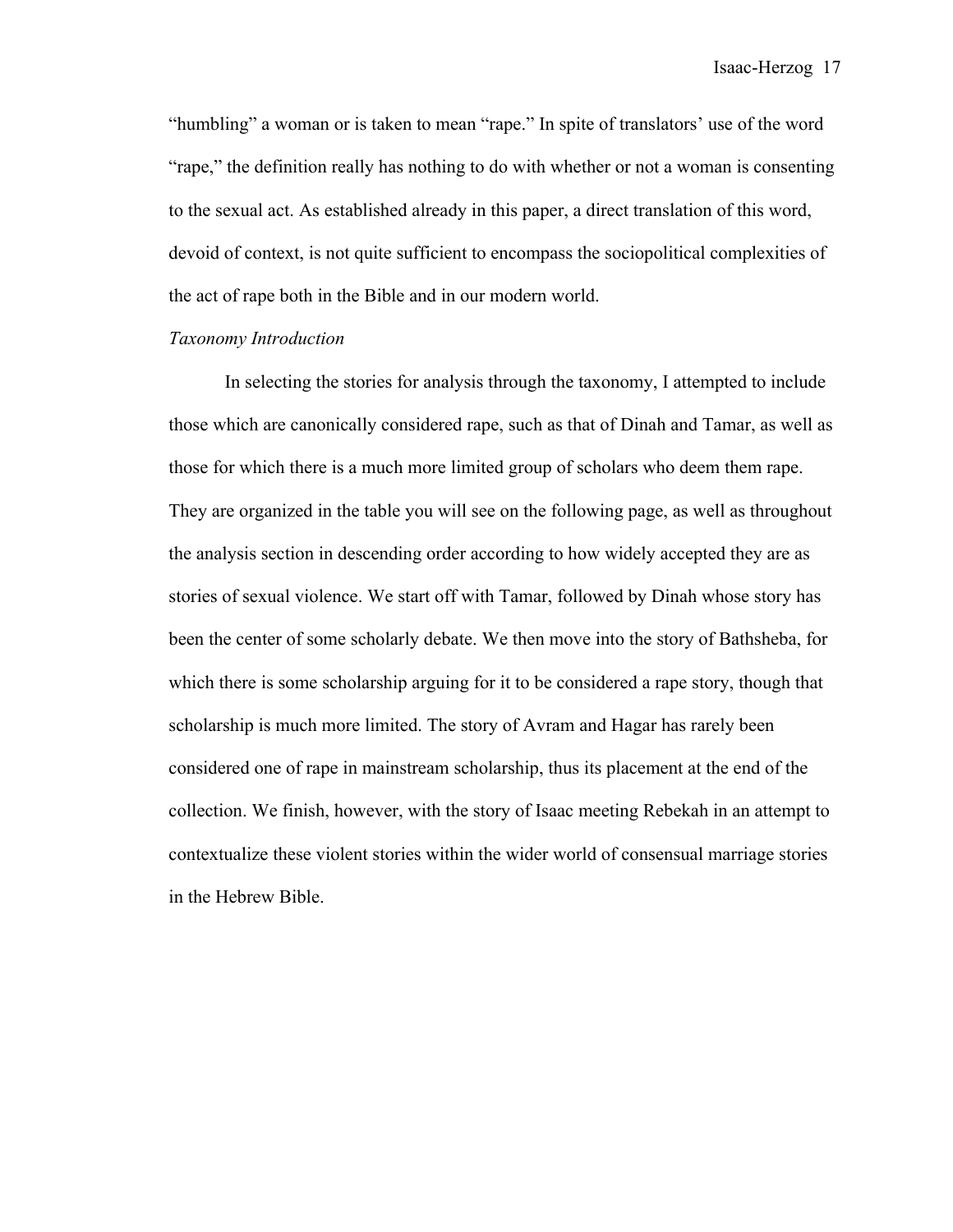| <b>Story</b>                                                                                          | Does the<br>woman<br>speak? | Status/<br><b>Nationality</b><br>of victim? | Status /<br><b>Nationality of</b><br>perpetrator? | Predominant<br>Verbiage                                                                                                             | How<br>many<br>verses<br>devoted<br>to act of<br>rape? | <b>How many</b><br>verses<br>devoted to<br>the fallout? | What is<br>the<br>fallout?<br>(REST*,<br>RET**,<br>$NCR***$ | Who initiates the<br>fallout/justice?<br>What is their<br>relationship to the<br>assaulted and<br>community? |
|-------------------------------------------------------------------------------------------------------|-----------------------------|---------------------------------------------|---------------------------------------------------|-------------------------------------------------------------------------------------------------------------------------------------|--------------------------------------------------------|---------------------------------------------------------|-------------------------------------------------------------|--------------------------------------------------------------------------------------------------------------|
| <b>Rape of Tamar</b>                                                                                  | $\mathbf Y$                 | Princess<br>Israelite                       | Prince<br>Israelite                               | ע.נ.ה $(innah)$ ,<br>1.5.0<br>(shachav)                                                                                             | $\overline{4}$                                         | 19                                                      | <b>RET</b>                                                  | Tamar's brother<br>(Absolom)                                                                                 |
| <b>Rape of Dinah</b>                                                                                  | ${\bf N}$                   | Jacob's<br>daughter<br>Israelite            | Prince<br>Hivite                                  | (innah), ע.נ.ה<br>.כ.ב $w$<br>(shachav)                                                                                             |                                                        | 29                                                      | <b>RET</b>                                                  | Dinah's brothers<br>(Shimon and Levi)                                                                        |
| <b>David and</b><br><b>Bathsheba</b>                                                                  | N                           | General's<br>wife<br>Israelite              | King<br>Israelite                                 | ר.ק. $(laqah)$ ,<br>1.5.0<br>(shachav)                                                                                              |                                                        | 22                                                      | <b>NCR</b>                                                  | N/A                                                                                                          |
| Abraham and<br><b>Hagar</b>                                                                           | $\mathbf N$                 | Servant/<br>Slave<br>Egyptian               | Abraham<br>Israelite                              | ו.ת. $(natan)$                                                                                                                      |                                                        | $\overline{2}$                                          | <b>NCR</b>                                                  | N/A                                                                                                          |
| <b>Isaac</b> and<br><b>Rebekah</b><br>(included as a<br>comparison)<br>$*$ REST = Restorative Justice | Y                           | Israelite                                   | Isaac<br>Israelite                                | $\pi.$ ק. $\forall$ (lagah),<br>multiple<br>active verbs<br>of movement<br>coming from<br>Rebekah<br>** $RET = Retributive$ Justice | N/A                                                    | N/A                                                     | <b>NCR</b>                                                  | N/A<br>***NCR = Not considered rape                                                                          |

*Table 1: Taxonomy*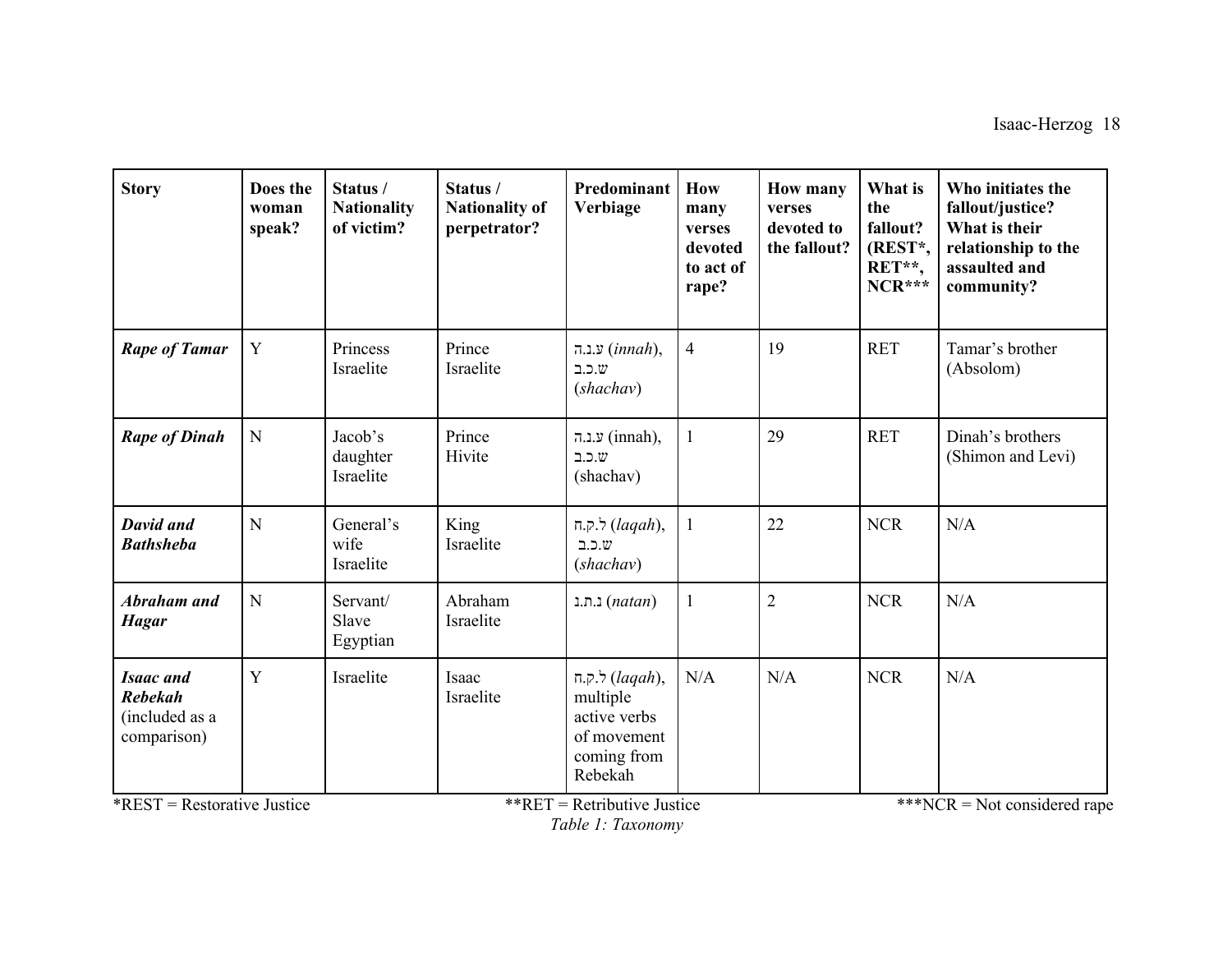### **Analysis**

The following section contains translations and discussions of the five stories

listed in Table 1. I have named the stories according to what seems to be the most

compelling and relevant detail. Following the title, I offer my own translation of the text

from the Hebrew Bible, followed up with my commentary and analysis on the passage as

it pertains to the taxonomy.

*The Rape of Tamar*

Translation of 2 Samuel 13:

(1) Time passed. And Absolom, son of David, had a beautiful sister, and her name was Tamar. And Amnon, son of David, loved her.

(2) And Amnon was anguished and made himself sick because of his sister Tamar because she was a virgin, and it was impossible in the eyes of Amnon to do anything to her.

(3) And Amnon had a friend, and his name was Yonadav, the son of Shemia who was the brother of David. And Yonadav was a very wise man.

(4) And Yonadav said to Amnon "what's making you this weak? Will you not tell me what's the son of the king suffer morning in, morning out?" And Amnon said to him, "I love Tamar, the sister of Absolom, my brother."

(5) And Yonadav said to him (Amnon), "lie upon your bed and make yourself ill. And your father will come to see you and you will say to him, 'please may Tamar, my sister, come, and she will feed me food, and she will do before my eyes, in order that I will see. And I will eat from her hand.'"

(6) And Amnon laid down, and he made himself ill, and the king came to see him and Amnon said to the king "please may Tamar my sister come and make cakes before my eyes, two cakes, and I will eat from her hand."

(7) And David sent word to Tamar's house saying, "please go to the house of Amnon, your brother, and make food for him."

(8) And Tamar went to the house of Amnon, her brother, and he was lying down. And she took the dough, and she kneaded it and she made cakes before his eyes and produced the heart-shaped cakes.

(9) And she took the pan and put it before him, and he refused to eat, and Amnon said "send away every man," and every man left.

(10) And Amnon said to Tamar, bring the food to my chamber, and I will eat from your hand. And Tamar took the food that she made, and she brought it to Amnon, her brother, in his chamber.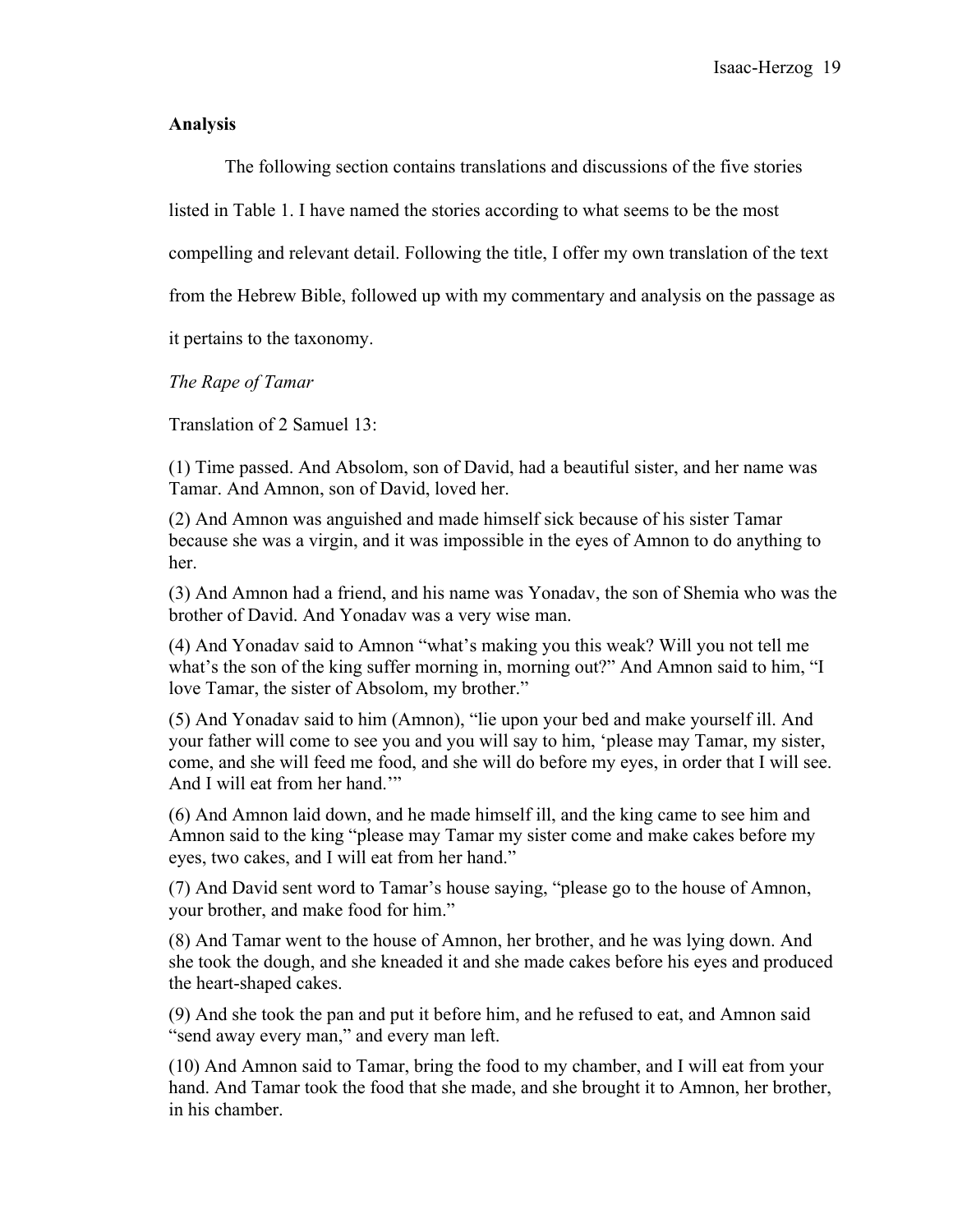(11) And she drew near to him. And he grabbed her, and he said to her "come lie with me, my sister."

(12) And she said to him "Do not, my brother. Do not rape me because one doesn't do this in Israel. Do not act with this foolishness.

(13) And whither will I go with my reproach? You will be like one of the fools in Israel. And now please speak to the king, for he won't withhold me from you."

(14) And he did not listen to her, and he was stronger than she, and he raped her, and he laid with her.

(15) And Amnon hated her so much that his hatred was bigger than the love he had had for her. And Amnon said to her, "get up; leave me."

(16) And she said to him "this is a greater evil than that that you did with me, to send me away." And he did not listen to her.

(17) And he called his young man-servant, and he said, "please send her away from me to the outside and lock the door after her."

(18) And Tamar had on a full-coverage tunic because those were the robes worn by the daughters of the king. And the servant sent her outside, and he locked the door behind her.

(19) And Tamar put ashes upon her head, and she tore the full-coverage tunic that she wore, and she put her hands upon her head, and she surely went, and she cried.

(20) And Absolom, her brother, said to her, "Was your brother Amnon with you? Now my sister, stay silent. He is your brother. Do not set your heart to speak of this." And Tamar dwelled desolate in the house of Absolom, her brother.

(21) And the king David heard all of these things, and he had a lot of anger.

(22) And Absolom didn't speak with Amnon from evil to good because Absolom hated Amnon on account that he raped Tamar his sister.

(23) Two years passed, and Absolom had shearers in Ba'al Hazor, which is near to Ephraim, and Absolom called to all the sons of the king.

(24) And Absolom came to the king, and he said "please behold the shearers your servant has. Let the king and his servant go with your servants."

(25) And the king said to Absolom "no, my son. Let not all of us go, so we will not be burdensome upon you. And Absolom urged David, but he would not agree to go, and David blessed Absolom.

(26) Absolom said "and may Amnon, my brother, at least go with us?" And the king said to him "why he would go with you?

(27) But Absolom urged, and David sent Amnon and all the sons of the king with him.

(28) And Absolom commanded his young men, saying "please take note when the heart of Amnon is drunk with wine, and I will say to all of you: 'smite Amnon and kill him,' do not fear—because I have commanded you all. Grow strong, and you will be sons of an army.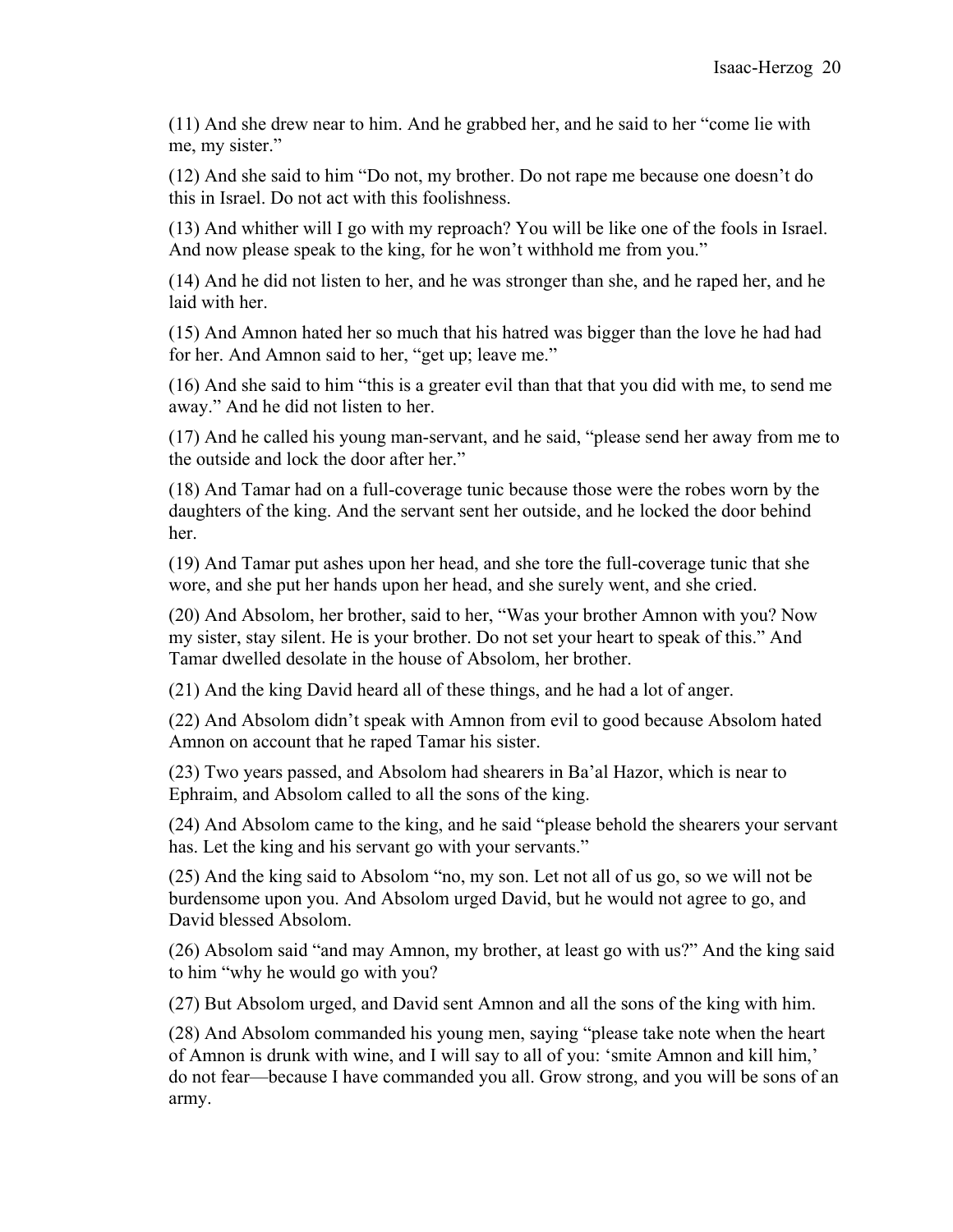(29) And the young men of Absolom did to Amnon that which Absolom commanded. And all the sons of the king rose, and they mounted and rode, each upon his mule, and they fled.

(30) And they were on the way, and the report came to David saying "Absolom smote all the sons of the king, and from them not one remains."

(31) And the king arose and tore his clothes, and he laid on the earth, and all his servants were standing, torn of garments.

(32) And Yonadav, son of Shemiah, brother of David answered, and he said "do not say, my lord, that all of the young sons of the king have died. Amnon on his own died because Absolom has had a scowl upon his lips from the day he raped Tamar his sister.

(33) And now, my lord the king, do not put to your heart a word saying 'all the sons of the king have died' because Amnon alone has died."

(34) And Absolom fled, and the young spy lifted his eyes, and he saw. And behold, many people were coming from the road after him from the side of the mountain.

(35) And Yonadav said to the king, "behold the sons of the king are coming just like what your servant said."

(36) And it was as he finished speaking, and behold, the sons of the king came, and they lifted their voices and they wept and also the king and all his servants wept a very great weeping.

(37) And Absolom fled and he went to Talmai, son of Amihor, king of Geshur. And David mourned over his son every day.

(38) And Absolom fled and he went toward Geshur, and he was there three years.

(39) And David the king yearned to the point of perishing to go out to Absolom because he was comforted regarding Amnon because he had died.

There are several things to note in this troubling story. The first is that, as shown in

Table 1, of all the women whose stories are explored in this paper, Tamar is the only one

who speaks. In verses 12 and 13, after Amnon has requested that she have sex with him,

she says, "Do not, my brother. Do not rape me because one doesn't do this in Israel. Do

not act with this foolishness. And whither will I go with my reproach? You will be like

one of the fools in Israel. And now please speak to the king, for he won't withhold me

from you." In many of these stories, including that of Dinah, we can only assume that the

woman involved is not consenting because of the word-choice of the redactors, the

interpretations of biblical commentators who precede us, and our own interpretation of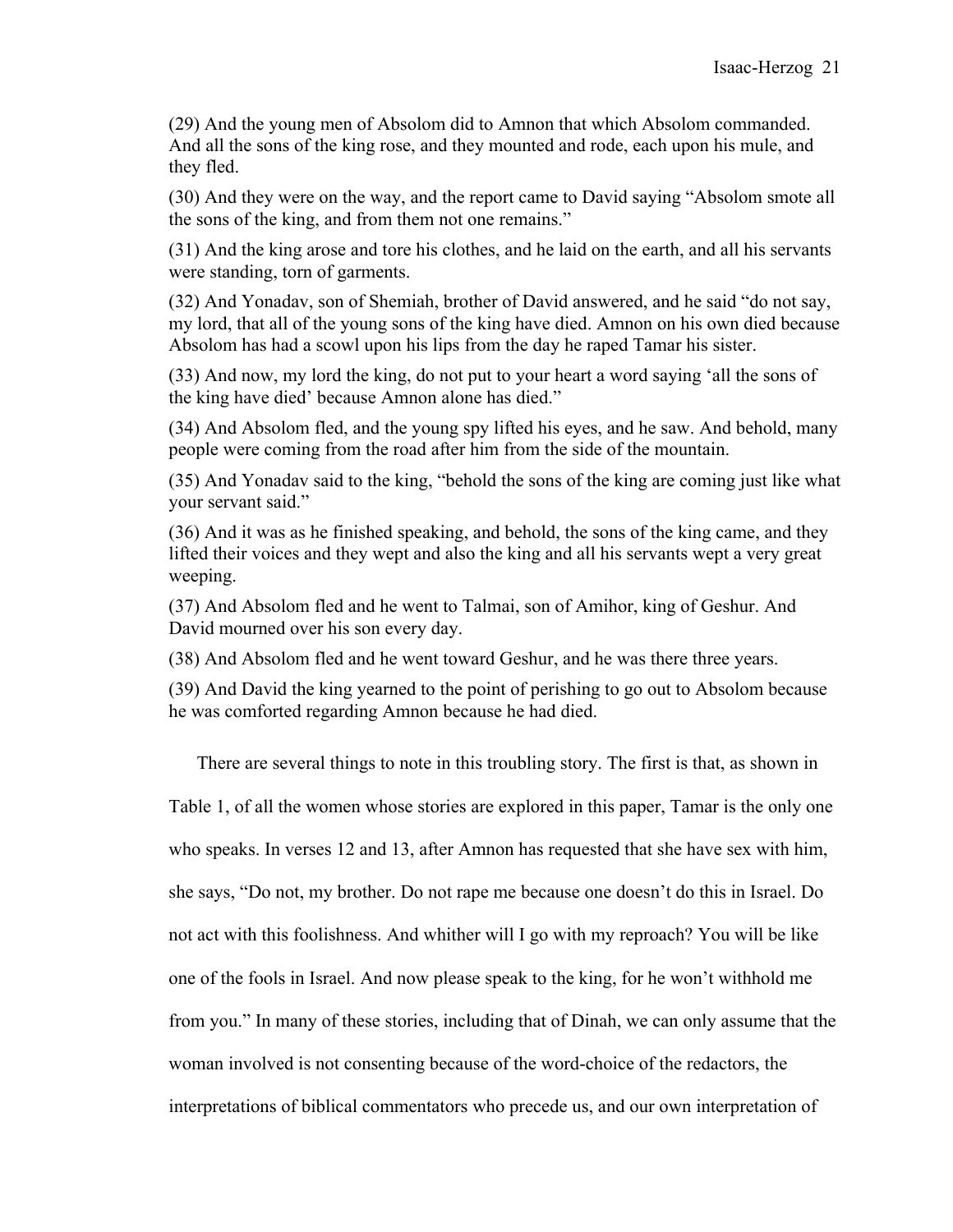events given the context. 2 Samuel 13 is a unique instance in which we painfully witness a woman begging her brother not to rape her. We can make guesses as to why she is objecting, one of the likely explanations being that she knows how this will impact her status as an unmarried woman in the kingdom of Israel, hence her question as to where she will go now that she has been effectively devalued by the patriarchal society in which she exists. Truthfully, however, her reasoning doesn't matter because it is beyond clear that she did not consent to what happens in the following verse, yet her pleas are ignored.

The second time she speaks is when Amnon's love for her turns to hatred after raping her, and he tells her to leave. In response to this, Tamar says, "this is a greater evil than that that you did with me, to send me away." This is because she knows that if Amnon rejects her and refuses to marry her, she will be a "humbled" woman who is unvalued in their society. This, of course, is not true for Tamar to the same extent that it is true for other women who are sexually assaulted in the Hebrew Bible, for she is a princess, the daughter of King David, which affords her a certain amount of privilege that cannot be ignored. However, she is clearly attempting to do everything in her power to appeal to her brother's empathy in reasoning with him about what her life will logistically look like if he abandons her now. Though her privilege offers her a cushion on which she can fall back, it does not protect her unequivocally, and again, her pleas are ignored.

After verse 16, we do not hear from Tamar again in the course of these specific events. She is sent away, she covers herself in a tunic and ashes in mourning, and she seeks solace from her other brother, Absolom. Not only does Absolom not give Tamar a chance to speak, but he specifically tells her that she must remain silent *because* Amnon is her brother. It is difficult to know whether he means this in the sense that she should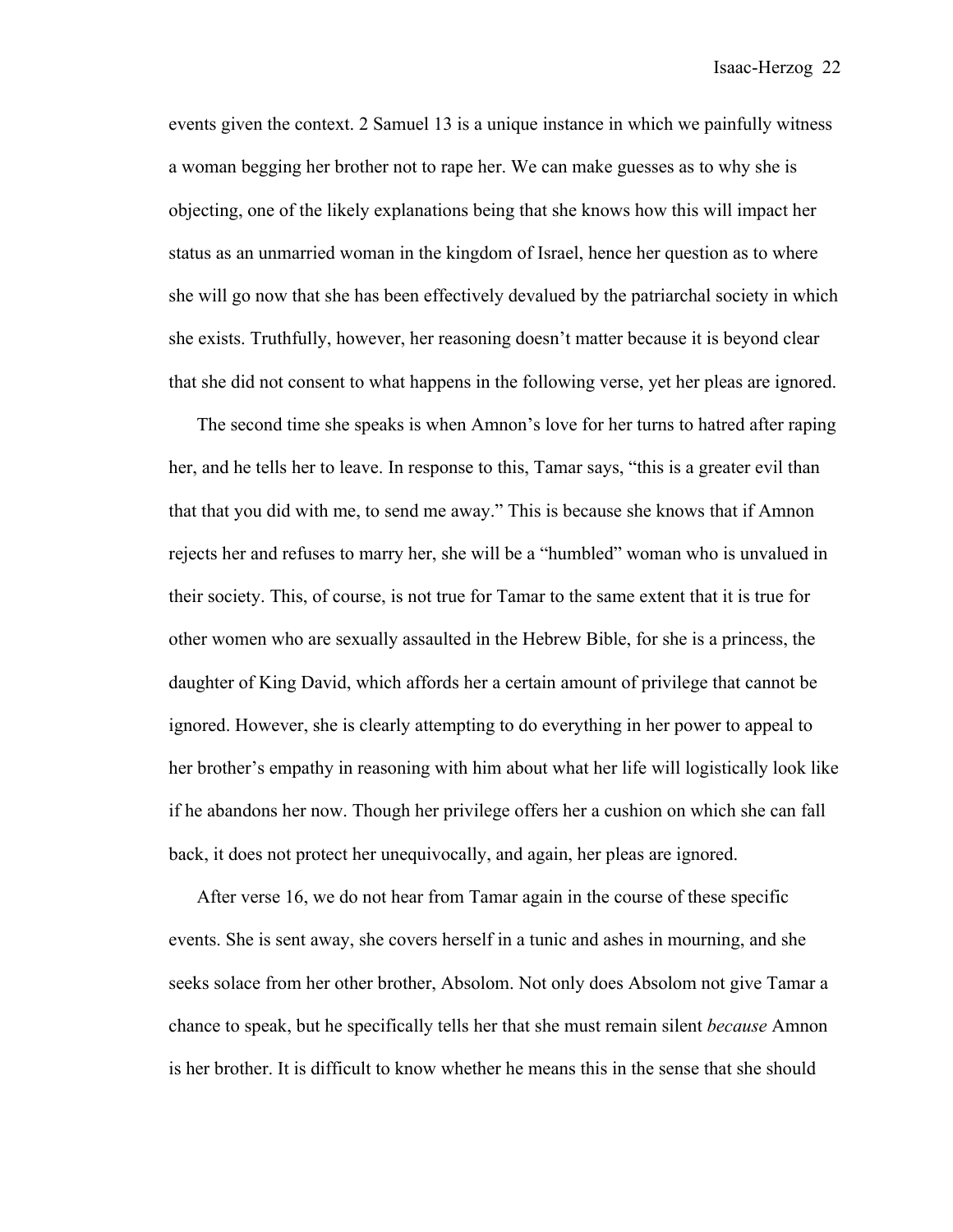not speak of this because she could get in trouble for having sex with her brother, which is a crime of incest, or if she should not speak of it to protect Amnon's reputation, something she owes him because of their relationship as siblings. Again, his intention is frankly unimportant when we consider the impact his actions and words have. It is at this point in the story that Tamar loses a grasp on what little agency she previously had. She is not given a voice or space to process the trauma she just endured, and she certainly doesn't have any say in if and how justice will be enacted. There are two verses dedicated to the act of her rape, she speaks twice, both times in protest of actions that will cause harm to befall her, and then there are nineteen verses dedicated to Absolom devising a plan for and killing Amnon in revenge. Absolom claims that he hates Amnon on account of raping his sister,<sup>32</sup> so readers can deduce that his killing Amnon is also an act of hatred on behalf of his love of Tamar. However, it should be noted that as David's firstborn son, Amnon stood to inherit more than Absolom after David's death, which raises questions as to Absolom's true motivation for murdering his brother. After all, the love Absolom has for Tamar doesn't appear to prompt him to listen to her or care for her in the aftermath of this traumatic event. Amnon's rape of Tamar was illegal in accordance with the laws of the time and place, and there would conceivably be punishment for him through the justice system, especially considering how angry David was.<sup>33</sup> What Tamar needed in that moment was someone to sit with her and listen when she was ready to speak; she did not need her brother to abandon her when she was at her most vulnerable in order to do something on her behalf that she did not ask for. It is difficult to think of Absolom as the hero of Tamar's story when he silences her just as Amnon did.

<sup>32</sup> 2 Samuel 13:22.

<sup>33</sup> 2 Samuel 13:21.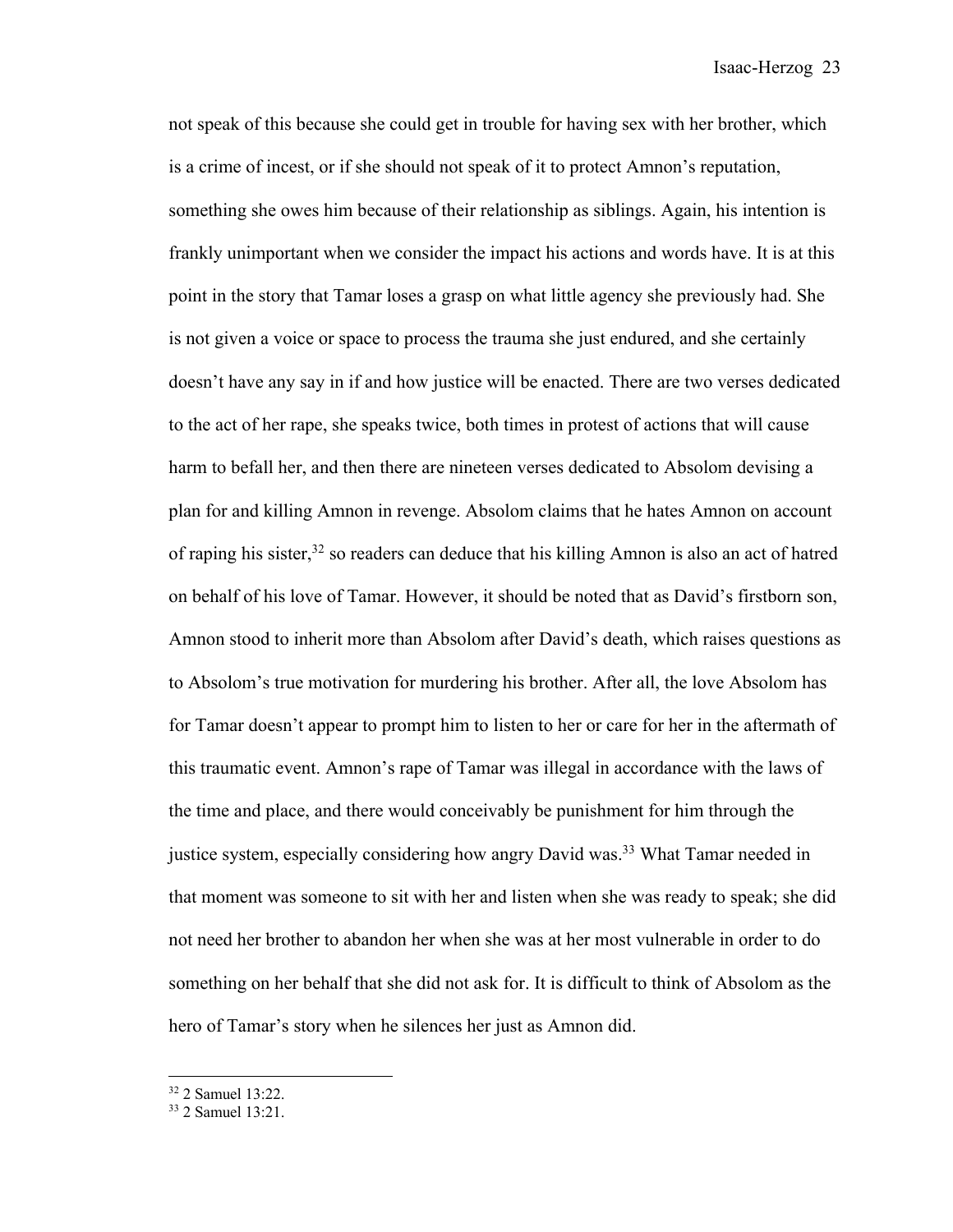Though nothing that befalls Tamar in this story is her own fault, it is nonetheless important to interrogate the moment Tamar stops speaking from a perspective of status and power. As stated, Tamar is able to and decides to live out her days in Absolom's house after she is raped by Amnon. She is afforded this opportunity because she is a princess, and her family has the financial and political power to keep her under their roof when she becomes unmarriable. This is not a privilege that many families and women had at the time. In many cases, a woman who had been raped would have potentially been thrown out of her father's house or sold as a concubine since the father would no longer be able to recover the money he lost from not acquiring her bride-price. Tamar's positionality is unique, and in addition to affording her safety and physical comfort through her life, it also would have theoretically afforded her a certain level of protection if she chose to ignore Absolom's request that she stay silent. Here was an opportunity to be an ally to women who weren't wealthy and adjacent to political influence but were still suffering at the hands of violent men, but Tamar, such a fierce self-advocate up until this point, stops speaking. While she is an innocent victim of the harm that befell her, her silence becomes a weapon of the patriarchy that consequently causes harm to other women.

Although she ultimately remains silent, the extent to which Tamar vocalizes her wants, and, more importantly, what she doesn't want, early on in the story is incredibly unique. In the story of Jacob's only daughter, Dinah, our tragic protagonist doesn't speak at all, and readers are left to make conjectures about her thoughts, feelings, and desires.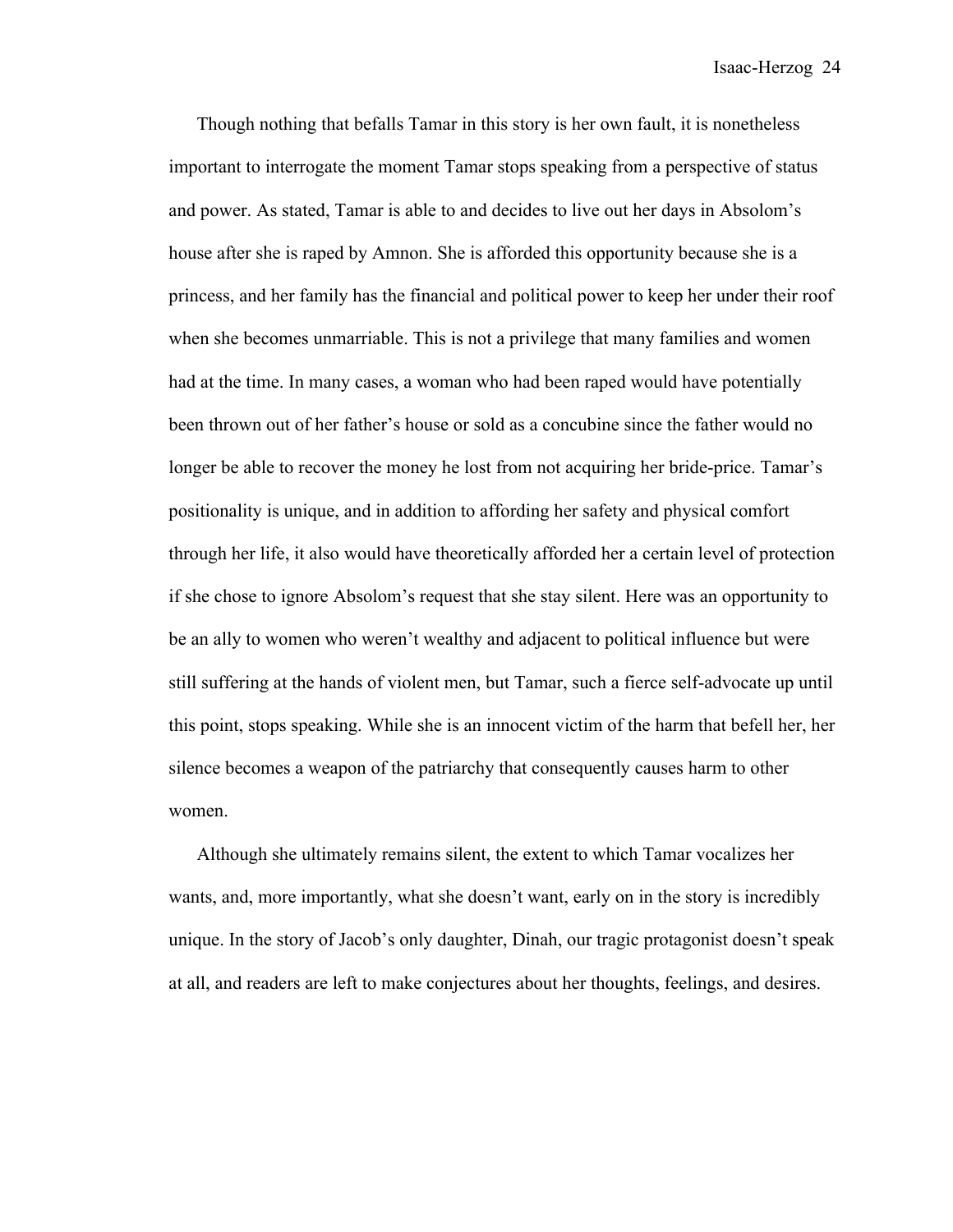## *The Rape of Dinah*

Translation of Genesis 34:

(1) And Dinah, daughter of Leah which she begat unto Jacob, went out to visit with the daughters of the land.

(2) And Shechem, son of Hamor the Hivite, the prince of the land, saw her, and he took her, and he lay with her, and he raped her.

(3) And his soul clung on Dinah, daughter of Jacob. And he loved the young woman, and he spoke upon the heart of the young woman.

(4) And Shechem said to Hamor, his father, saying, "take for me this young girl for a wife."

(5) And Jacob heard that Shechem sexually defiled Dinah, his daughter. His sons were with his cattle in the field. And Jacob was silent until their return.

(6) And Hamor father of Shechem, went out to Jacob to speak with him.

(7) And the sons of Jacob came from the field when they heard. And the men were deeply vexed. And there was a very angry because it is a sacrilegious deed in Israel to lie with the daughter of Jacob, so one does not do it.

(8) And Hamor spoke with them saying, "Shechem my son's soul is attached to your daughter. Please give her to him as a wife.

(9) And make us sons-in law. Give your daughters to us and take our daughters for yourselves.

(10) And stay with us, and this land will be before you all. Stay, and travel around it, and engage in trade within it."

(11) And Shechem said to Dinah's father and to her brothers, "I will find favor in your eyes, and I will give that which you all have said to me.

(12) Set a very great a bride-price and request gifts of me, and I will give them when you say so, and you will give to me the young woman as a wife."

(13) And the sons of Jacob answered Shechem and Hamor his father with deceit, and they said that Dinah, their sister, had been sexually defiled.

(14) And they said to them "we cannot do this thing, to give our sister as a wife to he who has his foreskin because that is a disgrace to us.

(15) But you have our consent, if you will be like us, to be circumcised, all of you and all your young men.

(16) And we will give our daughters to you, and we will take for ourselves your daughters, and we will dwell with you, and we will become one people.

(17) And if you do not obey us to circumcise, and we will take our daughter, and we will go."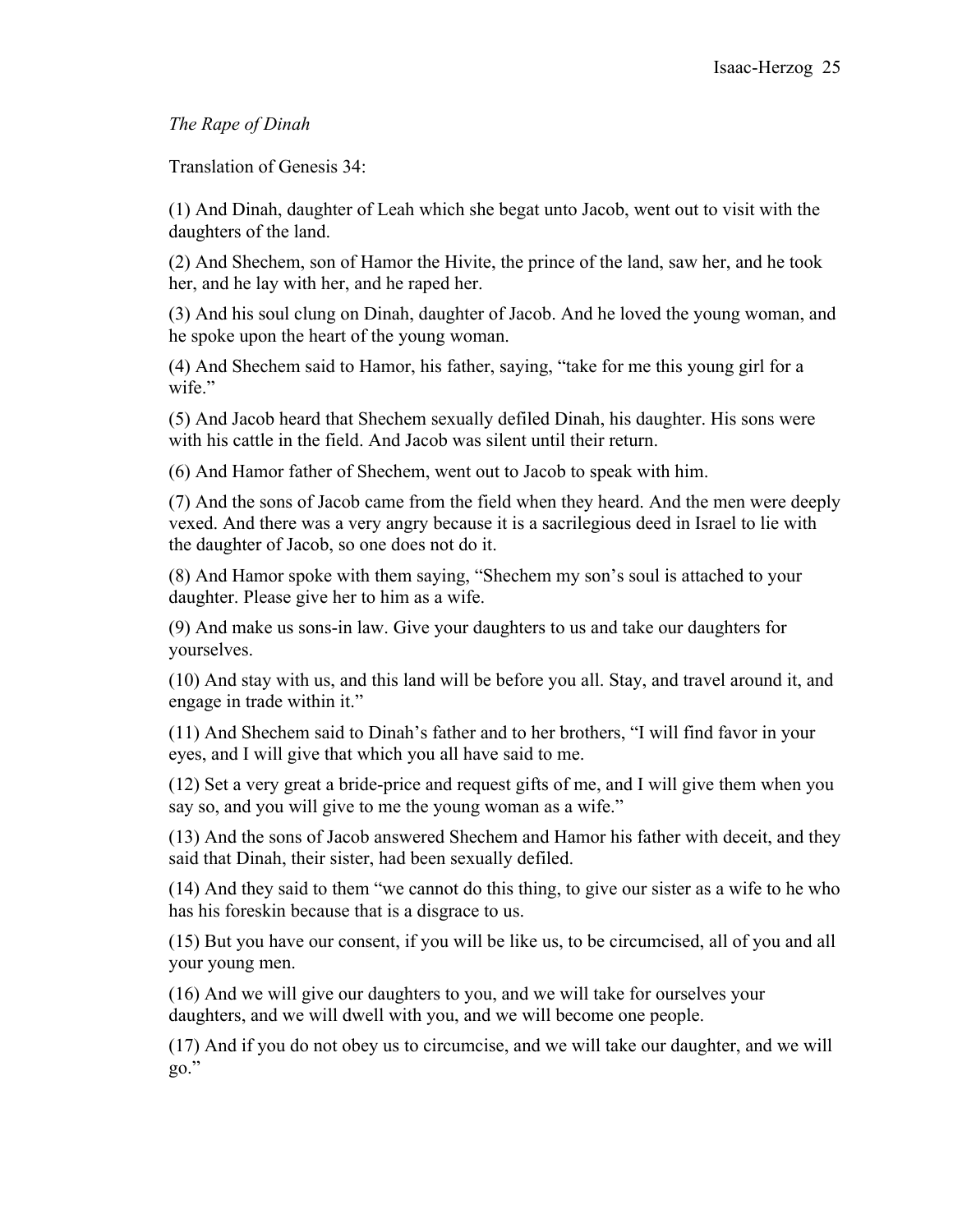(18) And their words were pleasing in the eyes of Hamor and in the eyes of Shechem, son of Hamor.

(19) And the young man did not delay to do the thing (circumcision) because he (Shechem) delighted in the daughter of Jacob, and he was more honored than the house of his father.

(20) And Hamor came with Shechem his son, to the gates of the city, and they said to the men of the city, saying,

(21) "These men, they are making peace with us, and they will dwell in the land and they will travel around it, and the land, behold, is an expanse before them. We will take for ourselves their daughters for wives, and we will give to them our daughters.

(22) But the men have consented to us to dwell with us, to become one people, in (exchange for) the circumcision of all of our young men as they are circumcised.

(23) Their cattle and their acquired things and all of their animals, will they not be ours? But we have agreed to them, and they will dwell with us."

(24) And the young men listened to Hamor and to Shechem his son outside of the gates of the city, and they circumcised every young man the outside of the gates of the city.

(25) On the third day of their being in pain, two of the sons of Jacob, Shimon and Levi, brothers of Dinah, each took up his sword, and they came upon the city securely, and they slayed all the young men.

(26) And they slayed Hamor and Shechem, his son, with the edge of the sword. And they took Dinah from the house of Shechem, and they went out.

(27) The sons of Jacob came upon the pierced ones, and they plundered the city that defiled their sister.

(28) They took their flocks and their herds and their asses and that which was in the city and that which was in the field.

(29) They captured all their soldiers, and their children, and all their wives and they plundered all that was in the house.

(30) And Jacob said to Shimon and Levi, "you have stirred up trouble for me, to make me stink in the dwelling of the land, with the Canaanites, and with the Perizzites, and I am males of a (small) number. They will gather upon me, and they will kill me, and we will be exterminated, me and my house."

(31) And Shimon and Levi said, "will it make our sister a prostitute?"

Unlike in Tamar's story, we don't get to hear a single word from Dinah. This has

been cause for a lot of scholarly conjecture about whether or not she did consent to

having sex with Shechem, in spite of redactors using a word that commonly denotes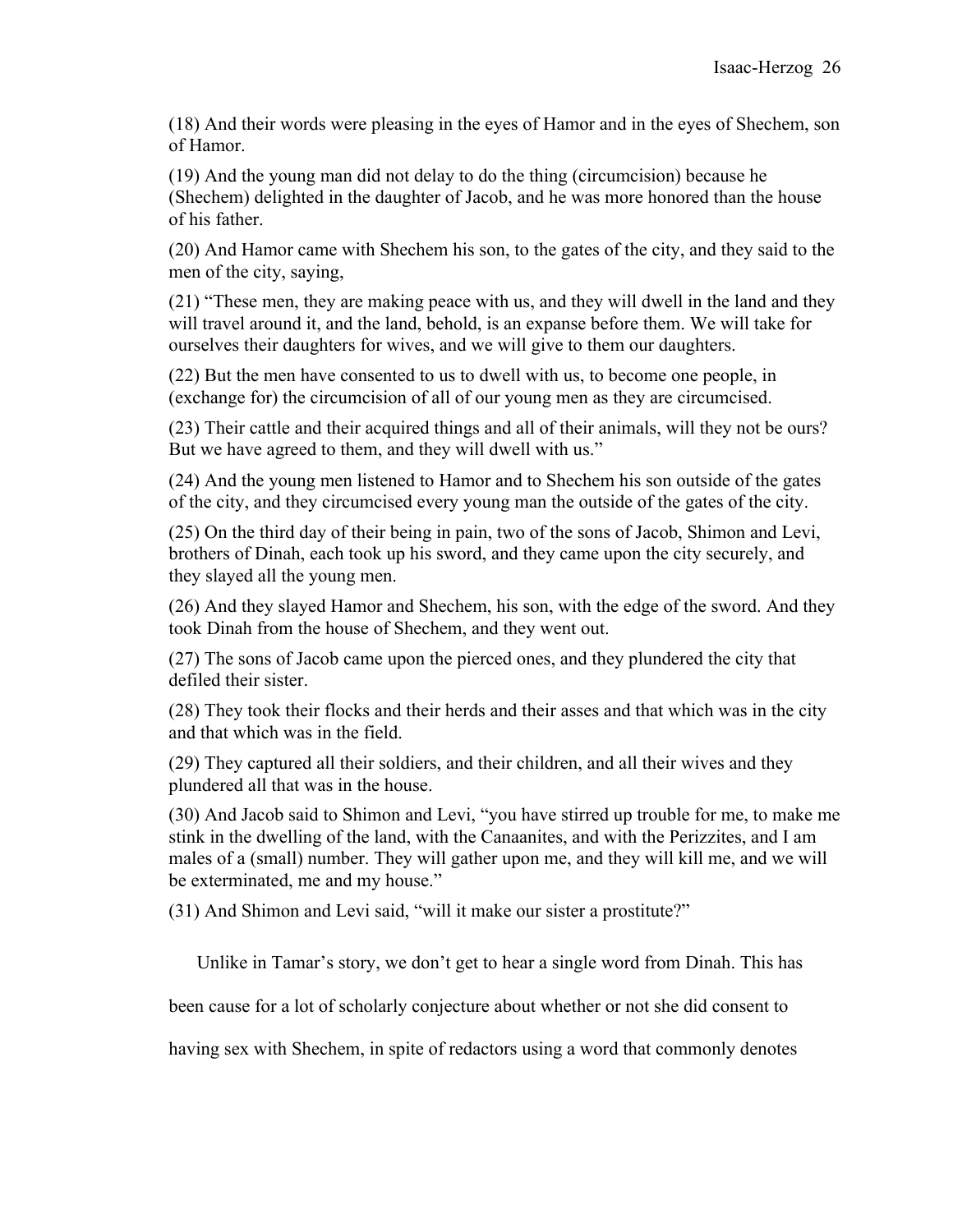rape.<sup>34</sup> It is entirely possible that Dinah may have consented to this sexual intercourse. The fact of the matter is, we cannot know as sure as we can know in the case of Tamar and her objections, because Dinah doesn't speak. What we do know is that Dinah was young, and she ventured out into a city that she did not know with the intention of connecting with other women, and it was during this venture that she became an object of desire of a man she did not personally know, but with whose father her own father had been doing dealings.35

According to the biblical law, it was illegal to rape an unpromised woman *if* the rapist was unwilling to pay the woman's father the bride-price.<sup>36</sup> This is somewhat complicated by the fact that Jacob and his family are not, in this story, on land that is theirs, and the rapist in question is the son of this city's leader. However, Shechem immediately fell in love with Dinah and requested that he marry her. Hamor, his father, and Shechem were willing to pay the bride-price, which included a stipulation that they both be circumcised, and that they require all young men in their city to be circumcised as well. Assuming that the redactors wanted to portray Jacob and his sons as adhering to the Hebrew Bible's laws around rape as laid out in Deuteronomy 22, they could have accepted the offer for marriage, alliance, and friendship from Hamor and Shechem, and Dinah would have had her reputation and life preserved.

However, this isn't enough for Simon and Levi, two of Jacob's sons who Leah bore. They choose to take advantage of the city while the men are all recovering from the

<sup>34</sup> Helena Zlotnick, "From Dinah to Cozbi: Rape, Sex, and Foundational Moments" in *Dinah's Daughters: Gender and Judaism from the Hebrew Bible to Late Antiquity* (Philadelphia: University of Pennsylvania Press, 2002), 34.

<sup>35</sup> Genesis 33:18-19.

<sup>36</sup> Zlotnick, 38.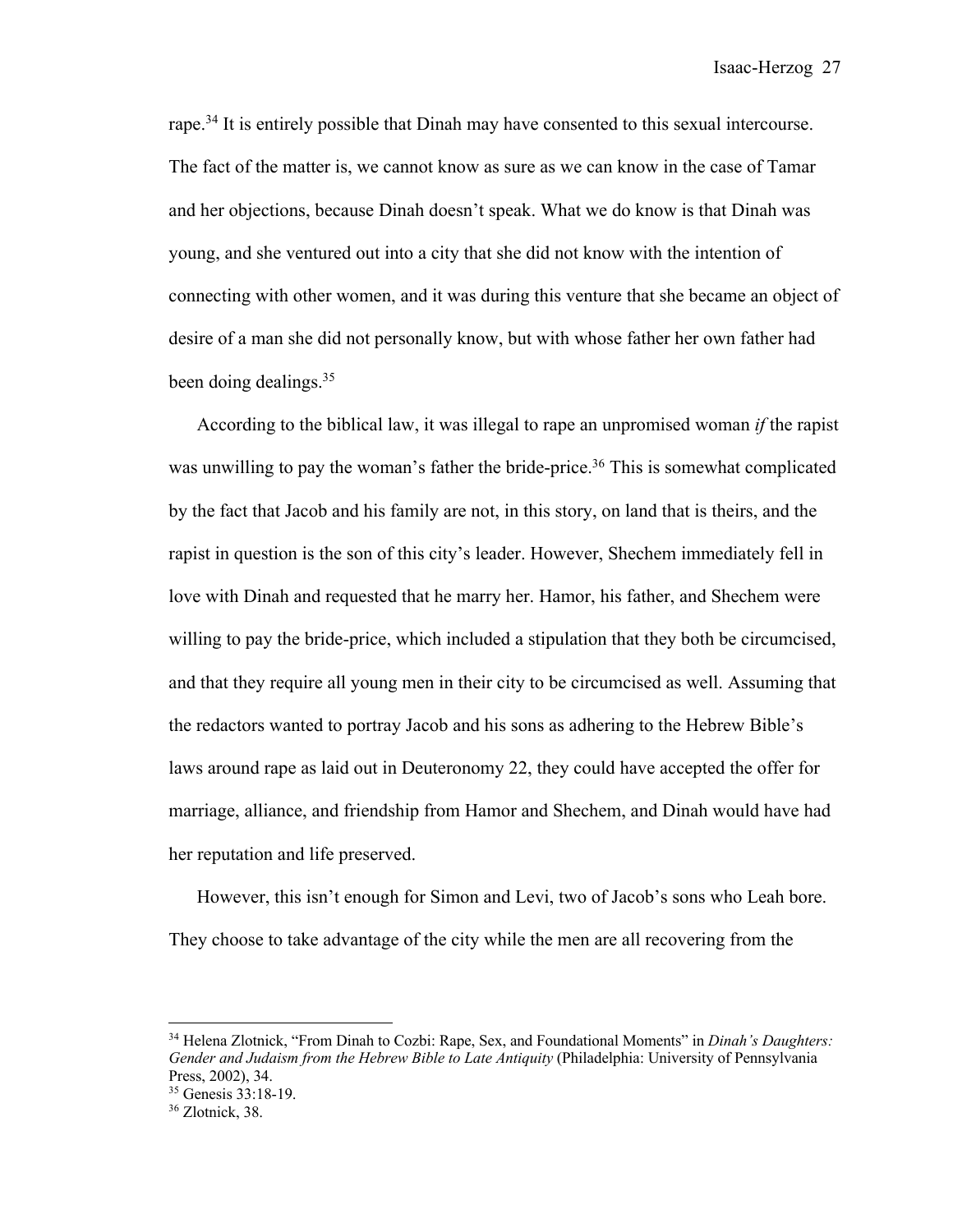circumcision procedures to pillage their homes and palace, kidnap their women and children, and slay all of the men. Like in the story of Tamar, this is said to be on behalf of their sister, $37$  yet we do not know of Dinah's welfare after these events. It is theoretically possible that she was accidentally killed in the fighting, and at the very least, if she survived, she has now lost any chance of being redeemed as a woman of value in their society. Though it is Shechem who is to blame for having raped her, it is her own brothers who took away her chance at, at the very least, surviving in a world that would otherwise shame and reject her for something that happened to her beyond her control. However, it would not look good for the legacy of Jacob's family as leaders of those in the covenant if the brothers stood by and made their sister "a prostitute"<sup>38</sup> when she was raped by an outsider, so they make an example of the people in this foreign city. This is a clear example of how even when the laws of Deuteronomy 22:28-29 are able to potentially offer protection to a woman who has been harmed, protecting the larger patriarchal structure takes precedence for the men involved.

#### *The Rape of Bathsheba*

Translation of 2 Samuel 11:

(1) And it was the return of the year, the season of the exit of the kings. And David sent Joab and his servant with him and all of Israel. And they brought to ruin the sons of Amon, and they besieged Rabbah, and David stayed in Jerusalem.

(2) And in the evening, David arose from upon his bed, and he paced on the roof of the house of the king. And he saw a woman bathing from upon the roof. And the woman was very good-looking.

(3) And David sent and sought after the woman, and he said "is this not Batsheba, daughter of Eliam? Wife of Uriah, the Hittite?"

(4) And David sent messengers and he took her, and she came to him. And he lay with her. She had purified herself from her uncleanness, and she returned to her house.

<sup>37</sup> Genesis 34:31.

<sup>38</sup> Genesis 34:31.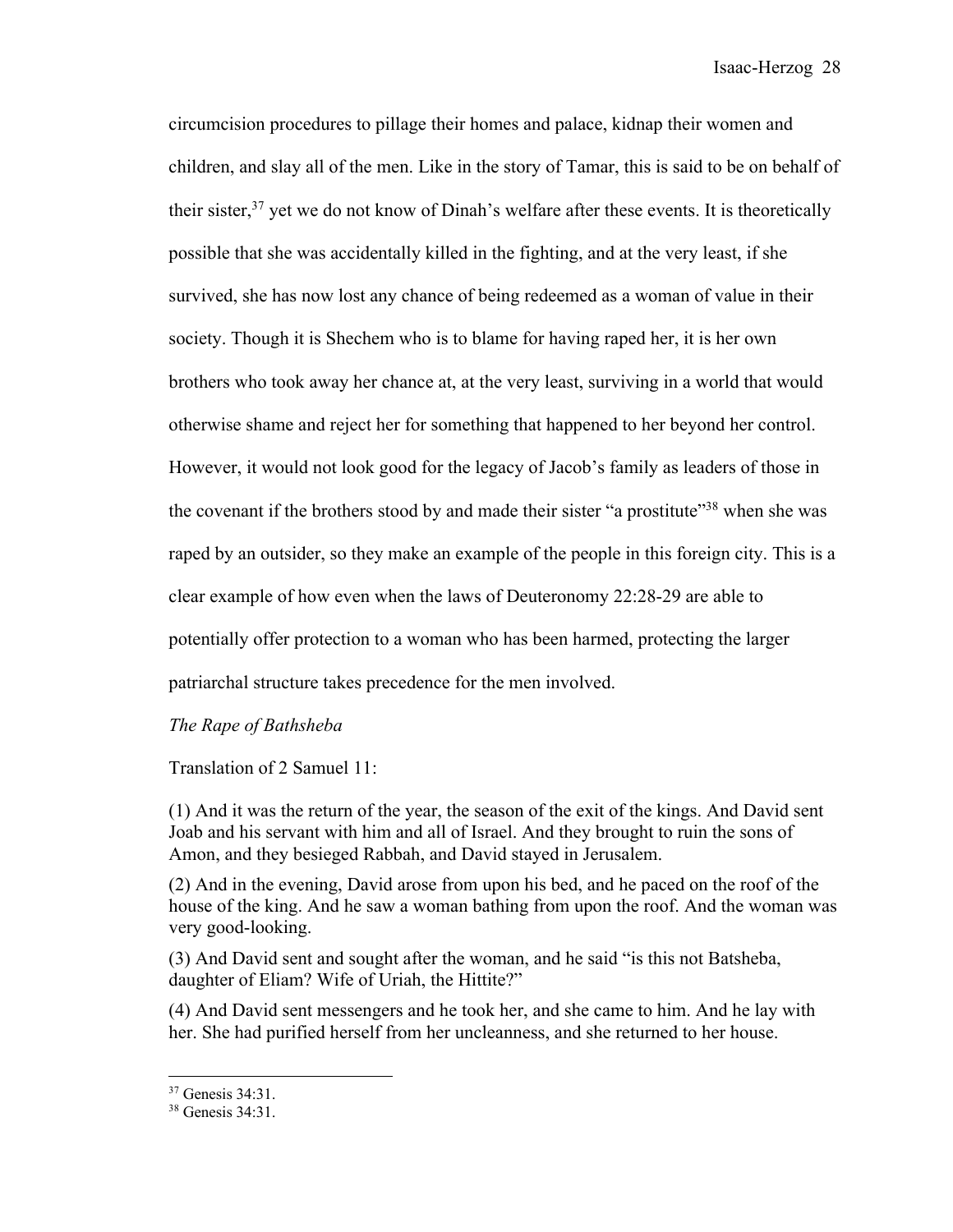(5) And the woman conceived, and she sent word to tell David, and she said "I am pregnant."

(6) And David sent to Joab "send me Uriah the Hittite," and Joab sent Uriah to David.

(7) Uriah came to him, and David asked after the welfare of Joab, and the welfare of the people, and the welfare of the war.

(8) And David said to Uriah, go down to your house, and cleanse your feet. And Uriah went out from the house of the king. And he went out and a portion of food from the king went with him.

(9) And Uriah laid down in the doorway of the house of the king with all the servants of his lord, and he didn't go down to his house.

(10) And the servants said to David, saying, "Uriah did not go down to his house," and David said to Uriah, "are you not coming from a journey? Why did you not go down to your house?"

(11) And Uriah said to David, "the ark, and Israel, and Judah sit upon army dwellings, and my lord Joab, and the servants of my lord are encamping on the face of the field. And I will come to my house to eat, and to drink and to lay with my wife? It's your life and the life of your soul if I will do this thing.

(12) And David said to Uriah, "stay here also today, and I will send for you tomorrow." And Uriah stayed in Jerusalem on that day and the next.

(13) And David called to him, and Uriah ate before David, and he drank, and David made Uriah drunk. And Uriah went forth in the evening, to lie in his bed with the servants of his lord, and he didn't descend to his house.

(14) And in the morning, David wrote a missive to Joab and sent (it) in the hand of Uriah.

(15) And he wrote in the missive, saying "bring Uriah to the front of the face of the violent battle, and you will all be behind him, and he will be smote, and he will die.

(16) And while Joab was guarding the city, he gave Uriah to the place that he knew that the valorous warriors were.

(17) And the men of the city went forth, and they fought with Joab, and they fell from the ranks of the servants of David, and Uriah the Hittite died also.

(18) And Joab sent and told to David all of the things of the war.

(19) And Joab commanded the messenger, saying "as you are at the end of telling of all the things of the war to the king,

(20) If the anger of the king rises, and he says to you 'why did you all draw near to the city to fight. Did you not know that they shoot from upon the wall?

(21) Who killed Avimelech, son of Yeruveshet? Did a woman not throw upon him an upper millstone from upon the wall, and he died in Tevetz. Why did you all draw near to the wall?' you will say 'also your servant Uriah the Hittite died.'"

(22) And the messenger went and he came, and he told to David all that Joab sent.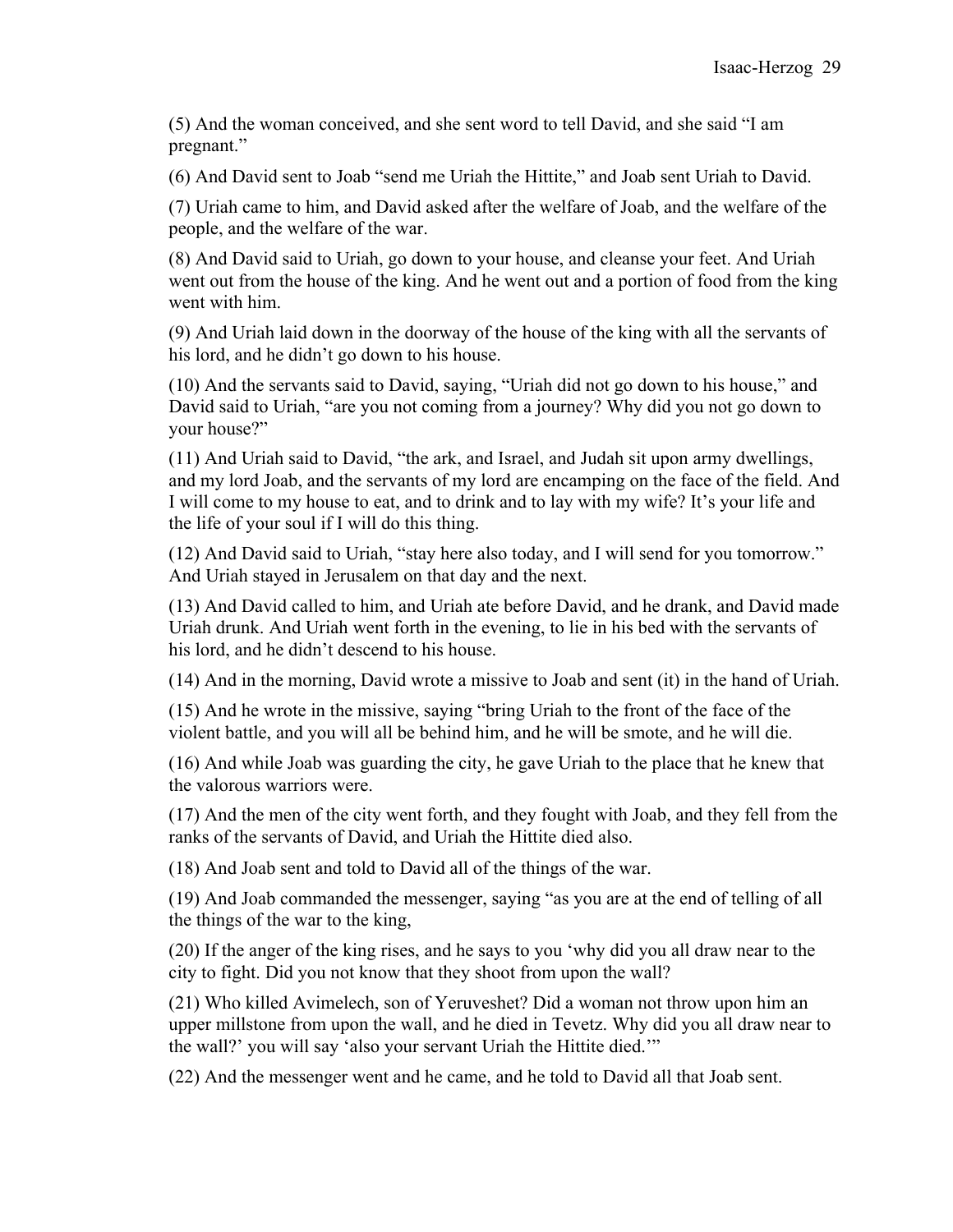(23) And the messenger said to David that "the men were mighty upon us, and they went forth to us (in) the field, and we were upon them at the opening of the gate.

(24) And the shooters shot to your servants from upon the wall, and they died from the servants of the king, and also your servant Uriah the Hittite died."

(25) And David said to the messenger "you will say this to Joab, 'do not consider this thing bad because so it goes a sword will consume; strengthen your war to the city and besiege and give him strength.'"

(26) And the wife of Uriah heard that Uriah her husband died, and she lamented upon her husband.

(27) And the period of mourning passed, and David sent and collected her to his house, and she was to him his wife. And she bore to him a son, and this was evil that which David did in the eyes of the Lord.

Here we turn our attention again toward a story that has not been canonized through retellings as a story of rape but one that still warrants a closer examination of the scenario at play. There is no use of ע.נ.ה) *innah*) in this chapter, but in the act of sex between Israel's King David and the general Uriah's wife, Bathsheba, ל.ק.ח) *laqah*) and ש.כ.ב (*shachav*) are both used. Much like the story of Dinah, we don't hear anything from Bathsheba in this passage aside from her telling David that she is pregnant, and she takes no definitive actions outside of that communication. Thus, we cannot rely on that to determine whether or not she is consenting to this sexual encounter. However, by virtue of the fact that she is married, there is no evidence to support the fact that she was pursuing David, and there is no verbal consent from her, the assumption can be made that she is not consenting. Much like Dinah was simply trying to live her life and engage with the women of the city, Bathsheba was simply trying to bathe when she became the object of David's sexual desire.

Similar to the stories of Dinah and Tamar, the resulting fallout from the sexual encounter is lengthy, and instead of centering the woman involved, it serves as a space for the men of the story to resolve their own interpersonal conflicts that result from the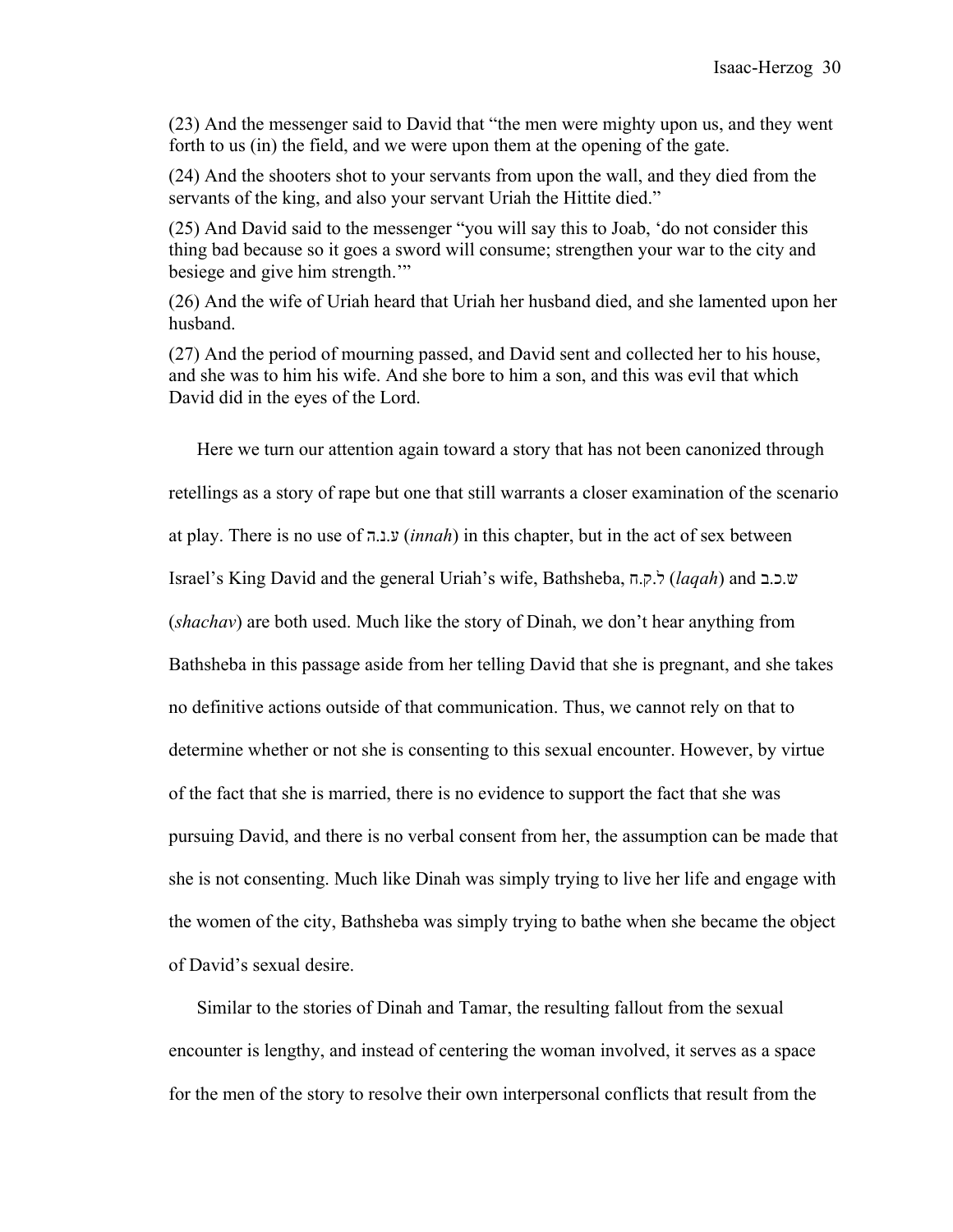act. Here, David is not only breaking a Deuteronomic law by raping another man's wife, but he is also in direct violation of one of the ten commandments from God, dictating one to not covet a neighbor's wife.<sup>39</sup> However, his status as king of Israel offers him protection from the law as we've seen it play out in other stories. The remainder of the passage is dedicated to a detailed description of the murder of Uriah that David sanctions in order for him to take his wife because he knows that as long as Uriah lives, the law will not allow him to have Bathsheba as a wife and raise their child in his home.

A unique element of this story that sets it apart from the others analyzed in this paper is the last line of verse 27. It says that "this was evil that David did in the eyes of the lord."<sup>40</sup> There has been no condemnation or judgment from the divine in any of the other stories, but here, we are told very clearly that David's actions are considered evil. Because the line follows an action taken by another character, it is difficult to determine what exactly this "evil" thing David did is. Is it plotting Uriah's death? Is it marrying Bathsheba after Uriah dies? Is it the act of raping Bathsheba? Or is it all of it? Note that even though David plotted Uriah's death, he is very careful not to take the blame for any of it, and in fact, he consoles Joab about the role that *he* had in Uriah's death on the battlefield. And although David took direct action in his marriage to Bathsheba, that was technically legal as she was widowed at that point.

In allowing David to murder Uriah so he could marry Bathsheba, the redactors further their goal of preserving the patriarchal lineage of the king. Had Uriah survived and continued in his marriage to Bathsheba, David's child with her would not have been raised in the royal family. This hypothetical becomes moot as the child of that union

<sup>39</sup> Exodus 20:13.

<sup>40</sup> 2 Samuel 11:27.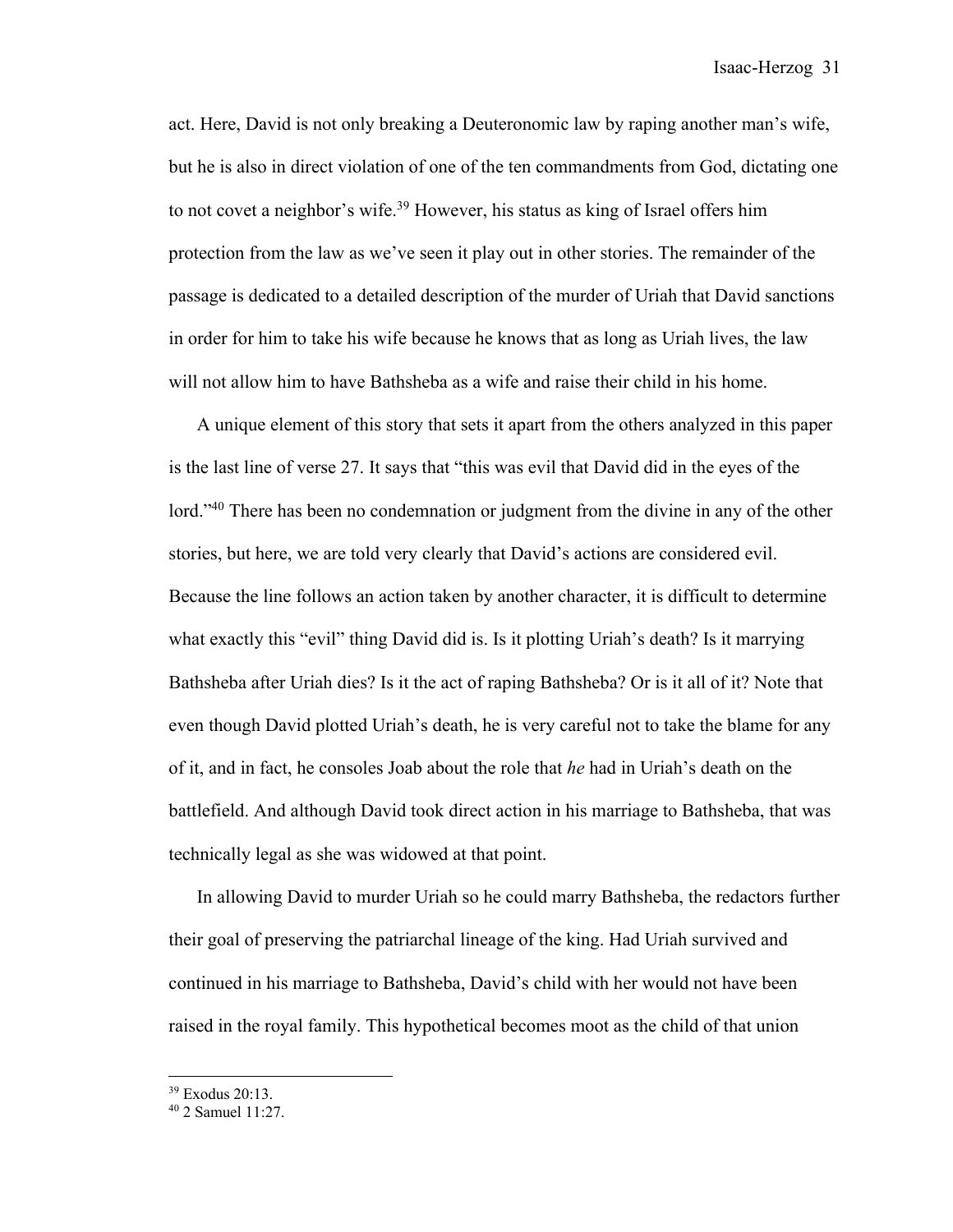ultimately dies,<sup>41</sup> but had David not married Bathsheba, she also would never have borne Solomon, the child of theirs who would continue the royal line. Thus, the only action David himself takes that is both breaking a law and disrupting the patriarchal expectations is in having sex initially with Bathsheba. It is this act that the redactors are attempting to subtly condemn under the guise of making theirs the opinions of God. Again, however, they do not use ע.נ.ה) *innah*) to connote it as rape, so it is likely that they are passing a judgment on David's having sex with her as an act of adultery as opposed to rape. Their lack of emphasis on David's murder of Uriah and focus instead on adultery as problematic demonstrates that the laws put forth in the Hebrew Bible around forbidden sex acts serve to protect the men in power who themselves wrote them, and not the women or less fortunate men who are living under them. The readers are told that David's actions are evil, but it is not a definitive condemnation of his actions because even though his murder of Uriah is criminal, we don't even know for sure *which* of his actions are referred to as "evil in the eyes of the Lord" by the redactors. If the redactors were to identify this incident as one of rape, they would in effect be sullying the monarchal lineage of Jews in Israel, going against their own interests. Thus, they keep their condemnation of David's actions vague and small, considering the relatively few number of lines it occupies. However, even a small condemnation is a huge step compared to the acts of evil that go unnoticed and unpunished as occurs in the next story. *The Rape of Hagar*

Translation of Genesis 16:1-6:

(1) And Sarai, wife of Avram did not beget any children to him. And she had an Egyptian maidservant, and her name was Hagar.

<sup>41</sup> 2 Samuel 12:18.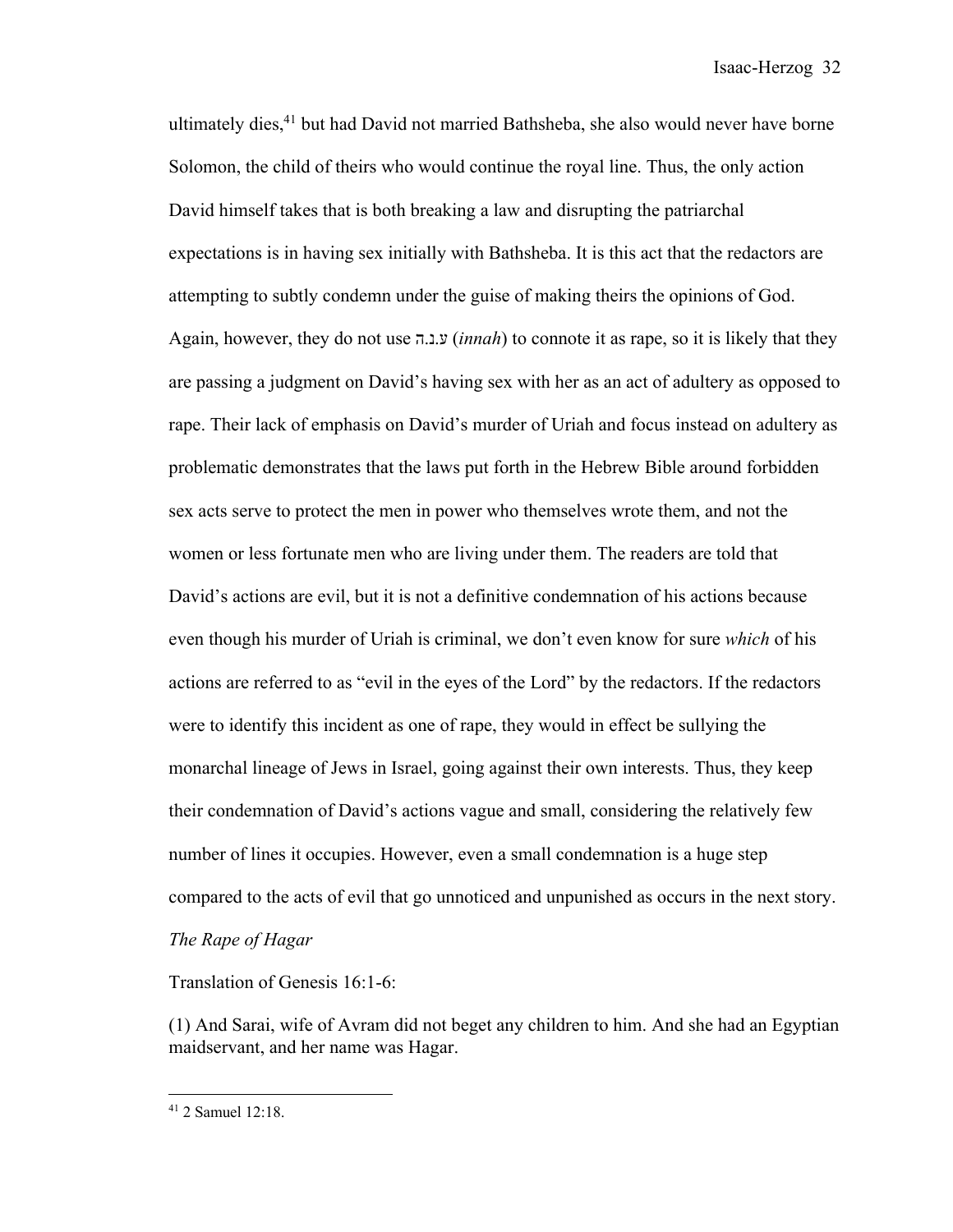(2) And Sarai said to Avram, "please behold, Adonai has stopped me from begetting children." Please come to my maidservant and perhaps I will be built from her." And Avram obeyed Sarai.

(3) And Sarai, wife of Avram, took Hagar, her Egyptian maidservant, after ten years of Avram dwelling in the land of Canaan, and Sarai gave Hagar to Avram, her husband, for a wife.

(4) And Avram came to Hagar, and she conceived, and she saw that she had conceived, and her lady (Sarai) was of little account in her eyes.

(5) And Sarai said to Avram "my misfortune is your doing, for I gave my maidservant into your bosom, and she saw that she conceived, and I was despised in her eyes. The lord will judge between me and between you."

(6) And Avram said to Sarai, behold, your maidservant is in your hand. Do to her the good thing in your eyes," and Sarai humbled Hagar. And Hagar fled from Sarai's face.

Though I have included titles for all of the stories thus far, it should be noted that this paper is analyzing these Hebrew Bible stories through a Jewish lens, and as such, there is technically no codified nomenclature associated with each chapter and the stories housed inside them. However, Jews and Christians alike commonly denote the stories of Dinah and Tamar as "The Rape of Dinah" or "The Rape of Tamar," and this story has no such name. Rather, it is generally titled "Hagar and Ishmael." I have renamed it "The Rape of Hagar" here because that is the most salient piece of narrative action in the section I present. Due to most translators using ע.נ.ה) *innah*) as a way to signify that a story involves rape, it makes sense that this would not be categorized as a rape story because the act of sex that takes place does not include any form of ע.נ.ה) *innah*). However, that does not preclude the actions of characters in this story from being critically examined in the context of modern conceptualizations of sexual violence.

As described earlier in the paper,  $42$  according to the Deuteronomic law, there is no protection in place for maidservants, sometimes translated as handmaids, from the actions

<sup>42</sup> See footnote on page 11.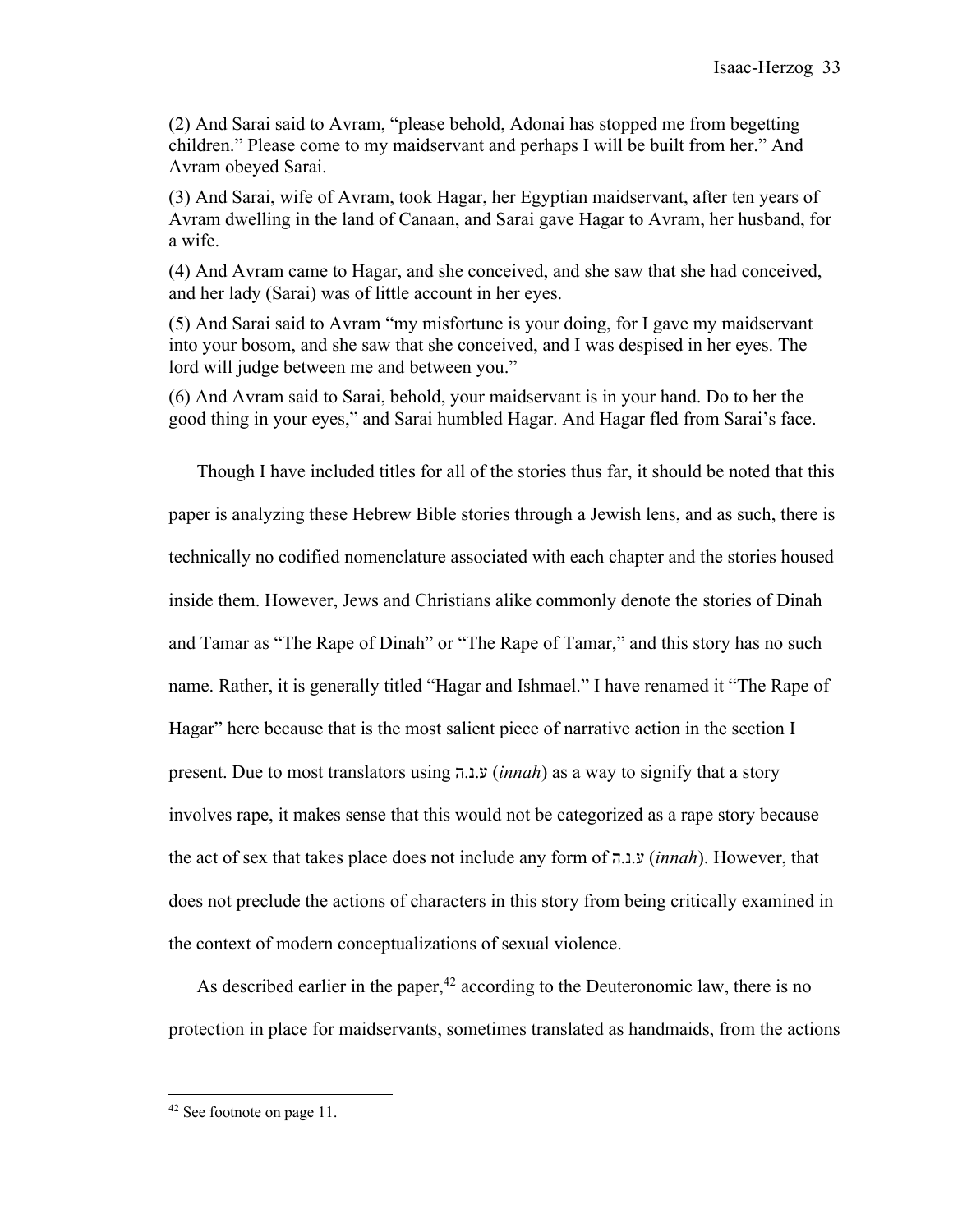of their masters, Sarai in this case. Thus, the redactors would not have used .נ.ה ע) *innah*) to describe the sex act in this story because this was not a case of a free woman losing her status or value through an act of sex with a man. Hagar, an Egyptian handmaid, is already not valued at the level of a Canaanite free woman. However, this story doesn't even have any of the other verbiage we associate with a union, sexual or otherwise, such as  $\pi$ ,  $\sigma$ . (*laqah*) or ש.כ.ב) *shachav*). Rather, the way the redactors frame it is as Sarai giving ( נ.ת.נ , *natan* – 'to give') her handmaid to Avram "for a wife." It should be noted that this is not necessarily a wife in the same way Sarai was Avram's wife. *Isha* (woman) in this case likely just means a woman whom he will impregnate. Regardless of the differences in wifely status of the two women, the action originates from Sarai instead of Avram.

This is not the only example of characters taking on an unexpected role in this story. When Sarai grows jealous of Hagar's ability to conceive, Avram tells her that Hagar is still her maidservant, so she should handle her how she sees fit. It is here that ע.נ.ה finds a place in the story. However, instead of it being used and commonly translated as a man "humbling," or, raping a woman, it is most often translated here as Sarai "afflicting" Hagar, thus humbling her. In BDB, this is a separate definition entry from the version of ע.נ.ה that this paper has discussed thus far, but grammatically, there are no differences between the forms. The fact that the lexicon marks it as a separate definition is simply a result of years of interpreters dictating that it has a different meaning. Technically, a translator could argue that in this moment, Sarai is raping Hagar. Rather than arguing that, I think that the redactors here are noting the fact that what befell Hagar was a horrific act of violence perpetrated by two of the patriarchs and matriarchs of the Jewish religion, but instead of placing the blame on both of them, or solely on Avram, they use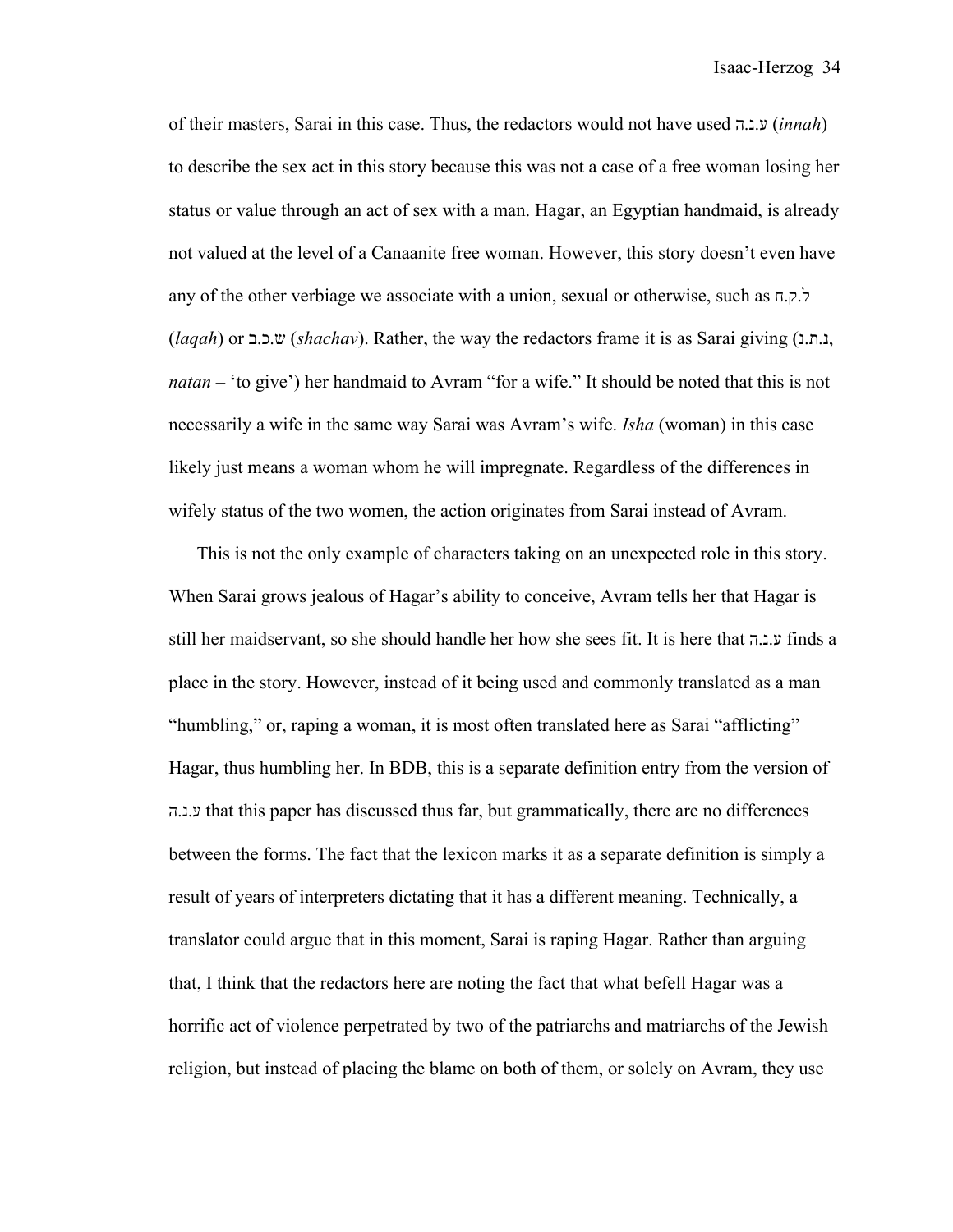Sarai as a scapegoat by making her the actor. Instead of Avram *taking* Hagar, Sarai *gives* her to him. Instead of saying that Avram raped Hagar, Sarai takes out her frustration and jealousy on the maidservant and "humbles" her. In this way, there is subtle acknowledgement of the atrocities committed by these revered figures, but there is no accountability and no justice for Hagar. This is additionally, however, another biblical story of sexual violence where it is prudent to examine dynamics and differentials of power and privilege between women.

In this situation, Sarai has all of the power. She is not Egyptian, as Hagar is, and she is a free woman, as Hagar isn't. Beyond that, she is already inherently acting violently toward Hagar in the simple act of owning her as a maidservant. Sarai, herself, is admittedly in a difficult position. In the patriarchal structure in which she exists, her sole role is to conceive Avram's children, so he can continue his line, and she is failing at this, which makes her understandably upset. Unlike less privileged women, however, she owns someone who can change this for her, and she abuses this privilege and betrays her fellow woman by נ נ.ת.) *natnah*, "giving,") her to her husband. She does this knowing that Hagar has no say in any part of the matter and likely also knowing that this experience would be traumatic. And even after she betrays Hagar by removing all of her autonomy and making a desperately intimate and personal decision *for* Hagar, she gets jealous of Hagar's ability to fill a role she couldn't, and she violently humbles her out of her own misdirected anger at patriarchal expectations.

There can no liberation for all women until the role we play in oppressing each other both as tools of the patriarchy and in our own privileged actions is acknowledged. Once we recognize this reality, the tragedy of Hagar's story is amplified; a woman who is, to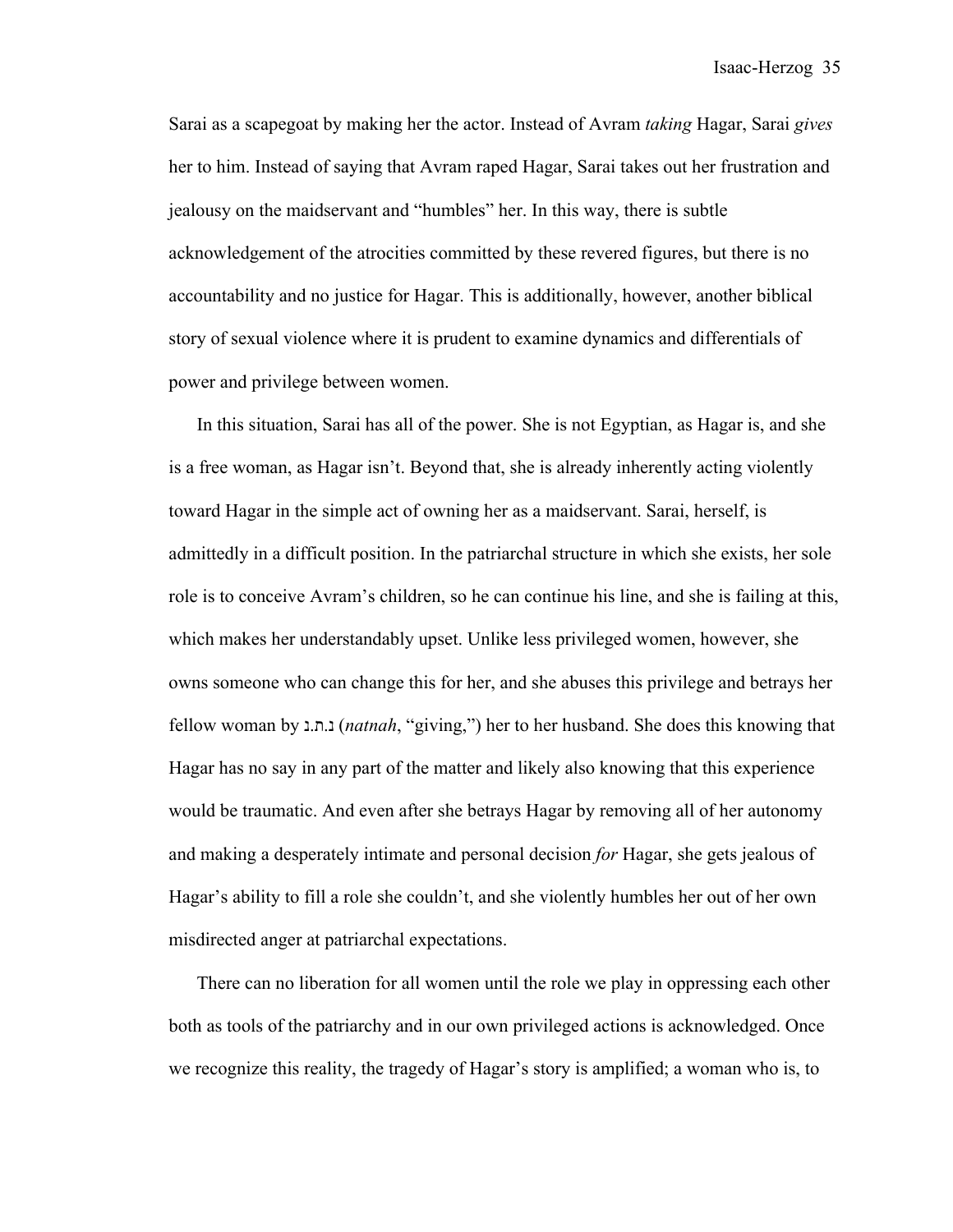this day, revered as a matriarch of a major world religion is not held accountable for

playing an active and central role in an act of gendered violence, her own experience of

patriarchal oppression making no difference in her actions.

*The Meeting of Isaac and Rebekah*

Translation of Genesis 24:

(55) And Rivkah's brother and mother said, "the young woman will remain with us a period of ten days. After, she will go."

(56) And the messenger said to them, "do not delay me, and The Lord has made my way successful. Let me go, and I will go to my lord."

(57) And they said "let us call to the young woman, and let us ask her opinion."

(58) And they called to Rivkah, and they said to her, "will you go with this man?" and she said "I will go."

(59) And they sent Rivkah, their sister, and her wet nurse with the servant of Avraham, and with his men.

(60) And they blessed Rivkah, and they said to her "our sister, you will beget a great number by the thousands, and your offspring will take possession of the gates of those who hate them."

(61) And Rivkah and her young women arose, and they mounted and rode upon the camels, and they went after the man, and the servant took Rivkah and went.

(62) And Yitzhak came from the desert of Be'er Lachai Roi, and he was staying on the land of the Negev.

(63) And Yitzhak went out to meditate in the field before evening, and he lifted his eyes, and he saw, and behold, the camels were coming.

(64) And Rivkah lifted her eyes, and she saw Yitzhak, and she fell from upon the camel.

(65) And she said to the servant, "who is this man walking in the field to meet us?" and the servant said, "he is my lord," and she covered herself (with) the veil.

(66) And the servant told to Yitzhak all the things that happened.

(67) And Yitzhak brought Rivkah toward the tent of Sarah, his mother, and he took Rivkah, and she became his wife, and he loved her, and Yitzhak was consoled after his mother.

It is reasonable for one to argue that the Hebrew Bible was written at a different time

by and for men, and thus it is unfair to hold it to the standards of our modern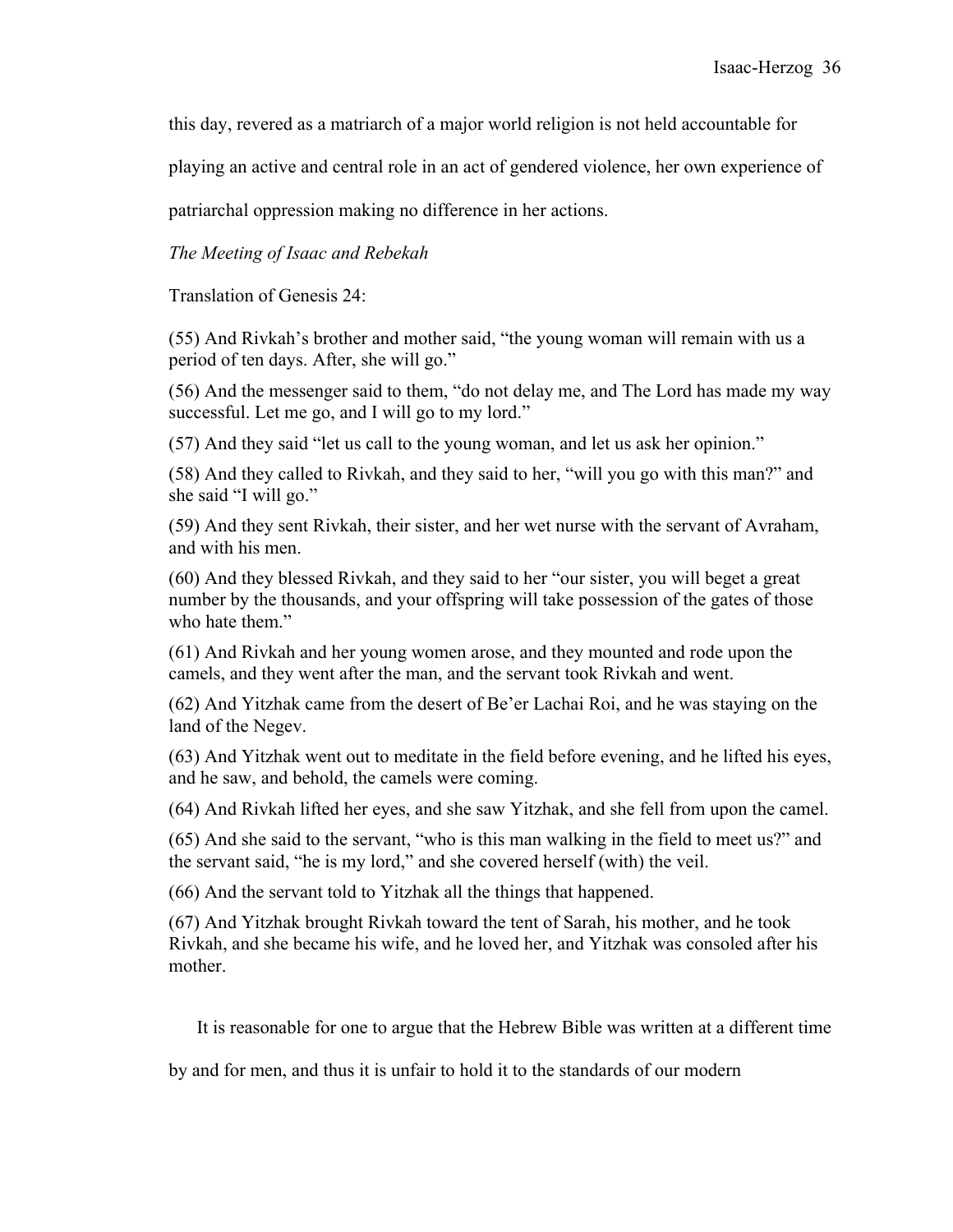understandings of consent and sexual violence. To that argument, I respond by presenting the story of Rebekah and Isaac meeting for the first time before getting married. At this point in Genesis, Abraham knows he is close to dying, and he is hoping to repair his relationship with Isaac which had been fragmented after Abraham attempted to sacrifice Isaac. To do this, he sends a messenger to find a woman from Abraham's extended family, stipulating that the woman right for his son will offer water to both him (the messenger) as well as the camels. After Rebekah gives water to both the messenger and his camels, the messenger asks if there is room in her father's house for them to stay. It is there that the messenger reveals to Rebekah's family Abraham's request. The section presented in translation in this paper details the conversation that occurs between the messenger and Rebekah's family about whether or not they will allow Rebekah to go with this stranger. Note that the family asks Rebekah whether or not *she* wants to go with the man who will take her to marry yet another stranger. And when she says yes, there is no argument from her mother, nor any male family members, including her brother. They take her at her word and send her off with warm blessings of a fruitful life.

In addition to this verbal consent, there is a much more subtle form of interest displayed by Rebekah, demonstrating the biblical authors' ability to include a spectrum of types of consent. Upon seeing Isaac and realizing that this is the man she is set to marry, she falls from her camel. While this could be interpreted as falling down from fear, I prefer to use the context of the following verse to apply a different meaning to this. Rather than being afraid, she is so struck by love for this stranger, that she stumbles and falls from her camel. In the following verse, she immediately covers her face with a veil, a misleading action to take before her betrothed, in front of whom she is required no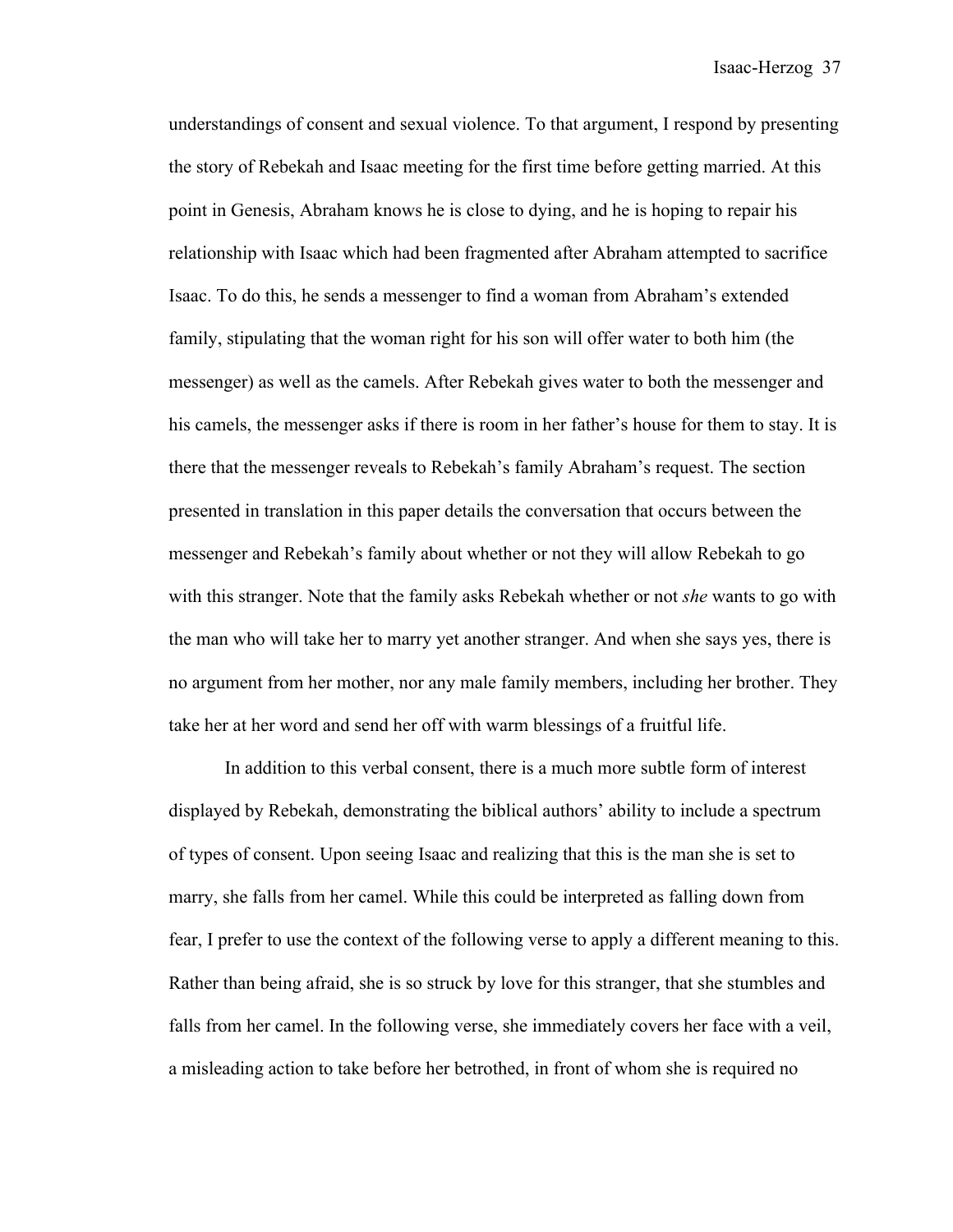modesty. However, contemporary biblical commentator Asher Wassertheil notes that this is possibly a sign that she already views herself as married to Isaac, and thus decides she must cover herself for modesty's sake in front of the other men who are around them.<sup>43</sup> Rebekah has just traveled with Abraham's male servants while betrothed to Isaac without covering herself, so why is it in this moment she chooses to cover herself? It is because she was still harboring some reticence about this marriage, and it isn't until she sees Isaac and has this moment of "love at first sight," that she decides *for herself* that she will marry him. Upon coming to this conclusion, she takes the definitive action of covering herself out of respect to the man she now considers her husband.

Lastly, if one dissects the verbiage in the final verse of this chapter, it illuminates another quiet sort of autonomy Rebekah holds. In describing Isaac's actions towards Rebekah, the authors include the  $\pi$ ,  $\tau$ , *laqah*) we are used to seeing in situations like this. However, whereas in other stories, a man "*laqah l'ishto*" ("took for his wife"), here, "*va'ti'hi lo l'isha,*" or "she became his wife." Instead of being taken as a wife, like a conqueror taking his prize, she becomes his wife, and thus she has the agency to transform from someone's daughter into someone's wife. While this may seem like a minor victory, it is enough to distinguish this story from the others examined in this paper and enough to demonstrate that consent is possible in the Hebrew Bible. It is with this in mind that it becomes prudent to scrutinize the stories where such consent does not exist and inquire as to the reason behind those omissions.

<sup>43</sup> Arthur Wassertheil "Genesis 24:65:2" in *Birkat Asher on Torah*, trans. Emma Kippley-Ogman (2021). Accessed April 7, 2021. https://www.sefaria.org/sheets/358150.1?lang=bi&with=all&lang2=en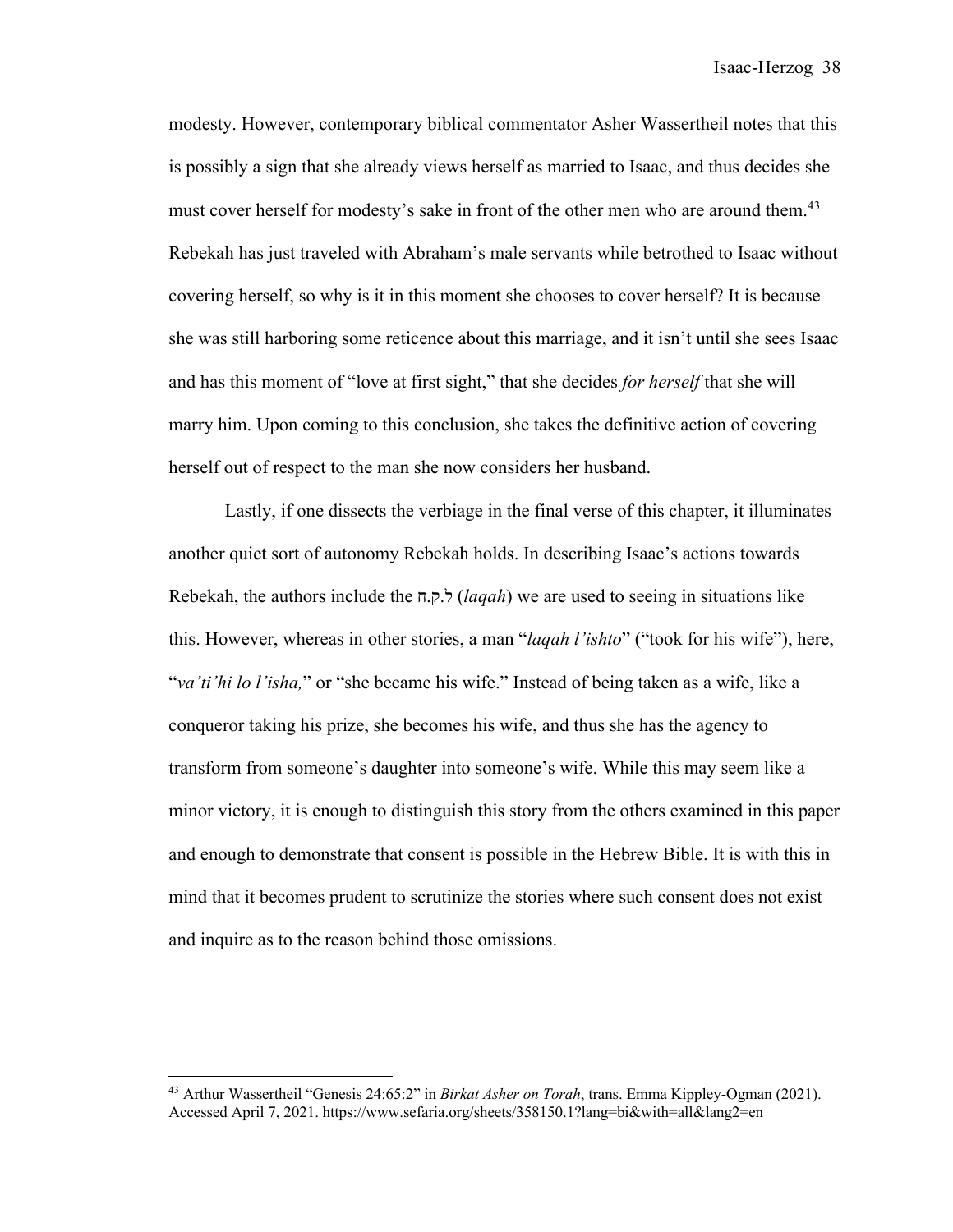Isaac-Herzog 39

#### **Conclusions & Further Research**

I would be remiss in concluding this paper without addressing the limitations of the work completed and the ways in which I hope myself and other scholars can continue exploring the questions raised here. Though addressed to a degree, there is certainly room for expanded investigation into how sex with women of different statuses is characterized in the Hebrew Bible and why. In the stories analyzed here, a pattern began to emerge that differentiated how sex with a woman of a higher status is described from how sex with a woman of a lower status is characterized. While Dinah, Tamar, and Bathsheba were all described as having been laid with, Avram is described as having "come to" Hagar. Further research into comparing other stories with women of varying social statuses, and even potentially stories involving bestiality, could be an avenue of interesting revelation on the subject. More generally, while the taxonomy I created was helpful in categorizing the stories presented, a wider sample of cases from both higher and lower social classes could yield additional support for or contradiction to what I put forth and further develop the taxonomy.

In addition to a necessary expansion of quantity, there needs to be a greater amount of variety in the identities of characters explored in these stories. This paper has focused entirely on cases of women being abused in the Hebrew Bible. It is irrefutable that male perpetrator-female victim is the most common form of rape throughout the text. However, that doesn't mean it isn't important to discuss and critically analyze stories of male victim-survivors. Stories that are frequently touted as examples of women using their sexuality to defeat enemies of the Israelites<sup>44</sup> could be compared to those of non-

<sup>&</sup>lt;sup>44</sup> The story of Jael killing Sisera with a tent peg would be an example of this in Judges 4.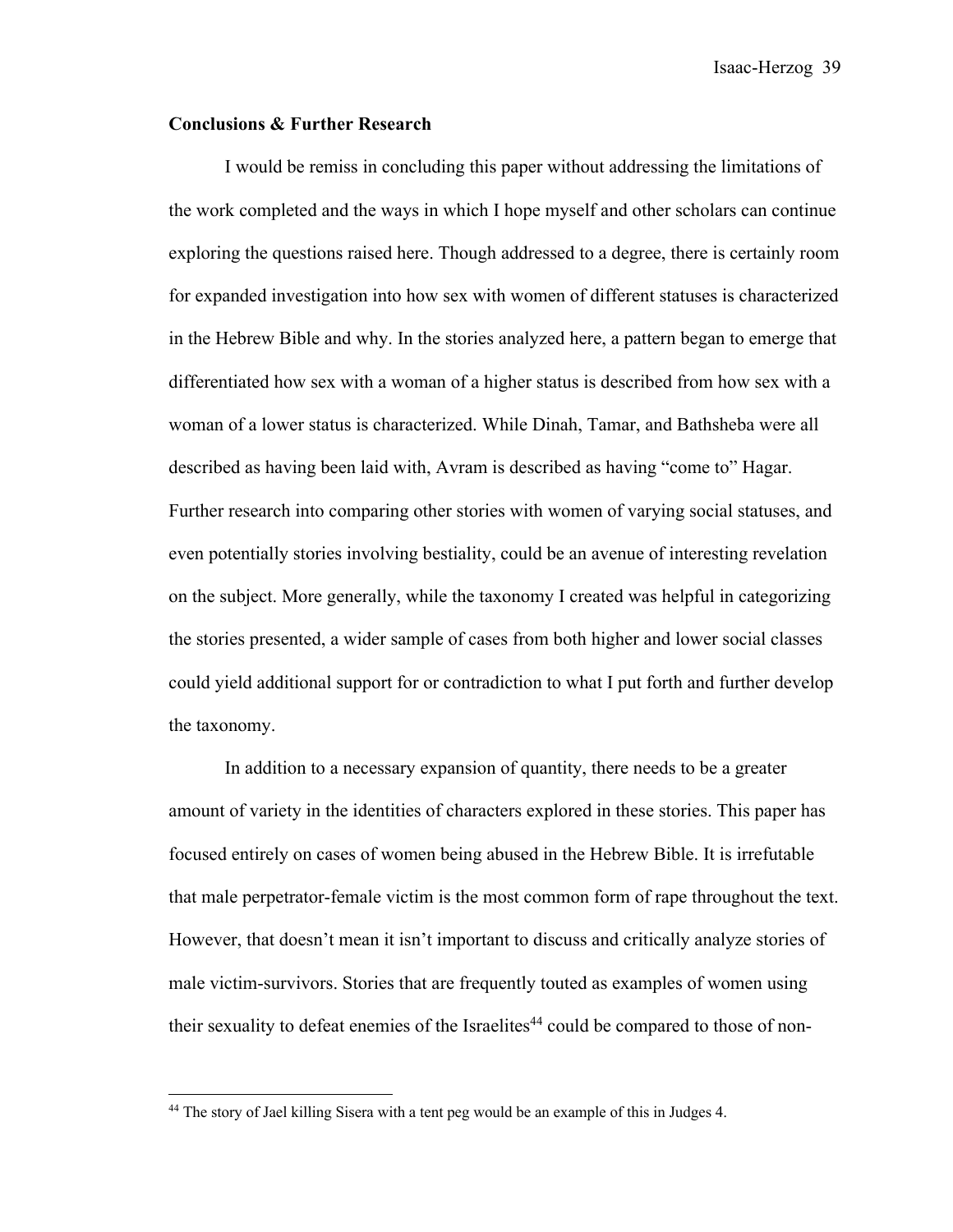Israelite women using their sexuality to betray men<sup>45</sup> to unpack how the redactors and popular commentators have treated the two differently and examine when a man is considered a victim, or when he is considered a fool undeserving of pity for falling for the wiles of a woman.46 If we are to continue on the path of interpreting this ancient text to make it useful for instruction in modern times, there needs to be accountability across the spectrum of identities and acknowledgement of the capacity for evil outside of the typical "man of certain political, capital, and social influence."

That being established, this paper has been an important step in demonstrating the ways in which biblical definitions and conceptions of rape need to be critically examined. My translations and interpretations thereof should serve as another starting point for calling into question the actions of revered biblical figures, and the roles those actions have played in building the Jewish tradition on the backs of the abused, the enslaved, and the otherwise marginalized. It is logical that the biblical redactors would not have characterized the stories of Hagar and Bathsheba as rape because that would implicate the founding member of Judaism and one of the great Israelite kings as rapists, and that would not further their patriarchy-focused goals. Contrasting that, in dramatically describing the violence that befalls those who abuse important figures' daughters and sisters, like Dinah and Tamar, the redactors reinforce the entrenched feelings of xenophobia toward outsiders as well as the importance of sons serving as protectors of the family, again emphasizing the benefit (in their eyes) of continuing the patriarchal line. If we are to take ה. ע.נ) *innah*) as the redactors' way of indicating that a rape has taken place, their definitions of sexual assault serve only to promote the existing structures that

<sup>&</sup>lt;sup>45</sup> The story of Delilah seducing Samson would be an example of this in Judges 16.

<sup>&</sup>lt;sup>46</sup> See Appendix A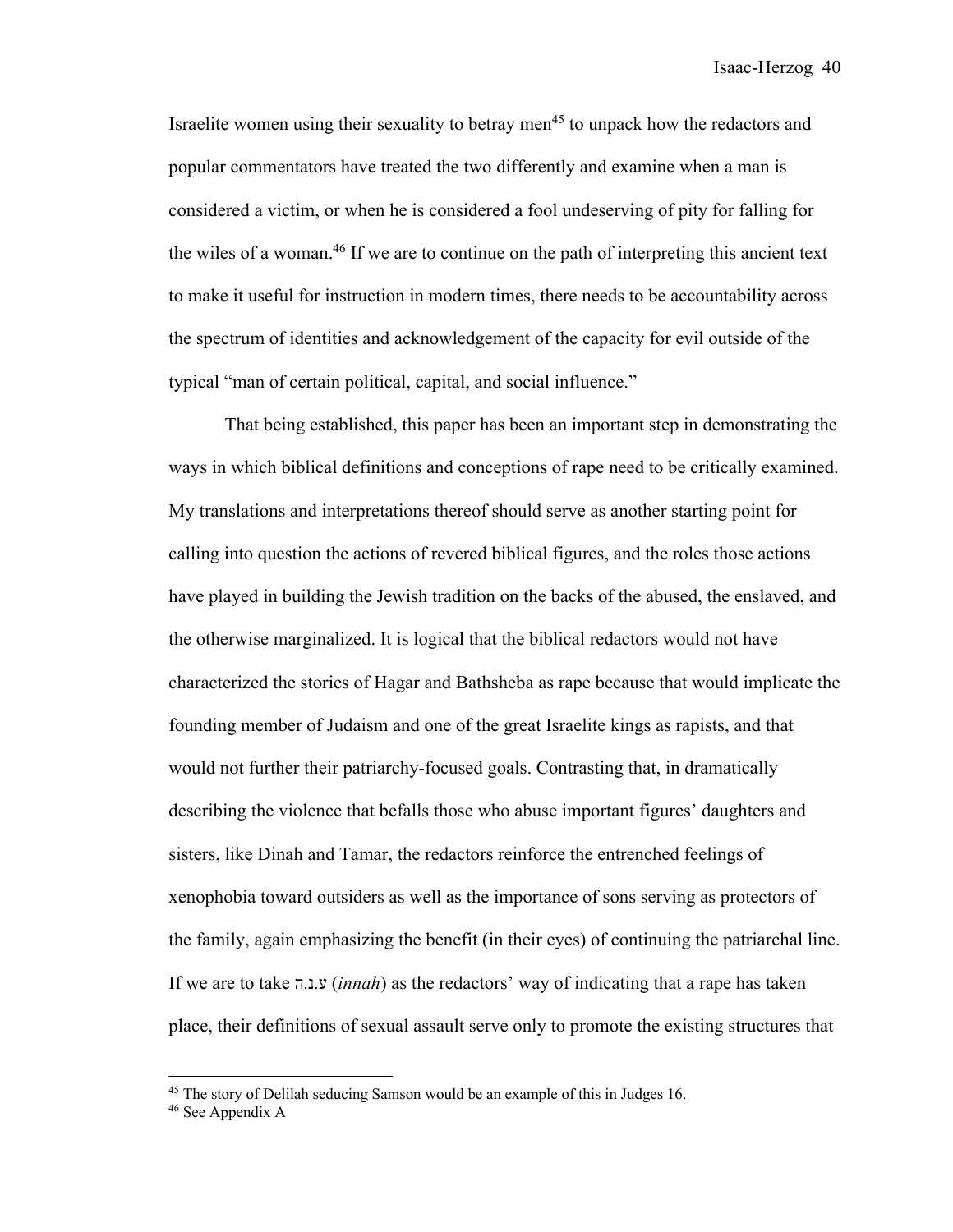benefit them. Luckily, as biblical scholars, we don't have to take their definitions as the end-all-be-all. Though the Hebrew Bible has long been canonized, any text that is the basis of modern religion must be living in order to maintain its relevance to those who will continue using it. That is why Rabbis and scholars have been interpreting the text and each other's interpretations for centuries, and why scholarship like this is and will continue to be important as we strive to produce interpretations that promote equality and reduce harm.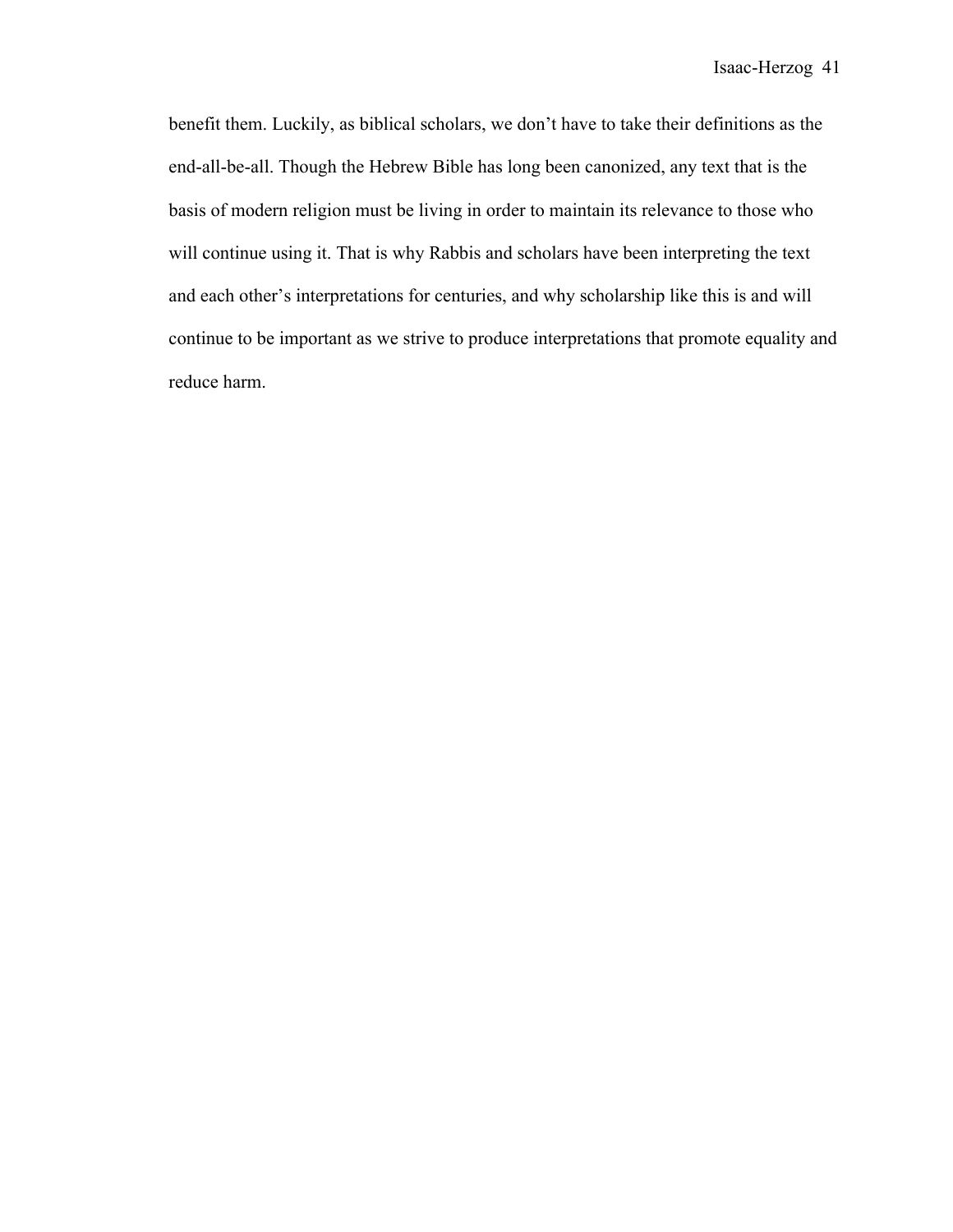### **Appendix**

Appendix A: Selection from *Deceit, Jealousy, and Slander: The Dual Narratives of Two Women's Mistakes* (Final Paper for Advanced Hebrew class at Macalester College, by Gabrielle Isaac-Herzog, Dec. 2020)

Jezebel, Phoenician princess-turned Israelite queen, has been the archetypal mold for all manner of "dangerous" women in pop culture, most notably, the idea of the femme fatale, a woman who causes the downfall of a film's protagonist through the use of "feminine wiles," i.e. sex. Having successfully made Jezebel an idolatrous, sex-craved villain for the ages, it seems post-exilic redactors have yet again succeeding in bending the character of a Biblical woman to fit their ideologies.<sup>47</sup> Living in a time of xenophobia towards non-Israelites, as well as the erasure of women leaders, it makes sense that these redactors would manipulate Jezebel's character in this way. Viewing Jezebel through this myopic lens, however, doesn't do justice to the fullness and multidimensionality of her character. In examining the specific ways in which the redactors characterize Jezebel through two of her most famed stories, we can begin to shed a light on the precise reasons her character was assassinated in such a dramatic way.

Starting first with the story of Naboth and his Vineyard in 1 Kings 21, we see what we will refer to as Jezebel's sin of murderous envy:

ֿוַתַּבֹא אֶלֵיו אִיזֶבֶל אִשְׁתּו וַתְּדַבֶּר אֶלֵיו מַה־זֶּה רוּחֵדְּ סַרַה וְאֵינִדְ אֹכֶל לַחֵם ַוַיִּדַבֵּר אֱלִיהָ כִּי־אֲדַבֵּר אֱל־נַבות הַיִּזְרְעָאלִי וַאֹמַר לוֹ תְּנַה־לִּי אֶת־כַּרְמְדְּ בִּכֶסֶף או אִם־חַפֶּץ ְאִתְּנָה־לְךָ כֶרֶם תַּחְתָּיו וַיֹּאמֶר לֹא־אֶתֵּן לִךְ אֶת־כַּרְמִי: ָכוּלְמ הֶשֲׂעַתּ הָתַּע הָתַּא וֹתְּשִׁא לֶבֶזיִא ויָלֵא רֶמאֹתַּו יִנֲא ;ֶבִּל בַטִיְו םֶחֶל־לָכֱא םוּק לֵאָרְשִׂי־לַע ה ָאתּו לִדְ את־כּרם נִבות הַיִּזְרעַאלי:

<sup>47</sup> Carol A Newsom and Sharon H Ringe, *The Women's Bible Commentary /* (London: SPCK, 1992), http://hdl.handle.net/2027/mdp.39015025211932.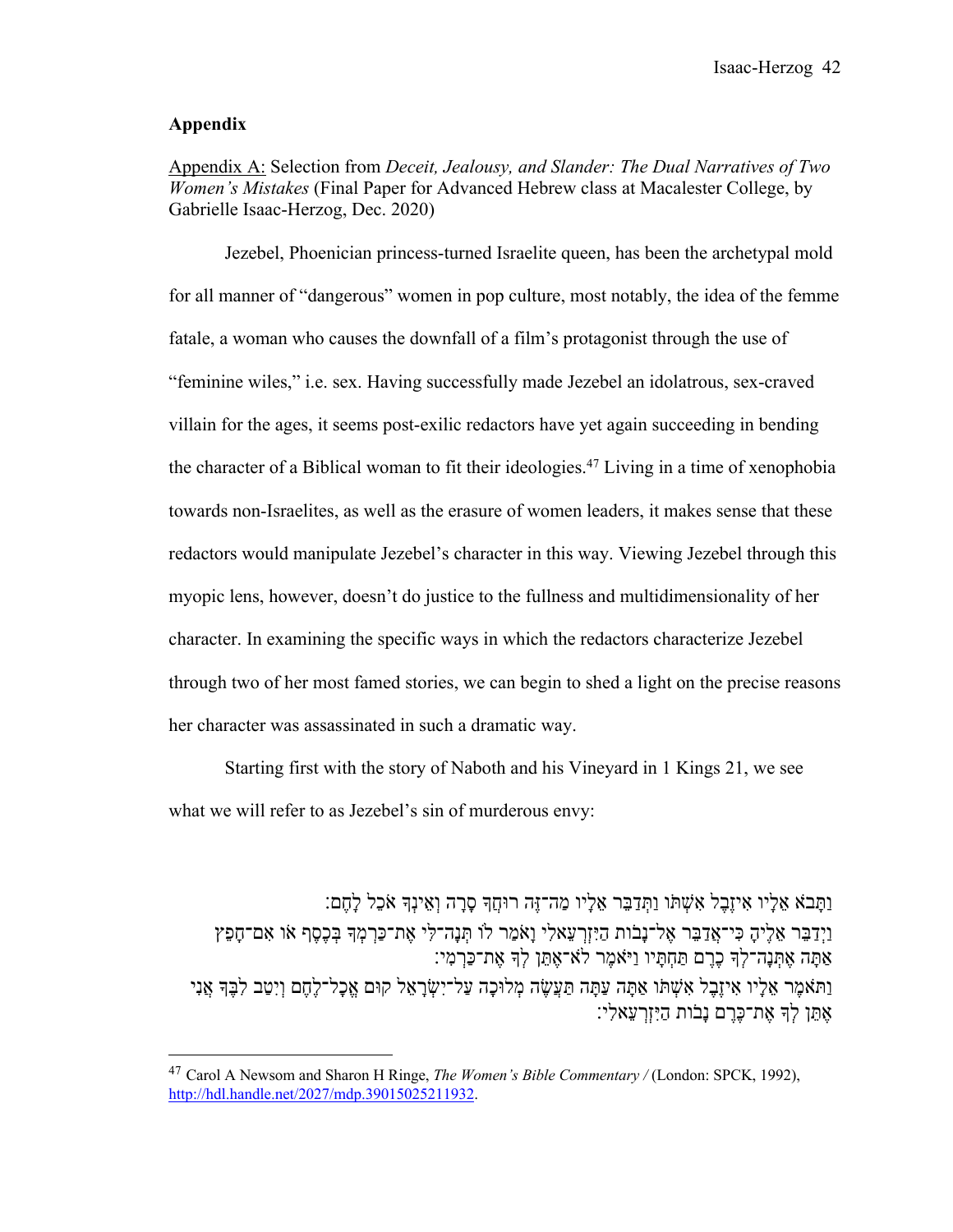[תִּכְתֹּב סְפַרִים בִּשֶׁם אַחָאֲב וַתַּחָתֹּם בְּחֹתַמֹו וַתְּשָׁלַח [הַסְפַרִים כ] (סְפַרִים ק) אֱל־הַזְקֵנִים וְאֶל־ ֿהַחֹרִים אֱשֶׁר בְּעָירו הַיֹּשָׁבִים אֱת־נַבֹּוֹתָ וַתְּכְתֹּב בַּסְפָרִים לֵאמֹר קִרְאוּ־צֹוֹם וְהֹוֹשִׁיבוּ אֶת־נָבֹוֹת בִּרֹאִשׁ הַעַּם: וְהֹוֹשִׁיבוּ שְׁנַיִם אֲנַשִׁים בְּנֵי־בְלִיַעַל נֵגְדֹּו וְיעָדָהוּ לֵאמֹר בֵּרַכְתַּ אֱלֹהִים וַמֶּלֵךְ וְהֹוצִיאָהוּ וְסָקָלָהוּ וָיַמֹּת:

"His wife Jezebel came to him and she said to him 'what has caused your spirit to turn away, and your lack of eating food?' And he said to her, 'when I was speaking to Naboth the Jezreelite and I said to him give to me your vineyard with money or if you were pleased, I will give to you a vineyard in exchange for it. And he said, 'I will not give to you my vineyard.' And Jezebel his wife said to him, 'you now will make the kingdom of Israel. Rise, eat bread, and let your heart be glad. I will give to you the vineyard of Naboth the Jezreelite.' And she wrote letters in the name of Ahab, and affixed (sealed) them with his seal. And she sent the letters to the Elders and to the Nobles that are (were) in his city and the ones who dwelled with Naboth. And she wrote in the documents, saying, 'declare a fast and seat Naboth at the head of the people and set two men, sons of worthlessness, in front of him, and make them bear witness to him, saying, 'you cursed G-d and the king.' And send him out and stone him and he will die.''<sup>48</sup>

At face value, Jezebel's action here admittedly seems needlessly cruel. All Naboth did was refuse to sell his rightfully owned property to King Ahab, and Jezebel used deceit to essentially sentence him to death. However, a postcolonial examination of this passage sheds a different light on Jezebel's actions here, making them, if not justified, at least understandable.49 Postcolonial biblical criticism examines combines biblical criticism and postcolonial academic theory, applying the lens of power differentials between the imperial and the colonial to stories in the Bible. <sup>50</sup> While Israel was technically a weaker power than Phoenicia, they are still the "imperial power" as far as this analysis is

<sup>48</sup> 1 Kings 21:5-21:7.

<sup>49</sup> Melissa Jackson, "Reading Jezebel from the 'other' Side: Feminist Critique, Postcolonialism: EBSCOhost," accessed November 20, 2020, http://web.a.ebscohost.com/ehost/pdfviewer/pdfviewer?vid=1&sid=8a31dc05-b312-42e7-b474-

a45837b443ec%40sessionmgr4007.

<sup>50</sup> Stephen D. Moore and Fernando F. Segovia, *Postcolonial Biblical Criticism: Interdisciplinary Intersections* (A&C Black, 2005).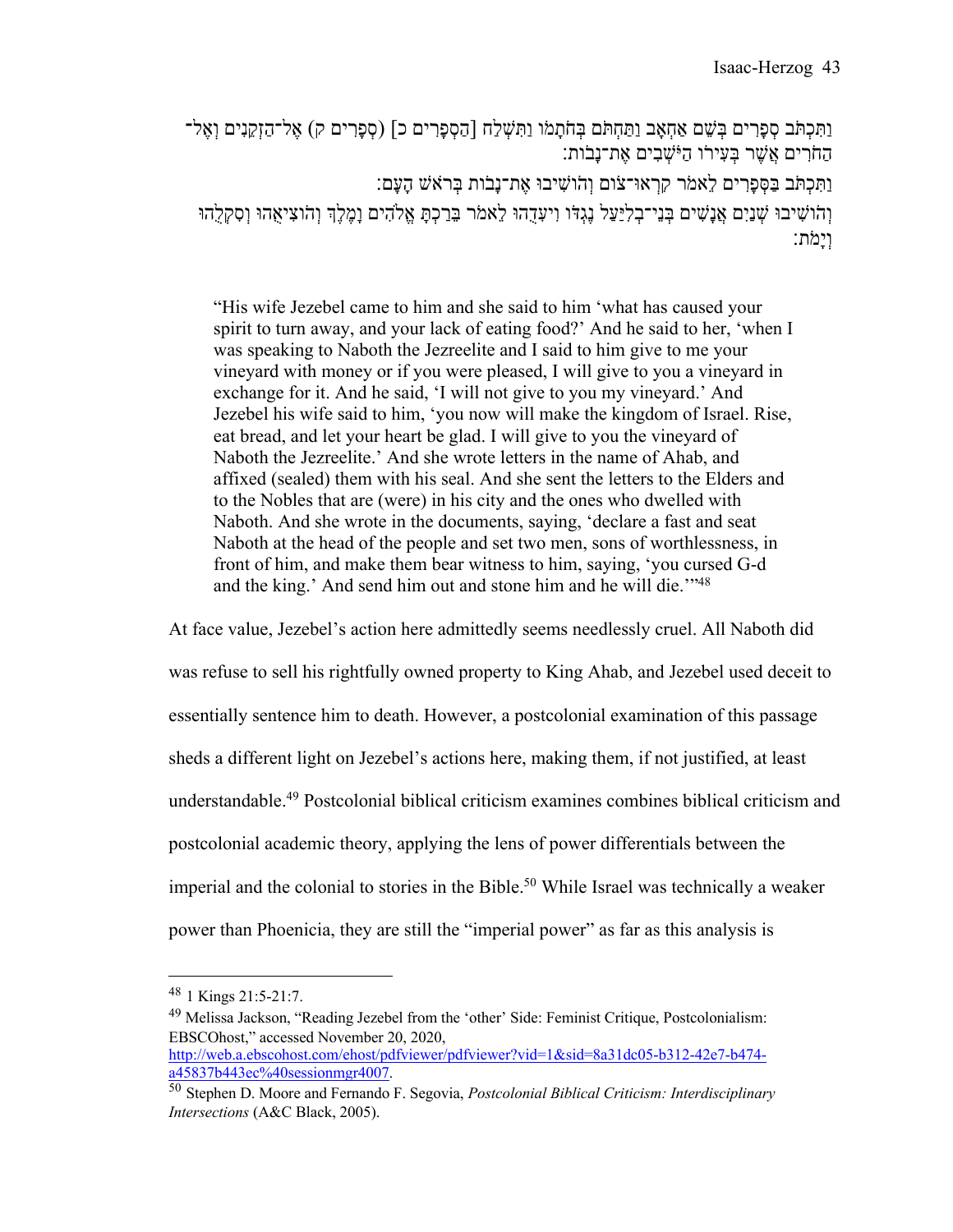concerned because the Israelite perspective is the one highlighted in the Bible, and Jezebel is a foreigner in the land of Israel and is at the mercy of Israelite law and customs. Therefore, examining Jezebel's story through a postcolonial analysis requires us to compare Phoenician protocols to Israelite protocols. For example, in the powerful kingdom of Phoenicia, their royalty held a lot more authoritarian power. In Israel, the custom was that land was granted to each Israelite family as a divine gift from Adonai, which contrasts the Phoenician idea that a king has a right to any plot of land he desires, and any refusal to give into this should be punished as royal insubordination.<sup>51</sup> Upon seeing her husband the king in a dejected state after being denied something he wanted, abstaining from eating as well as his role as a leader, Jezebel takes the action she sees as necessary and right as the "woman of the state" so to speak. In this way, we can view Jezebel as a powerful and politically driven queen, doing her duty as a queen, as opposed to a heathen who wanted to lead Ahab morally astray.

With the information that's been discussed thus far, it is not necessarily a given that the post-exilic redactors were intentional in framing Jezebel in this way. Perhaps they just didn't consider the fact that she was of Phoenician origin and therefore, understandably took her actions to be sinful in the context of the Israelite kingdom. This simplistic view is complicated, however, by more postcolonial examination of the longerterm dynamics at play. The way in which Jezebel is "othered" is much different than the ways in which we see other foreign women othered, such as Ruth, or the way in which we see other women like Rahab the Prostitute celebrated for using many of the same

<sup>51</sup> Newsom; Ringe, 104.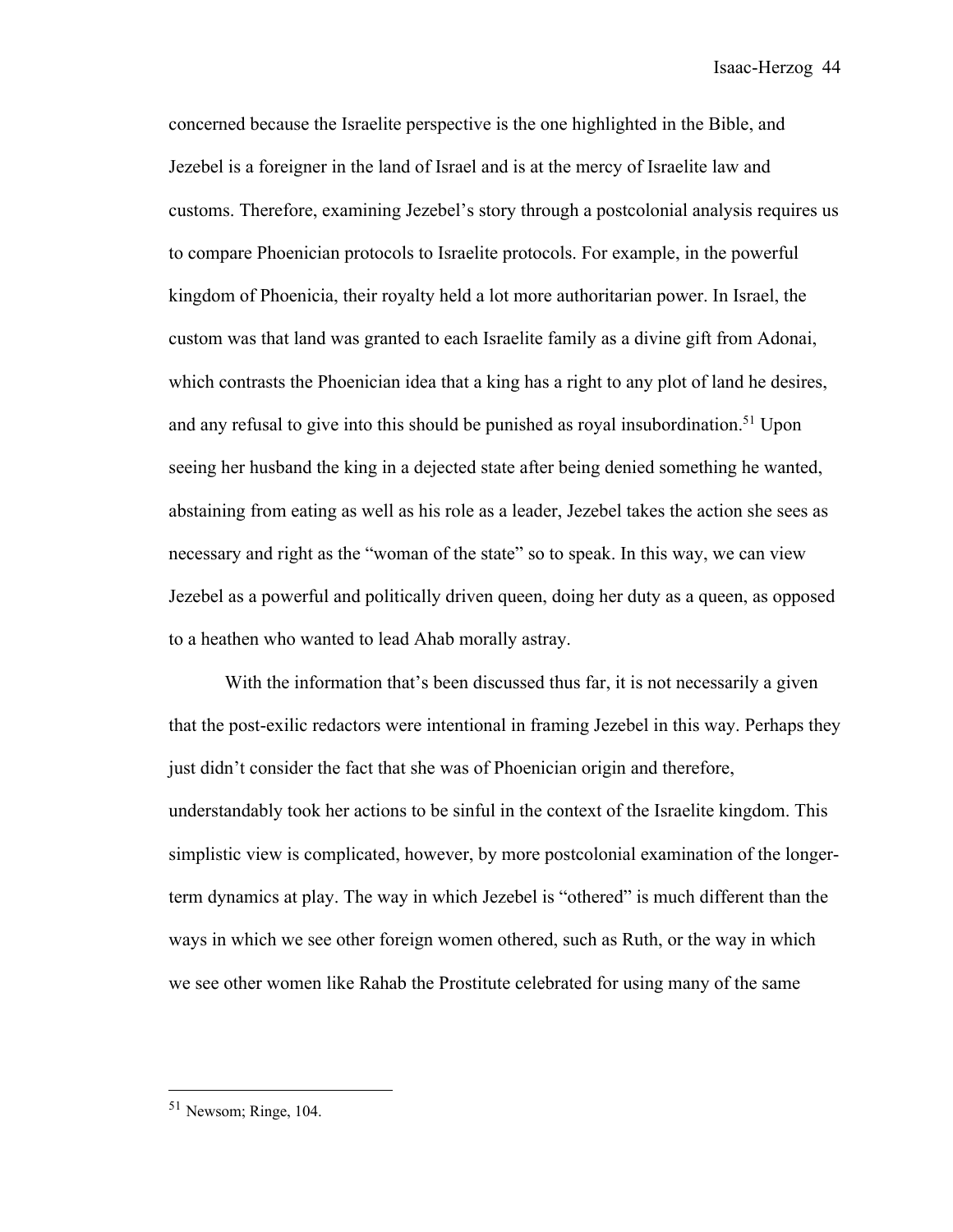sexual tactics that redactors use to villainize Jezebel.<sup>52</sup> Frost aptly argues that this is because Rahab used these tactics to further goals of the Israelites and Adonai, whereas Jezebel was a foreigner and did not adopt the ways of Yahweh, going so far as to encourage the worship of Ba'al.<sup>53</sup> This is also exemplified in the Book of Ruth when Ruth responds to Naomi's suggestion that she return home to her people with the following:

... אֵל־אֵשֶׁר תֵּלְכִי אֵלְךְ וּבַאֲשֶׁר תַּלִינִי אָלִין עַמֵּךְ עַמִּי וֵאלֹהָיִךְ אֵלֹהָי:

"…I will go to where you will go, and I will lodge in that where you will lodge. Your people are my people, and your G-d is my G-d"<sup>54</sup>

Ruth's direct acceptance of Yahweh yields a lovely life for Ruth, even in a time when a widowed, foreign woman would otherwise likely have been treated as an outcast. This stark difference in treatment of the "other women" is clear evidence of the redactors choosing to flatten Jezebel's character into a dangerous foreigner who will never be more than a hypersexual femme fatale. Redactors do this for their own purpose of furthering the xenophobia toward those who weren't Yahwists in Israel. This comparison is further emphasized in examining the culmination of the types of justice enacted upon Miriam as opposed to Jezebel.

The story of Miriam's slander and resultant affliction can be boiled down to a form of restorative justice. Restorative justice is a form of justice that focuses on direct impacts to victims of a crime, as well as more indirect impacts on the wider community. It involves the, "victim, the offender, and the community in a search for solutions which

<sup>52</sup> Frost, "Judgment on Jezebel, or a Woman Wronged," *Theology Today* 20, no. 4 (January 1964): 503–17.

<sup>53</sup> Frost, p. 505.

<sup>54</sup> Ruth 1:15.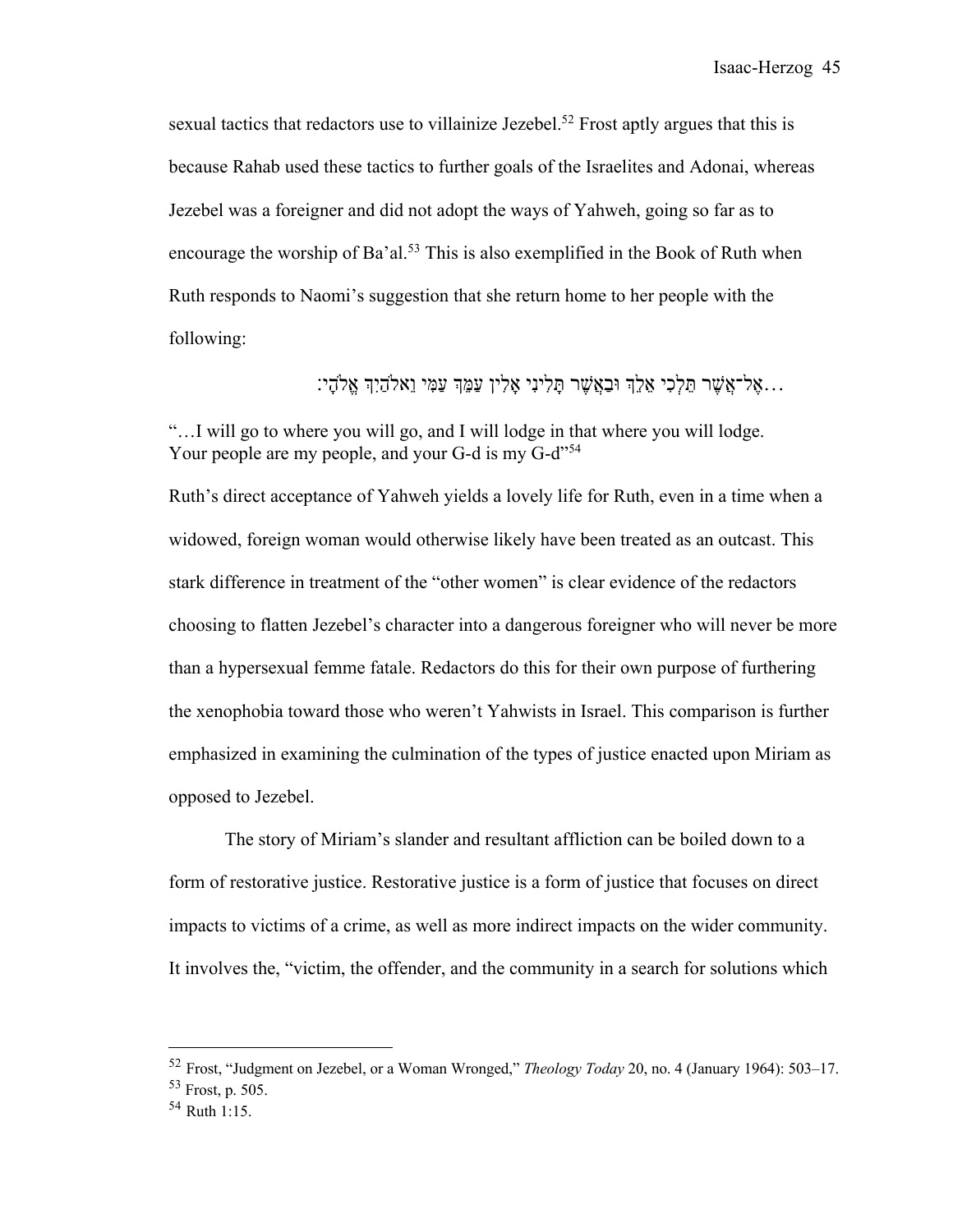promote repair, reconciliation, and reassurance"<sup>55</sup>. In processes of restorative justice, the perpetrator is held accountable by the victim as well as the community, but they are not permanently marked as "evil." Once the process is complete, and necessary reparations have been made, the perpetrator is folded back into the society with the understanding that they know the impacts of their crimes and that community members feel safe with them there. We see that idea in action with Numbers 12 ending thusly:

ַוְתִּסָּגֵר מִרְיָם מְחוּץ לַמַּחֲנֵה שִׁבְעַת יָמִים וְהָעָם לֹא נָסַע עַד־הָאֲסֶף מִרְיַם:

"And Miriam was shut from outside to the camp seven days. And the people did not set out until Miriam was gathered."56

While it will continue to be hotly debated whether Miriam's slander warranted punishment, or whether she was simply taking issue with Moses on behalf of her sisterin-law, The Cushite in question,  $57$  it is undeniable that her punishment was relatively mild and that Miriam was well-loved. Her brothers immediately call to G-d for the reversal of her affliction,<sup>58</sup> and the entirety of the camp waits for her to complete her spiritual quarantine for seven days before they move on. Jezebel's crimes were not met with the same restorative justice mindset that Miriam's were, which is made evident by the fact that her name is, to this day, synonymous with the word "evil," making that label her legacy. Rather than being reformed and welcomed back into the Israelite community, Jezebel's gruesome death is described in 2 Kings 9:

יִנִילִי הָעֲמִי הַאֲלֶה וּבָאֲשֶׁר תַּלִינִי אַלְין עַמֵּהְ עַמִּי וֵאלֹהָיָהָ אֱלֹהֵי:

<sup>55</sup> qtd. in Daniel W. Van Ness and Karen Heetderks Strong, *Restoring Justice: An Introduction to Restorative Justice* (Routledge, 2014).

<sup>56</sup> Numbers 12:15.

<sup>57</sup> Goldstein, 276.

<sup>58</sup> Numbers 12:12-12:13.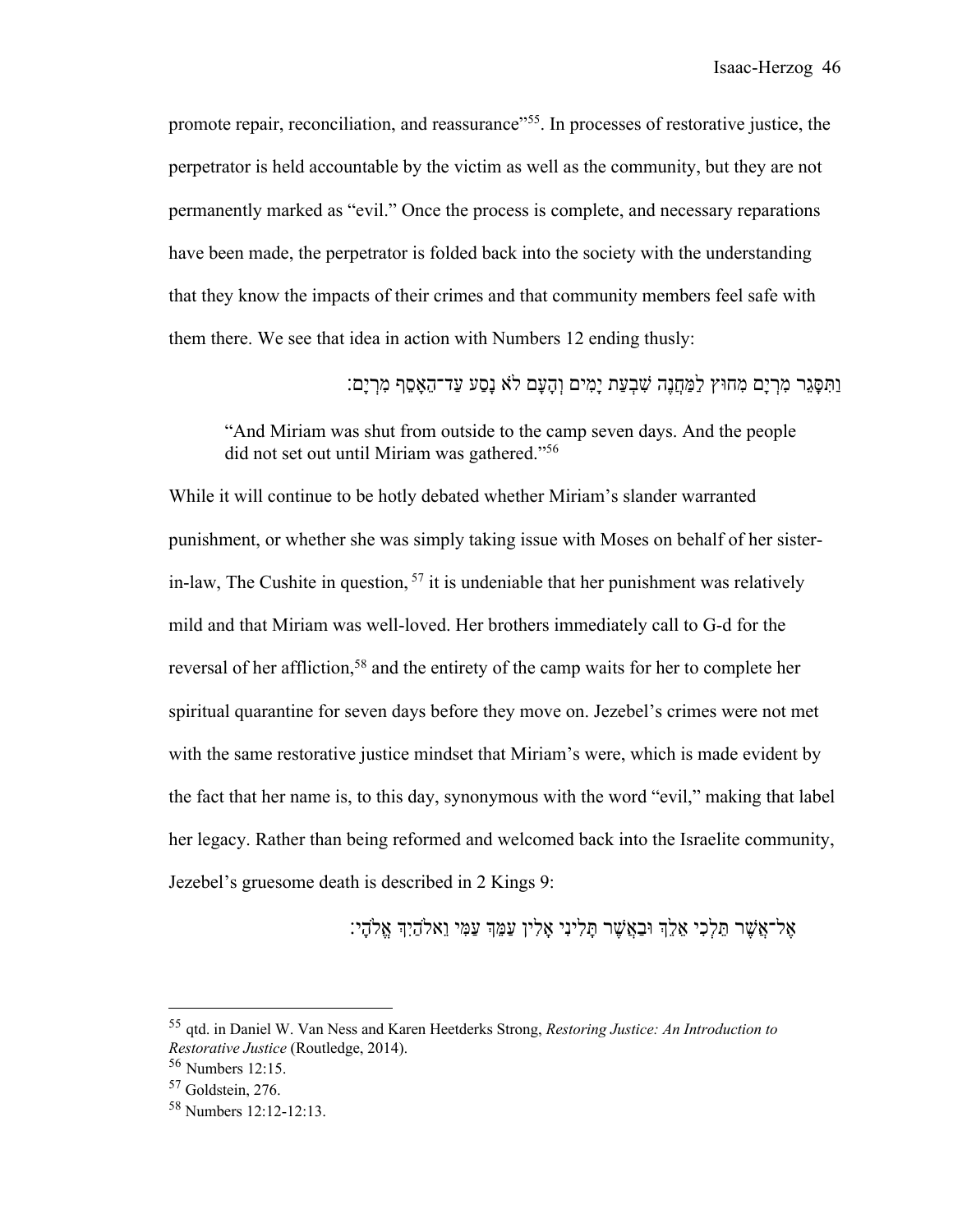"And they returned and told to him and he said 'it is the word of Adonai, which he spoke by the hand of his servant Elijah the Tishbite, saying 'in the tract of Jezreel, the dogs will consume the flesh of Jezebel.''"59

There are a total of five verses in 2 Kings 9 dedicated to graphically depicting the death

of Jezebel and slandering her name after she has already been executed. Simultaneously,

there are a mere two verses in Numbers 12 that describe the details of Miriam's skin

affliction as a punishment for slandering both G-d in questioning his judgment of Moses,

as well as Moses himself, leader of the Israelites and G-d's most trusted prophet. Why

villainize Jezebel so intensely while letting Miriam off with what equates to a "stern

warning?" The answer seems quite simple: these women and their stories are reflections

of the times and the people who were controlling the narrative at the time of their stories

being shared.

Appendix B: Letters to the Women

Dearest Dinah and Tamar,

I am so sorry. Dinah, I am sorry that myself and other scholars have to speculate on your story because you weren't given the chance to speak. Tamar, I am sorry that when you spoke, your voice was ignored. I know that pain. I'm sorry that when you confided in your brother, he put his own interests and feelings above your own, choosing a path of violence and destruction that tore your family apart with no consideration for your own desires. I'm sorry that no one else apologized to you.

My heart aches, and it burns. It burns with the fire that has coursed through my veins since the first time I was sexualized as a child and has continued to grow as I listened to all of my friends come forward with their own stories. As I myself came forward one, two, three, four times. I want to root my feet to the earth and scream with the force of all of the energy that every cell of every muscle has held onto from every time I clenched my jaw to keep from screaming. Every time I tried to fight back and found myself paralyzed. I'm mad that Shimon, Levi, and Absolom took away from you the opportunity to decide what *you* wanted to do. How *you* wanted to feel angry. *If* you wanted to feel angry.

I wish I could give you back that agency.

<sup>59</sup> 2 Kings 9:36.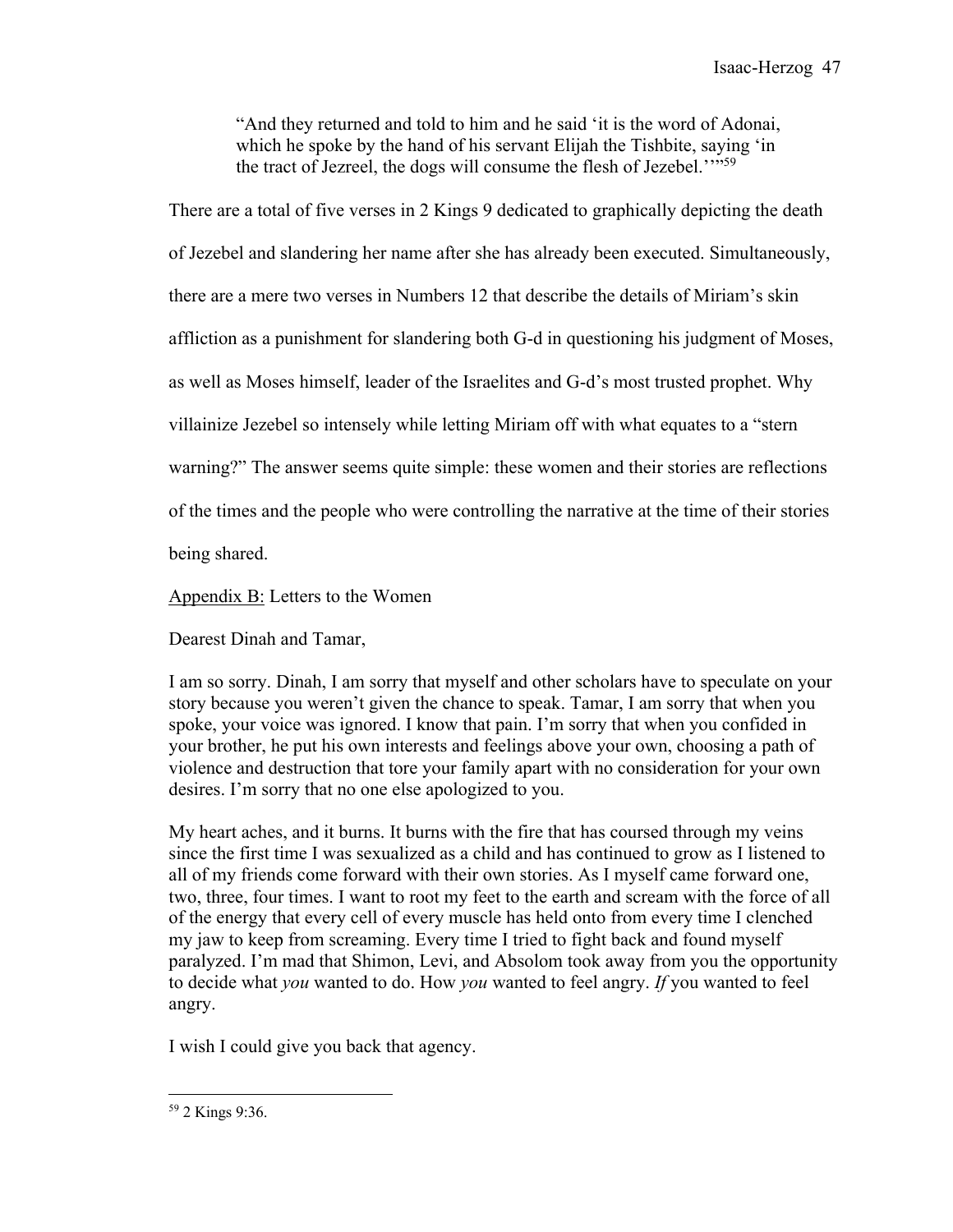Dearest Hagar, Bilhah, Zilpah, and all of the Unnamed Concubines,

You deserve better. You deserve to be treated as humans, not a field in which my patriarchs planted their seeds without regard for your autonomy, your wellbeing, your body. I'm angry at the women, figures whom I turn to for comfort in times of distress, women who represent parts of the divine feminine, women who have many traits I want to embody, and also those I hope to never come close to emulating. They abandoned and betrayed you in allowing and, at times, convincing, their husbands to violate you.

There is no way to repair the harm done to you except to remember you, to tell your stories, and to make a promise that I will not allow the people who harmed you to go down in our history as heroes without a critical examination of the harm they caused.

I am so deeply sorry. You are an equally important part of our history and should be honored as such.

In love and solidarity, Gabi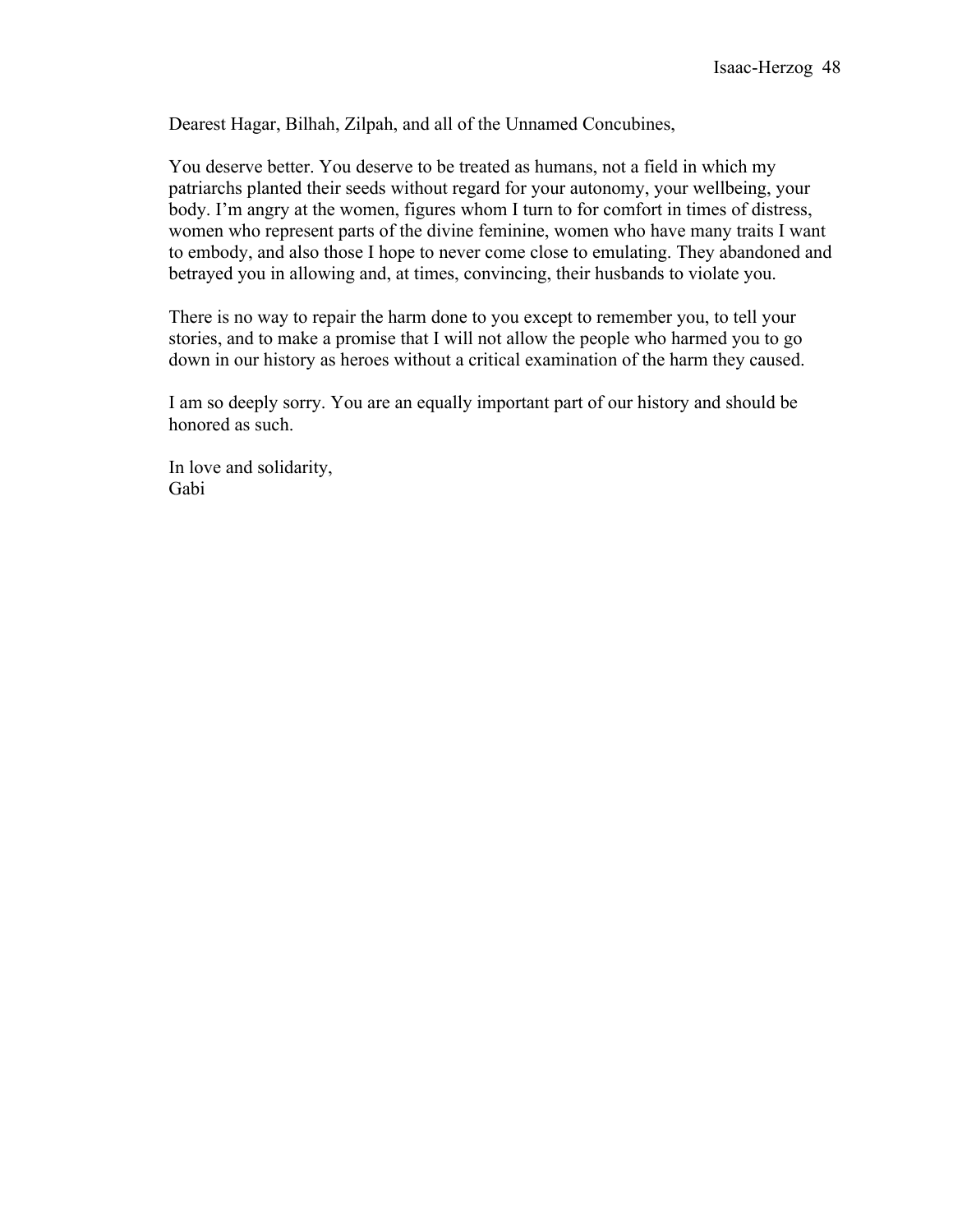#### **Bibliography**

- Boase, Elizabeth, and Christopher G. Frechette, eds. *Bible through the Lens of Trauma*. SBL Press, 2016.
- Brown, Francis 1849-1916., S. R. (Samuel Rolles) Driver 1846-1914., Charles A. (Charles Augustus) Briggs 1841-1913., James 1822-1894. Strong, and Wilhelm 1786-1842. Gesenius. *The Brown-Driver-Briggs Hebrew and English Lexicon : With an Appendix Containing the Biblical Aramaic : Coded with the Numbering System from Strong's Exhaustive Concordance of the Bible*. [New ed.]. Peabody, Mass.: Hendrickson Publishers, 1996.
- Claassens, Juliana. "Trauma and Recovery: A New Hermeneutical Framework for the Rape of Tamar (2 Samuel 13). Pages 177-192 in Bible through the Lens of Trauma. (Elizabeth Boase and Christopher G. Frechette, Eds.; Semeia Studies 86. Atlanta, GA: SBL Press, 2016).," 2016.
- "Deuteronomy 22 JPS Tanakh 1917." Accessed April 24, 2022. https://biblehub.com/jps/deuteronomy/22.htm.
- Faleni, Mzukisi Welcome. "Hagar: Case Study of Abuse of Women," n.d., 110.
- Feinstein, Eve Levavi. *Sexual Pollution in the Hebrew Bible*. New York: Oxford University Press, 2014. https://doi.org/10.1093/acprof:oso/9780199395545.001.0001.
- Frost, Stanley Brice. "Judgment on Jezebel, or a Woman Wronged." *Theology Today* 20, no. 4 (January 1964): 503–17.
- Frymer-Kensky, Tikva Simone. *Reading the Women of the Bible*. 1st ed. New York: Schocken Books, 2002. http://site.ebrary.com/id/10056677.
- Goldstein, Elyse. *The Women's Torah Commentary: New Insights from Women Rabbis on the 54 Weekly Torah Portions*. Woodstock, Vt.: Jewish Lights Publishing, c2000. http://hdl.handle.net/2027/mdp.39015050285256.
- hooks, bell 1952-2021. *Feminist Theory from Margin to Center*. First edition. Boston, MA: South End Press, 1984. http://www.gbv.de/dms/bowker/toc/9780896082212.pdf.
- Kippley-Ogman, Emma. "Early Rebecca and Her Scarf Macalester Torah Study 29 October 2021 / 23 Heshvan 5782 | Sefaria." Sefaria. Accessed April 7, 2022. https://www.sefaria.org/sheets/358150.10?lang=bi&with=all&lang2=en.
- Kittel, Rudolf 1853-1929., Karl 1901-1977. Elliger, Wilhelm 1891-1987. Rudolph, Hans Peter. Rüger, G. E. (Gérard E.) Weil, Adrian 1939- Schenker, Rudolf 1853-1929. Kittel, et al. *Biblia Hebraica Stuttgartensia*. Editio quinta emendata. Stuttgart: Deutsche Bibelgesellschaft, 1997.